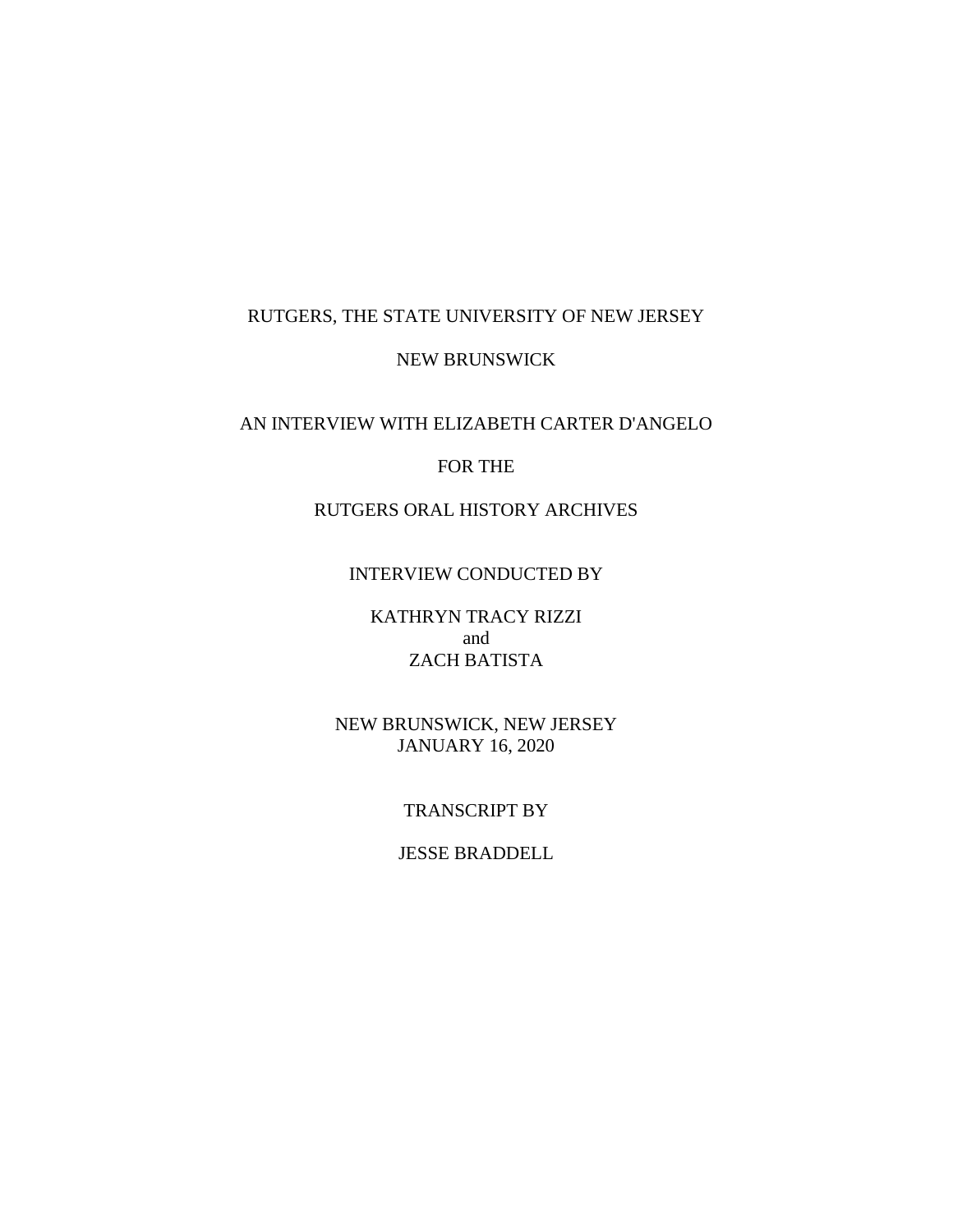Kathryn Tracy Rizzi: This begins an oral history interview with Elizabeth Carter D'Angelo, on January 16, 2020, in New Brunswick, New Jersey. The interviewers are Kate Rizzi and ...

Zach Batista: … Zach Batista.

KR: Thank you so much for coming in today to do this oral history interview.

Elizabeth D'Angelo: It's my pleasure.

KR: To begin, please tell us where and when you were born.

ED: I was born in Columbus, Texas, October 18, 1942.

KR: Let us talk about your family history.

ED: Okay.

KR: What do you know about your family history, on your mother's side of the family?

ED: My mother was the youngest of five girls. Her dad was the bank president in a small town in Texas. I would not call it a privileged life, but she had a comfortable childhood growing up. I guess they were one of the major families in the town area. Her father was born on a farm. He was one of six boys, I believe, and two girls. He did not want to be a farmer. He was the oldest, and he branched out and went to town, which, at that point, was probably no traffic lights, horse and buggy. I believe he had a mercantile store in town at one point, but he realized that people needed a place to put their money and he was actually one of the founders of the bank. It was the Columbus State Bank, and he was the first president.

My mother, being the youngest of five girls, was kind of special. [laughter] She was pampered. She was spoiled. One of the stories that she used to tell me was that after supper--they didn't have dinner, they had supper in the evening--because she was special, her dad would take her- she would not have to help with the dishes or anything. They would walk two blocks--no sidewalks, no curbs--they would walk two blocks up to the main road, to the filling station, and watch the traffic go by. This was--my mom was born in 1918--so we'll say 1925, maybe. If it was hot--and it was hot a lot in Texas--they would get Cokes from the Coke machine, and that was the old kind of Coke machine with the ice in the barrel and you would reach your hand in. She felt she was the most perfect little girl. She was the jewel in her dad's eye, yes. That's one of her stories. Her older sisters tend to tell it a little differently, of course, "Elizabeth didn't have to do the dishes tonight, because Dad took her to the filling station," something like that. So, my mom had a very comfortable childhood growing up.

KR: How did the Great Depression affect your mother and her family?

EDP: It was really interesting, because at one point, I asked her about that. She said, growing up, she was not aware of the depression, because they had a comfortable lifestyle. She said the first time she realized that something was happening was--they'd had a cook, and I believe they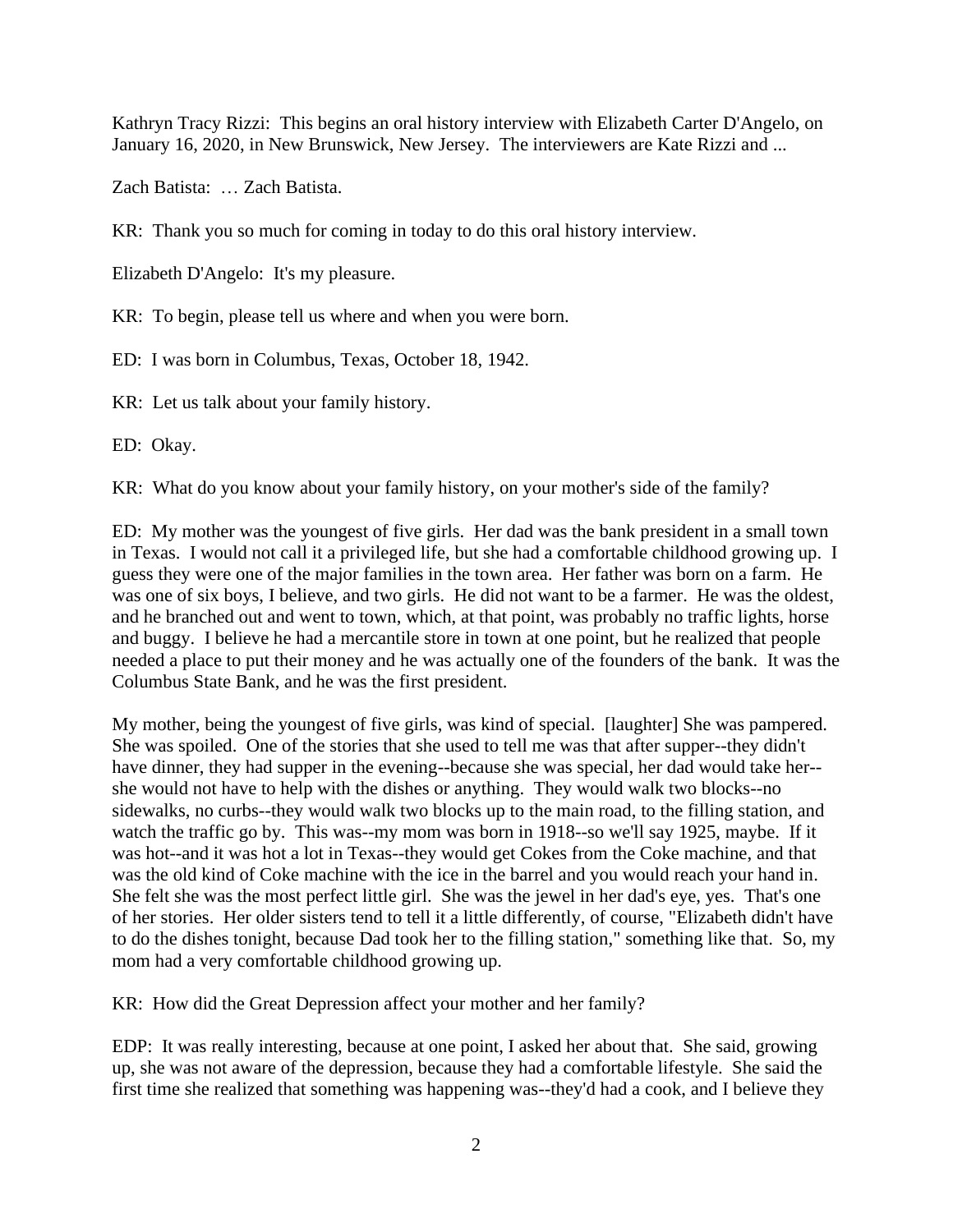also had a cleaning lady--at different times, men, in particular, would come to the back door of the house and ask to work for food. Her mother, my grandmother, would always say, "Give them food. They don't have to work." So, that made an impression on her, and she couldn't understand why, "Well, why did he have to come? Why didn't he have food at home?" I think it was probably explained to her that, "Well, he didn't have a home, and if he did, they didn't have food." She said that many times her dad--her dad walked to work. It was that small of a town, and he would come home for his main dinner at noontime every day. Sometimes, walking from the bank to the house, he would meet men on the street selling whatever they had, and he always bought whatever they were selling.

KR: What was your mother's education like?

ED: She graduated from high school. At that time, there were eleven grades. She was accepted by the University of Texas. She went to college, I will say, probably one full year, possibly part of the second, and then her mom died unexpectedly. Because my mother was the youngest, she had no choice; she had to go home to take care of her father, because he needed someone to take care of him. He needed a woman in the house, and her older sisters were all married or working at that point. My mom did not finish college, and it always bothered her. She wanted all of us, myself and my siblings, to go to college, because it bothered her that she had not been able to graduate because she had to go home to take care of her father. That's when she met her husband. So, if she had been away at school, we don't know. I wouldn't be here. [laughter]

KR: How did they meet?

ED: At that time, in the small town, the high school--well, I guess the whole town--had homecoming, and this was a big community affair. At that time, my dad was the band director at the high school, and they met at the homecoming dance. The story goes that my dad asked my mom to dance, and he said, "I guess you know who I am?" and she said, "No, do you know who I am?" and there we are. [laughter]

ZB: She answered one of the questions I actually had about that. Growing up in Texas ...

- ED: Now, you're talking about my mom?
- ZB: Yes, your mom. She had five older siblings, correct?
- ED: Correct, all girls.

ZB: All girls.

ED: No, she had four older siblings. She was the fifth, all girls.

ZB: When they went to college, do you have any idea where they might have gone? Did they all move out of Texas?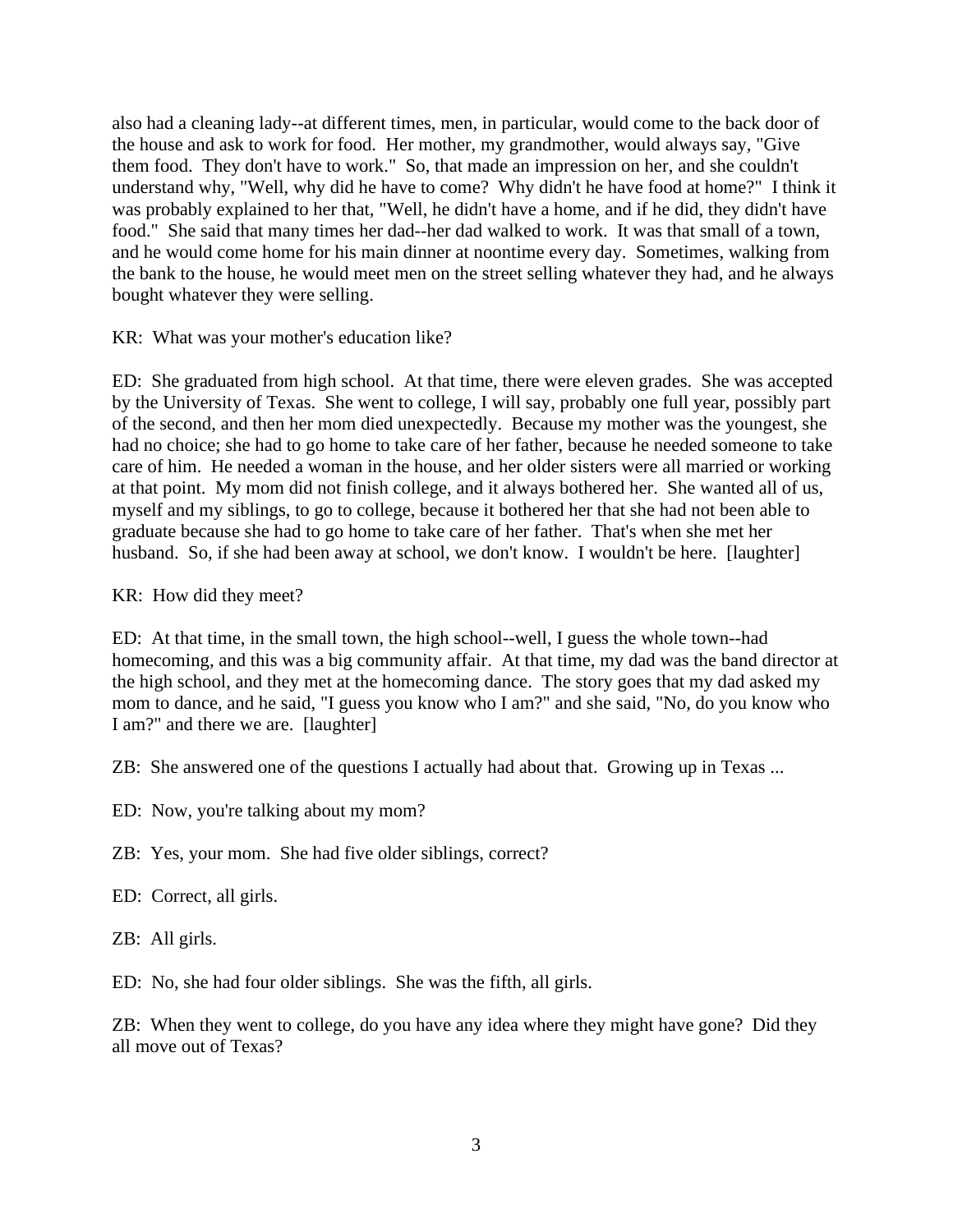ED: No. They all went to the University of Texas, which was in Austin, and that was quite a drive from Columbus. I mean, these days, it wouldn't be considered a drive, but they all went to the University of Texas. Mom's oldest sister was named Emily, and I believe she had a scholarship. Then, the second sister was Hermacella. She did not have a scholarship. My Aunt Marce went to the university on a Latin scholarship, but at that time--I'm trying to think how it happened. My grandfather, Herman Braden was his name. The bank needed a treasurer, and Herman Braden got in contact with his daughter Marce at the University of Texas and said, "We need a treasurer for the bank. Come home." So, she came back, and she was working in the bank. Then, Aunt Evie went to the university, and she majored in nutrition, dietary things like that. Then, my mom went. Mom did not graduate. Aunt Marce did not graduate, but the other three girls did, all from the university.

KR: Did your Aunt Marce work her entire career as the treasurer?

ED: Oh, no. She was probably the treasurer for about three years. Then, she married, and once you were married, you didn't work.

KR: What about your family history, on your father's side of the family?

ED: Okay, my dad did not come from a rich family. They had a very hard time during the depression. They lived in San Marcos, Texas. His father was an oil man, which meant he delivered gas to filling stations, and at that time, I think most filling stations were just pumps in the road, maybe with a general store. My grandmother, she had gone to business school, but I don't know that she worked when they were married because my dad had three or four siblings. One died. It was a very different lifestyle for my dad. He probably had a lot of part-time jobs. They did not have a cook. They did not have a cleaning lady. They probably had a horse and buggy, whereas my mother's family probably had a car of some kind, complete opposites. My dad was very aware of the depression, although he did go to college in the town where he was living. In San Marcos, he went to college there.

It's really interesting, because my parents did not really talk about growing up very much. I don't know why. I don't know why. If we asked questions, they would answer, naturally, but they didn't sit around and talk about things like that. My dad and all of his siblings were very musically inclined. At one time--I don't know if it was when Dad was in college, it doesn't matter--he and his sister, Lou, had a fifteen-minute radio show on the local radio station, and they would tell jokes. My dad would play the piano, and my Aunt Lou would sing, and it was a very local type business.

KR: Being on radio runs in the family.

ZB: I guess so. [laughter] Interesting, wow.

KR: What do you know about your father's time in college?

ED: At that time, the college that he had attended was a teacher's college, a normal school, and it was small. He was a commuter, of course, because he was living in town. He was active on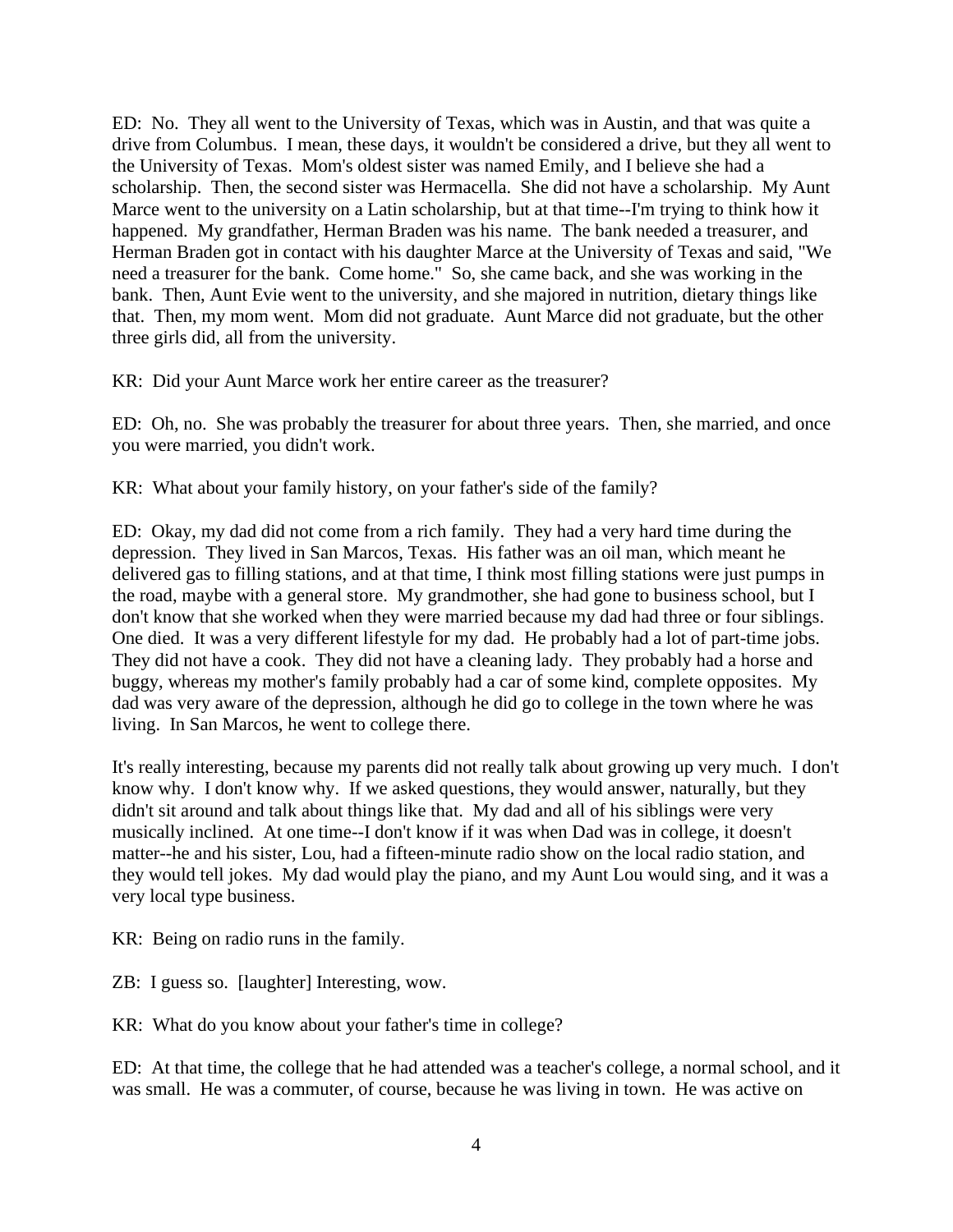campus in I guess you would say the drama society, such as it was. I know he was on the staff at the yearbook, probably as an artist or in that area. To work his way through college--my dad, as I said, was very musically inclined--he played at a dance hall on the weekends and he played the piano. I am sure my Aunt Lou sang during some of those performances, but he worked weekends while he was in college. He did graduate. Well, he was the band director in Columbus when he and Mom met, but he also had a degree in business, I believe. After one year of teaching band, he decided that was not what he wanted to do. He wanted to, I guess, be in business of some kind. For whatever reason, it didn't suit him. Although he loved music, he didn't like being a band director.

ZB: Do you have any questions?

KR: I understand that one of your ancestors is Edward Burleson? [Editor's Note: Edward Burleson (1798-1851) served as a military commander in the Texas Revolution and Cherokee War, third vice president of the Republic of Texas under President Sam Houston from 1841 to 1844, and state senator from 1846 to 1851.]

ED: Correct, he is, yes.

KR: Yes, tell me about the family link.

ED: Well, I didn't realize who General Burleson was until my husband told me, "Do you know you have a famous ancestor?" I said, "No, who?" and he said, "Well, General Burleson." I said, "Well, who's he?" and my husband proceeded to tell me who he was. I will admit that there were stories in the family about General Burleson, but they were told in such an offhand way that we weren't sure if they were true or not. You could be a dishwasher and say, "Yes, I was in charge of the waterworks," or whatever. [laughter] General Burleson was born in North Carolina, and he and his wife travelled to Texas. He was a frontiersman. He was vice president of Texas under Sam Houston, and at one point, General Burleson ran for president of Texas. He was not elected. He and Sam Houston apparently had a falling out of some kind, but one of General Burleson's sons is named David Crockett Burleson and we all feel that he knew Davy Crockett.

KR: Oh, wow.

ED: I have a book about General Burleson, if you'd like to see it.

KR: Oh, that is wonderful.

ED: Yes, yes, but General Burleson founded San Marcos, which is the town where my dad grew up, where he went to college. He was the first person buried in the Texas State Cemetery in Austin. I believe he's buried right behind Stephen F. Austin. I don't think he wanted to be buried near Sam Houston. It's one of the family stories. [Editor's Note: Edward Burleson was the first person to be buried in what would become Texas State Cemetery in Austin in 1851. Stephen F. Austin is considered the founder of the Republic of Texas and was a political and military leader during the Texas Revolution. His remains were transferred to the Texas State Cemetery in 1910.]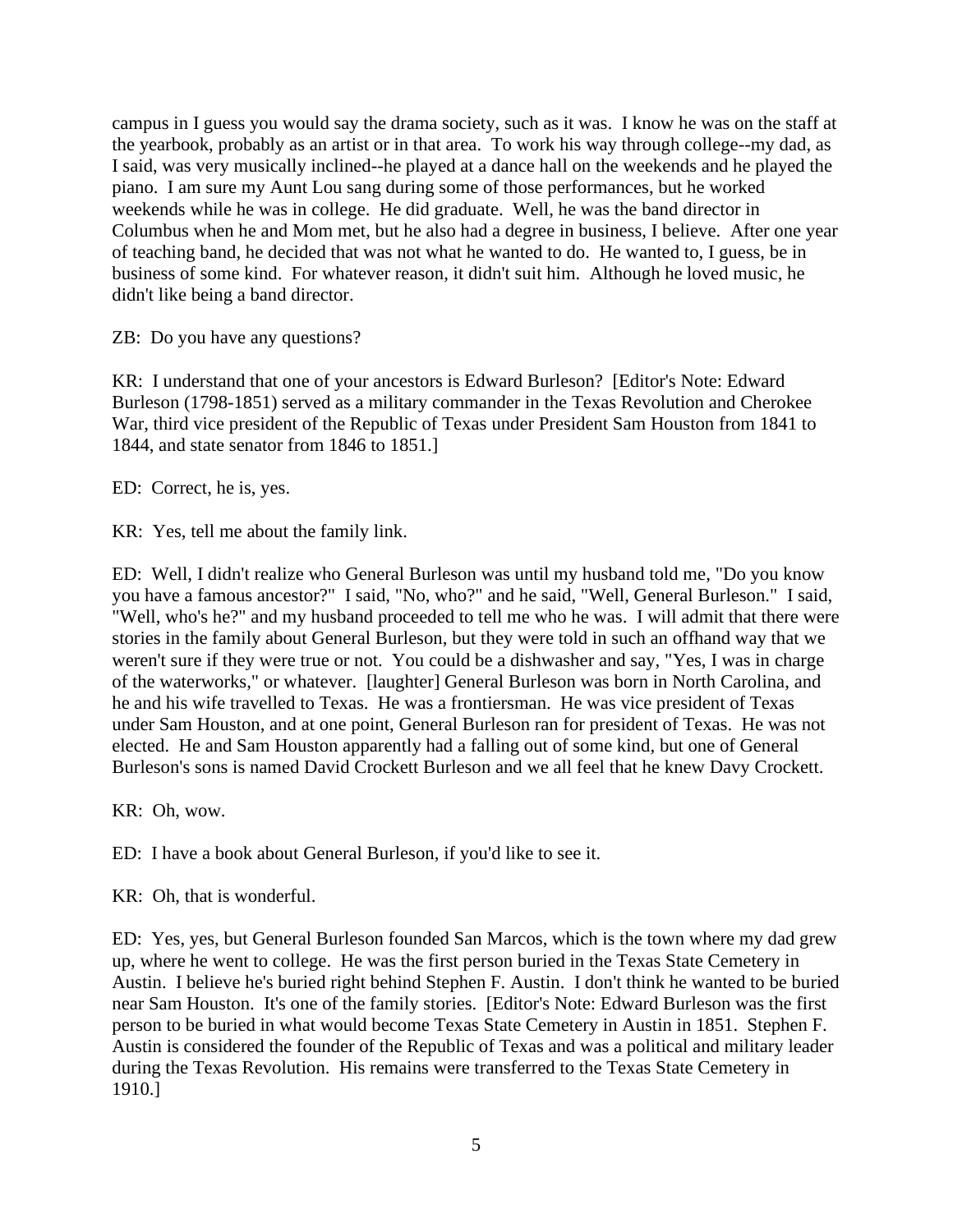KR: Yes, I did read that Sam Houston and Edward Burleson despised each other.

ED: Okay.

KR: Is there a story? Is there some family lore about that?

ED: I don't know. I don't know. It might be in the book, because I believe General Burleson had very definite ideas and was an opinionated person. So, whatever happened between them, if you can tell me, I'd love to know. [laughter]

KR: No, I do not know the details.

ZB: She told me about that in high school and I was like, "What? That's a thing? That's so cool."

KR: Yes.

ED: Yes. General Burleson's an unsung hero in Texas, because how can you compete with Stephen F. Austin and Sam Houston and the Alamo and things like that? So, there's a Burleson County in Texas, and there might be a Burleson town. Again, I'm not sure. I'm not sure. [Editor's Note: Burleson, Texas is a suburb of Fort Worth.]

KR: I want to ask about your father's service in the military.

ED: Okay.

KR: I also understand that he has two brothers that served in the military.

ED: That's right, correct.

KR: What do you know about your father and your uncles' military service?

ED: Okay. When Pearl Harbor happened, everyone enlisted pretty much; that's it. My dad signed up right away, and because of the enlistment process, he had a hard time getting a job because every office knew that any young man was going to be called up and they weren't hiring at that time. My dad and mom--we moved from Columbus, where he had been the band director, to San Marcos, where my grandmother and great grandmother were living at the time. My dad took a job as a bookkeeper in a local lumber company, waiting for his number to be called. He left Texas. I believe he went to Florida on assignment first. I'm a little bit vague about that, but my mother and I stayed in San Marcos and lived there while Dad went to various assignments. He would come home maybe for a weekend for a visit, or Mom and I would fly up to--we'd take the train to Houston and then, maybe, take a plane up to St. Louis or wherever he was stationed if he had a free weekend or for whatever reason.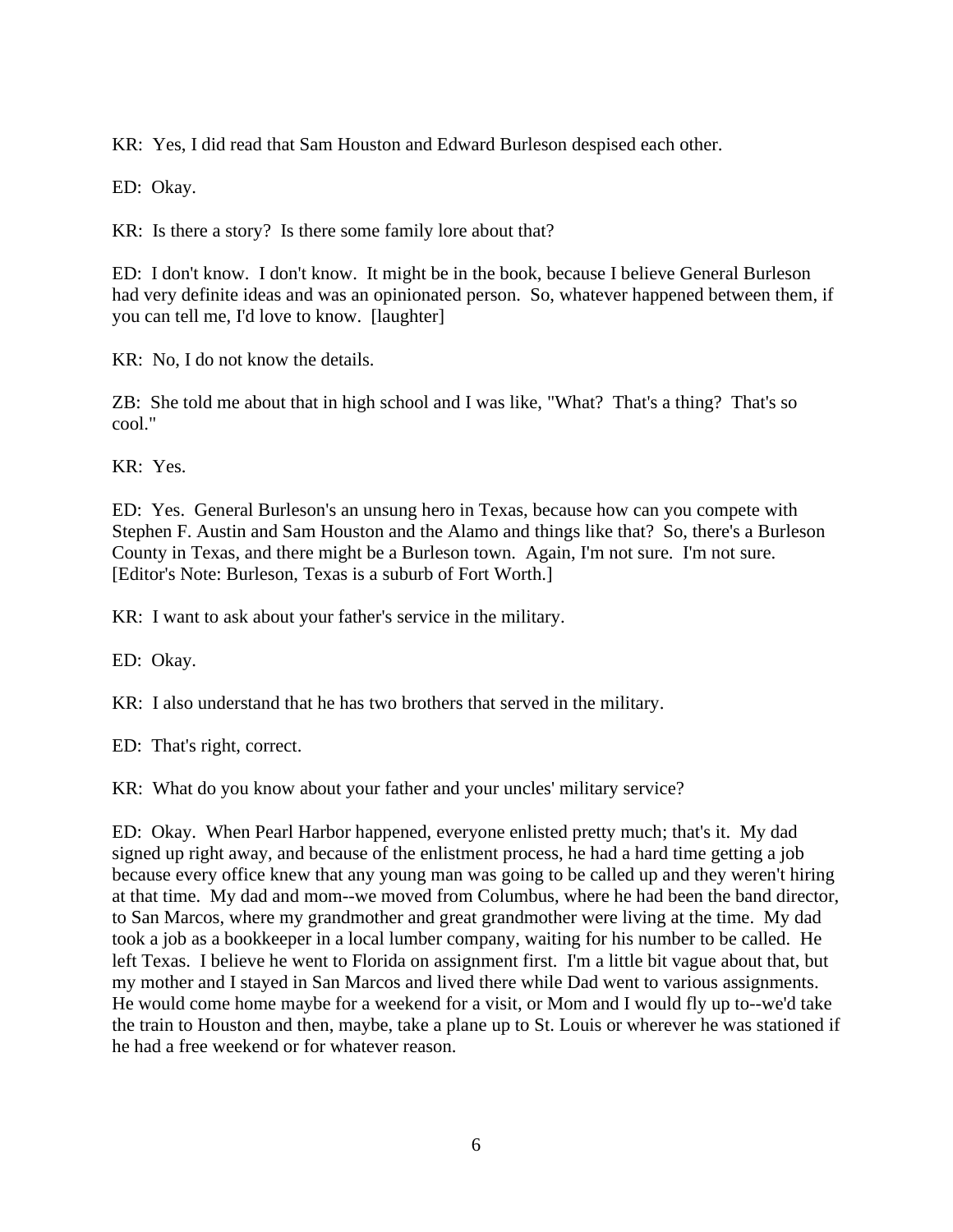As a family, the first place that we lived was in Fort McAndrew, Newfoundland, and that was our first--I believe that's right. Well, let me backtrack. At one point, Dad was teaching communications at Yale, and so we lived in New Haven, at one point, but that was in town. When we were at Fort McAndrew in Newfoundland, we lived on base. It's kind of a different living situation. We were there probably two-and-a-half to three years; that was a normal tour of duty. My brother Steve was born at Fort McAndrew, in Newfoundland. This was '47-ish, and at that time, things were deescalating. My dad decided to get out of the military, which a lot of men did at that time. We lived in Amarillo, Texas for about three years, and then the Korean conflict started heating up. [Editor's Note: The Korean War occurred from 1950 to 1953.]

Dad had been in contact with his former commanding officer, and he was told that because of his past service, he was going to be recalled but that if he voluntarily came forward--that's not the correct word, but you know what I mean--he would be reinstated at the rank in which he left the service. So, that's what my dad did. He didn't reenlist, but he rejoined. After that, then he just stayed in the military. He knew that was a good job and had stability.

From Amarillo, we went to Midwest City, Oklahoma, which is where Tinker Air Force Base was, and Mom and I were there with my brothers for maybe four months. Daddy was sent overseas almost immediately. He came back to get us, and at that point, I had two brothers; there were three of us. We were once again stationed in McAndrew Air Force Base, Newfoundland; we went back to the very same base. We were in Newfoundland for probably three years. As I said, that was a tour of duty. My sister was born in St. John's, Newfoundland, and my mother said, "I am not going back to Newfoundland for another tour of duty, because every time I come home, I have a new baby." [laughter] So, we were in Newfoundland then the second time. We came back to the States in '53, and Dad was then stationed in Bellingham, Washington with the Air National Guard for three years, and that was a wonderful tour of duty. We lived in town. There were two military families in town, and it's a great place. Pacific Northwest is absolutely beautiful.

From there, Dad was transferred to Germany. At that time, there was no housing on base available for a family of our size. So, my mom, myself, my two brothers, and my sister went to San Marcos to live for six months, waiting for housing to be available, and my dad went ahead of us to Germany. When housing was available, in June of '57, my mom and the four of us flew over to Germany and met Dad there. First, he was stationed at Hahn Air Force Base, and we were there for about two years. Then, his squadron was transferred to Sembach Air Force Base in Germany. [Editor's Note: Located near Kaiserslautern, Sembach Air Base was a U.S. Air Force installation from 1950 to 2010. The base is now known as Sembach Kaserne and is operated by the U.S. Army.]

[Editor's Note: Entitled "Growing Up on an Airplane," Ms. D'Angelo added the following addendum to the transcript. In June 1957, my mother and her four children travelled from Texas to Germany. We had been living in San Marcos, Texas, waiting for quarters to be available at Hahn Air Force Base, Germany. My dad had been in Germany since January, when his tour officially began. We flew out of San Antonio to Birmingham, Alabama and spent two days visiting with my Aunt Marce and her family. From there, we flew to Atlanta, changed planes, and then to La Guardia Airport in New York City. We took a taxi to Fort Hamilton, having been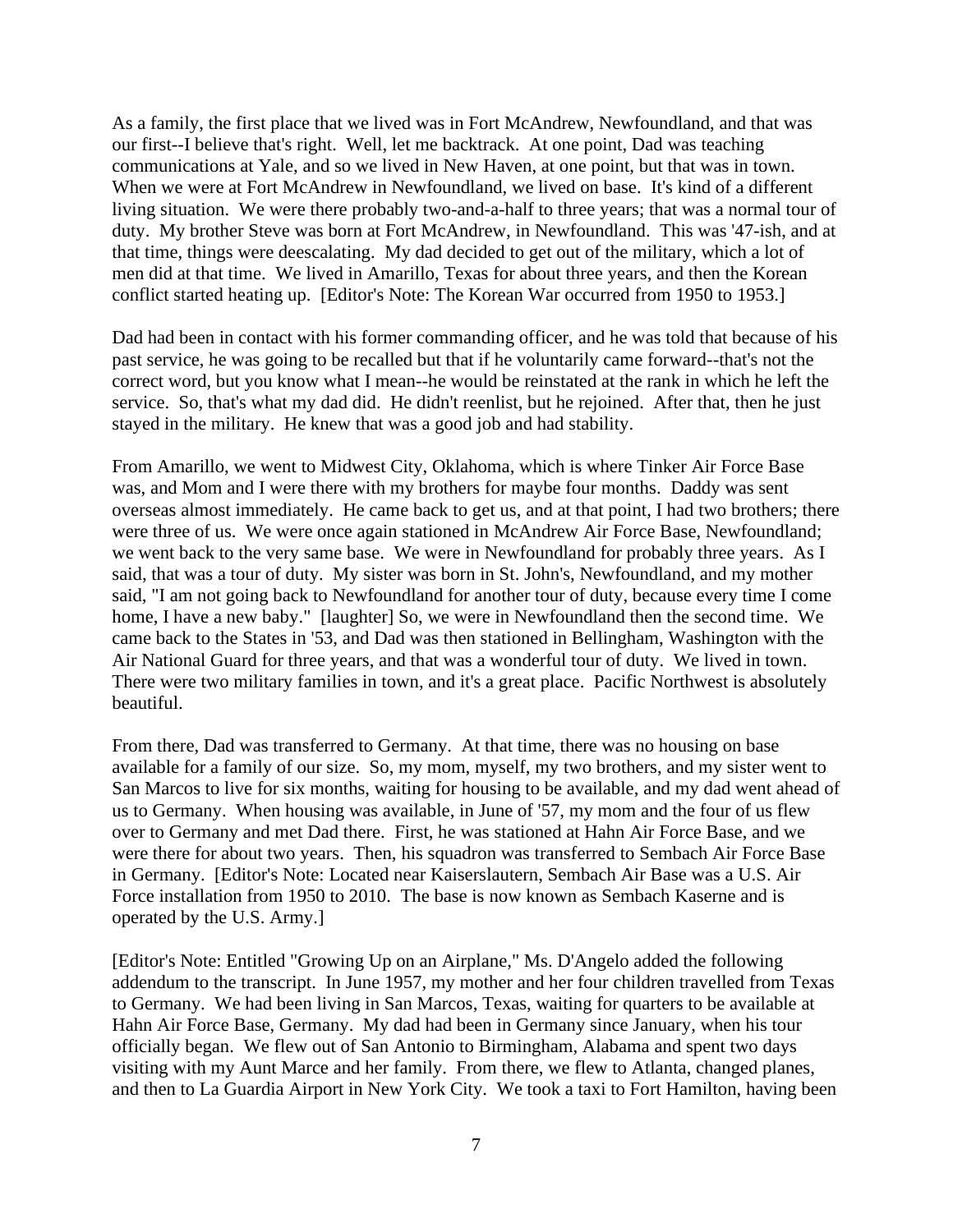told how much the taxi fare should be. (It seems that New York cab drivers were charging more than appropriate for military families once the driver knew where we wanted to go.) After checking in, we were taken by shuttle to a hotel on base to rest and get ready for the flight to Germany. At the appointed time, shuttle busses took roughly twenty dependent families to the tarmac to board the flight. Each family had at least three children. The flight was approximately sixteen hours long. We landed in Frankfurt, where all of the military sponsors were waiting for their dependents. Imagine the excitement! Some of these families had been separated for six months or more; some were even seeing a new son or daughter for the first time. From Texas to Germany, this trip took us five days; these were the days of actually carrying suitcases (no wheels) and paper airline tickets. Kudos to every military wife!]

We were there for about two years, and then my dad--in the Air Force, particularly, you'll have an overseas assignment and then you'll have an assignment in the States, kind of back and forth, alternating like that--from Germany, then my dad happened to be stationed in Texas, in San Antonio, which was just down the road from San Marcos. We were all ecstatic, because we were going to be home. We were going to be near family, and Dad was stationed at Randolph Air Force Base in San Antonio for three years. From there, he went to Keesler Air Force Base in Biloxi. By that time, I had graduated from college. I was not living with the family. Anyway, my dad was stationed at Keesler Air Force Base in Biloxi, Mississippi, and from there, he went to a language school in Maryland, because his next assignment was going to be with NATO in Madrid and he needed to speak Spanish. While they were in Maryland--when Dad was going to the language school--his position in NATO was deleted, and my mother was most upset because she wanted to go to Madrid. She was looking forward to that, and the story goes that my mother went to see my dad's commanding officer and said, "Well, if Paul's not going to be working with NATO, then he needs to be working with someone else in Madrid, so find him a job." My mom was quite outspoken, and come to find out, my dad was transferred to Torrejon Air Force Base in Madrid. Whether my mom had anything to do with it or not, we don't know, but that was his last tour. Then, when he finished his tour in Madrid, he retired from the Air Force. They went home to Texas to retire.

KR: Going back to World War II ...

ED: Okay.

KR: … Did your father get sent overseas?

ED: Yes. He was in Thule, Greenland, and he was also in Reykjavík, Iceland, at different points. He was in communications, and he also wore glasses. So, he could not be a pilot, but because of his communications skills, that was basically where he was usually sent. It was Greenland and Iceland, yes.

KR: Your father's brothers served in World War II, and then also in Korea?

ED: I don't think my uncles--I'm not sure. I'm not really sure. Dad's next brother, Royce, was a pilot. He was a pilot during the Berlin Airlift, and he flew those planes. My Uncle Chester was in the Marines, and he was in--where was he? I can't remember exactly. He was in the Far East,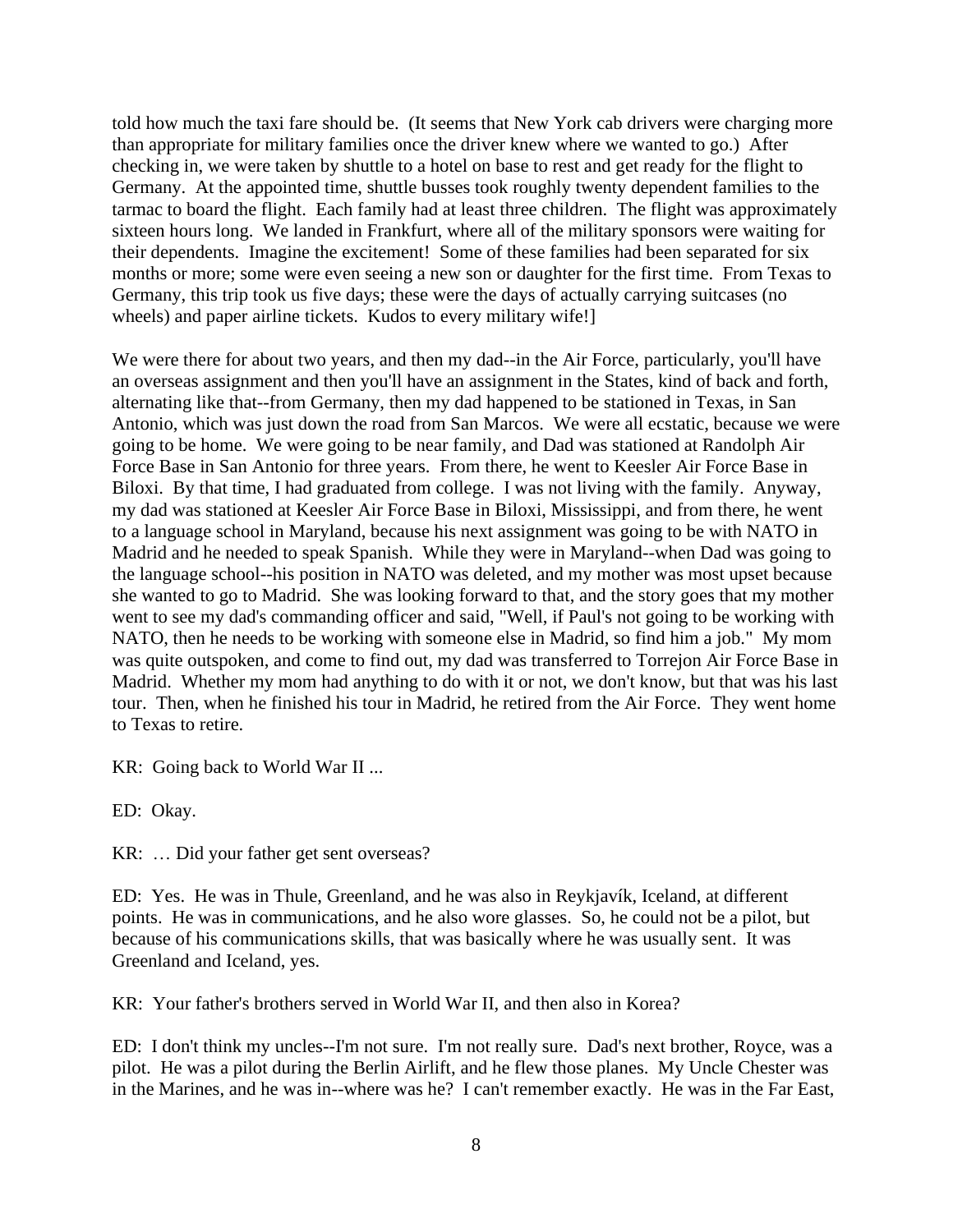I think, with the Marines. Uncle Chester, the youngest of the three boys, did not stay in the service. He fulfilled his duty, and then he got out and went home and became a band director. Uncle Royce, the second boy, stayed in the Air Force for a while, and at various times, he was stationed in Hawaii and Alaska. He was in Hawaii when it became a state. It's where they were living at the time. My dad had the longer military career. I'll say that, yes. I think Uncle Royce might have had a medical problem and needed to retire early. Uncle Chester developed malaria, and he was not interested in a military career anyway, but he died. Uncle Chester died quite young, but they were all three in the military during World War II, yes. [Editor's Note: On June 24, 1948, the Soviet Union began blocking western attempts to supply West Berlin by way of the ground through East Germany. On June 26th, the United States and its allies began the Berlin Airlift to supply West Berlin using transport planes. The Berlin Airlift continued until September 30, 1949.]

KR: Did your Uncle Royce share stories about flying missions in the Berlin Airlift?

ED: I'm sure he did, but I wasn't paying attention. That's the problem. That's the problem. The only reason I know that he flew during the Berlin Airlift is that his son, Cliff, was also a pilot with the Air Force. Uncle Royce, of course, and his son Cliff talked about different missions, and that's how I found out that he flew in the Berlin Airlift, not from Uncle Royce, from my cousin Cliff. [laughter]

ZB: Learning about it is really cool. I did not know about any of that.

ED: Am I saying too much? Am I not saying enough?

ZB: No, it is great.

KR: This is wonderful.

ED: Okay.

ZB: Out of curiosity, when your dad retired from the military, what rank did he retire at?

ED: Lieutenant colonel.

ZB: Wow.

ED: He was a lieutenant colonel. Now, my brother went to the Air Force Academy and was in the Air Force for twenty-five years, and he retired as a full colonel, Uncle Steve.

ZB: Wow. I did not realize that.

ED: Yes. My brother also wore glasses, so he could not be a pilot, but he was a navigator. He was in the service during the Vietnam War. I know you're going to ask me about him, but I don't know that much, because a lot of what he did was classified. Even to this day, he won't talk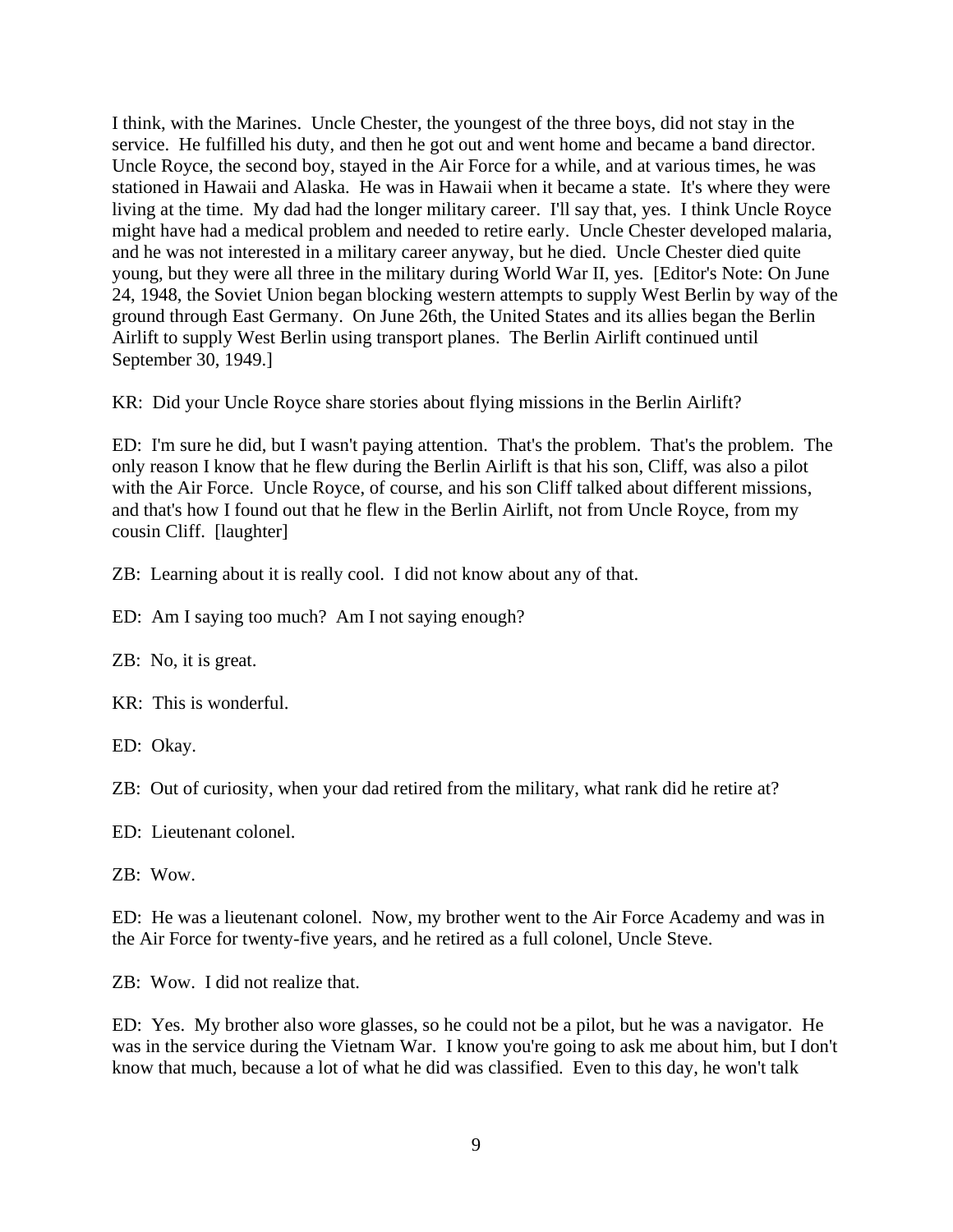about a lot of things. I had a government clearance when I worked for the government also, and to this day, I will not talk about a lot. It's engrained.

KR: Yes.

ED: It's engrained in us, yes. [laughter]

ZB: That is so cool.

KR: I am struck by how much flying you must have done at a time when commercial flying was not that common.

ED: Yes, yes. I feel like I grew up on an airplane. I love to fly. At one point, I considered being a stewardess. My mother said, "No, you're not going to do that." [laughter] But it became second nature. We flew commercial. We flew little puddle jumpers. We flew MATS, which is Military Air Transport Service.

One of our trips, when we came home from Newfoundland in 1953, we didn't have much advance notice. A big storm was coming into Newfoundland. It was December. If we did not leave on such and such a date, we could be trapped there, literally, for two weeks, and my mother wanted to be home in Texas for Christmas. She said, "We're going. Find us a plane," not really, but anyway. One day in December, we went to school, and my dad was at work. At about eightthirty, he got a phone call, and he said, "There's a MATS plane." A MATS plane, Military Air Transport Service, is an empty shell that has fold-down bucket seats. "We have a MATS plane leaving at noon going into Westover in Massachusetts. Do you want to be on it? Other than that, you're here until the storm comes and passes, and that could be January." Dad called Mom at home. She had a ten-month-old baby. Three of us were in school. He told her the situation, and she said, "We're on that plane." Now, we had been packed out, to some degree, because we knew we were leaving. We just didn't have an exact date. This came up, and my mom made the decision, and my dad said, "Okay." Between nine o'clock and eleven-thirty, three children were taken out of school. My mom literally packed paper bags with diapers and bottles for my sister. My dad came to get me--I was in sixth grade--and he said, "Okay, Betsy, we're leaving." I thought we were going to lunch. I said, "Well, will I be back after lunch?" He said, "No, we're going home," and I said, "You mean to the house?" He said, "No, we're going home," and I said, "Oh, okay." The secretaries in the principal's office had the report cards typed up, ready to [go]. This is something they dealt with a lot, because families were leaving spur of the minute. We went to the house. We picked up Mom and my sister Sam. We drove to the tarmac, which is where the airplane was. We parked the car. We left the keys in the car, and there's a story about that too. We left the keys in the car. We had, literally, bookbags, book satchels, and lunch pails, because that's how it was in the early '50s. We got into the plane through the back, through the tail, and there was this empty open space. The crew kind of looked at us. They knew we were coming, of course, and they had blankets and pillows and lunches in paper bags and tried to make us as comfortable as possible. We took off, and it was a twenty-two-hour flight. This is only from Newfoundland to Massachusetts, but it was a heavy plane.

ZB: Oh my.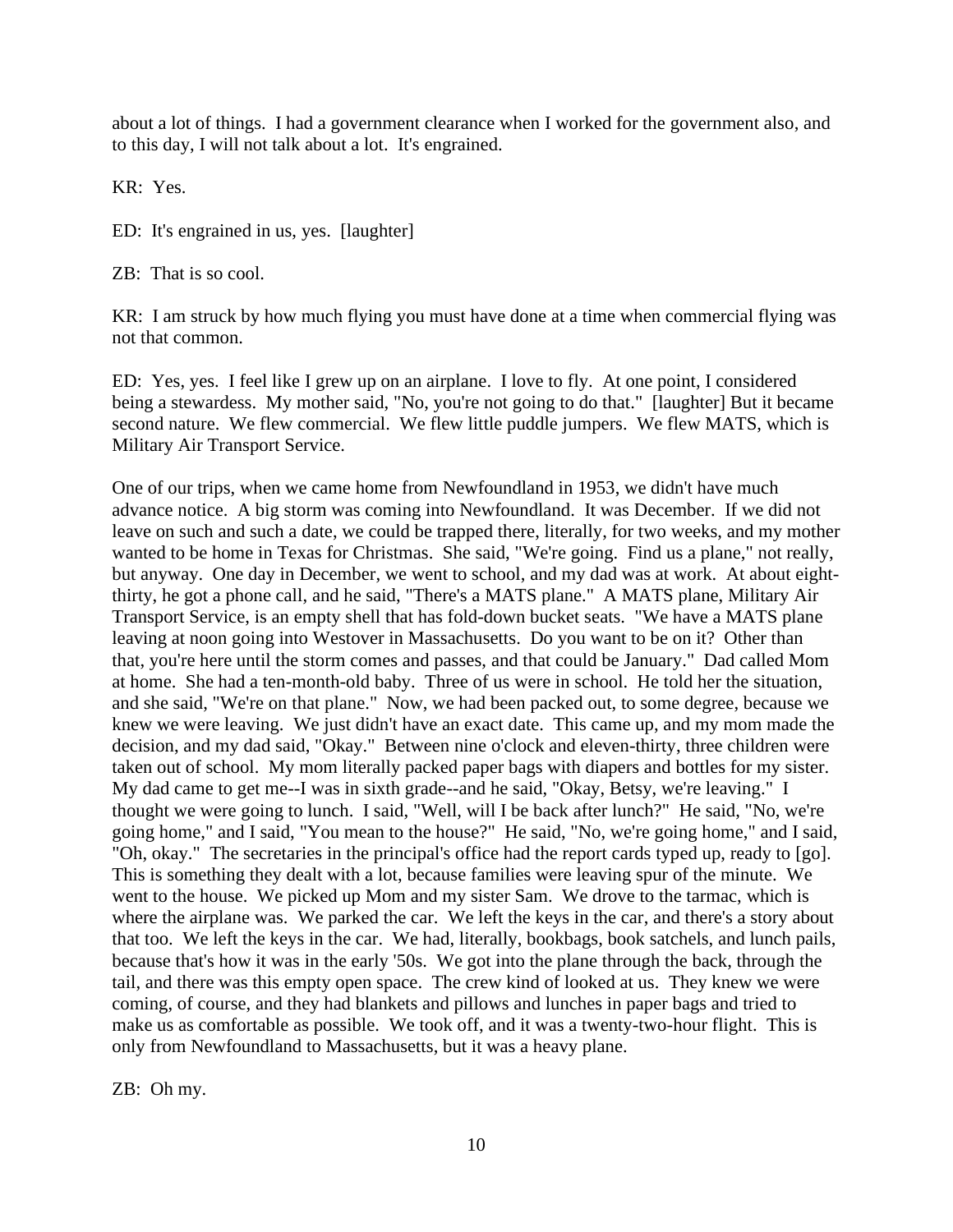ED: It couldn't fly that fast, I guess. [laughter] It was a good twenty-two hours. We landed in Massachusetts at Westover Field. We got out of the plane, and sitting on the tarmac was a yellow car that had the name Carter on the dashboard. We walked over to the car, opened it up, the keys were there, we got in it. A family from Massachusetts was being transferred to Newfoundland. They took our car that we left on the tarmac, with the keys in it, and we got their car, when we got to Massachusetts. Now, we had a beat-up, old, two-door jalopy-ish kind of car. The yellow car that had the name Carter on the dashboard was a yellow convertible. [laughter] This is in Massachusetts, and it was about seventeen-feet long, it seemed like. [laughter] But this is the way it was. So, we spent a couple of days in Massachusetts kind of regrouping. We got into the yellow car, and we drove down to Texas. While we were driving through New York City, we were going through the Holland Tunnel. Now, the speed limit on any base and housing area is fifteen miles an hour, and that's what my dad was used to driving. We were going through the Holland Tunnel, and all of a sudden, there was a police car coming up behind us and, "Pull over, yellow car. Pull over, pull over." Okay, my dad happened to be in uniform. A policeman came to the car. Dad rolled down the window, "Yes, sir, what's the problem?" "Sir, you're only going fifteen miles an hour. You're holding up traffic." "Yes, I'm aware of that. Isn't that the speed limit?" "No, sir, you're in the United States now. You're not on a base," because once he saw Dad's uniform, he knew. "You're not on a base anymore." "What's the speed limit?" and he told him and he said, "Okay, fine." [laughter] He rolled the window back up, and off we went. [laughter] We got to Texas in time for Christmas.

ZB: Wow.

ED: Yes.

ZB: That must have taken so long.

ED: We were in Texas in probably two weeks or so. We got back in the yellow car, and we drove up to Bellingham, Washington. I either spent most of my life in an airplane or in the backseat of a car.

ZB: Wow.

ED: Yes, good times. I loved it. I would never give up that life for anything, and after all these years, I still want to move every two-and-a-half to three years. That was my life. That was my life, yes.

ZB: Is that why you and Grandpa would go on a big trip every summer?

ED: Yes, partly.

ZB: Partially at least?

ED: Yes. Well, Grandpa loved to travel, and the fact that my family was in Texas was wonderful for him because that gave him an excuse to go to Texas.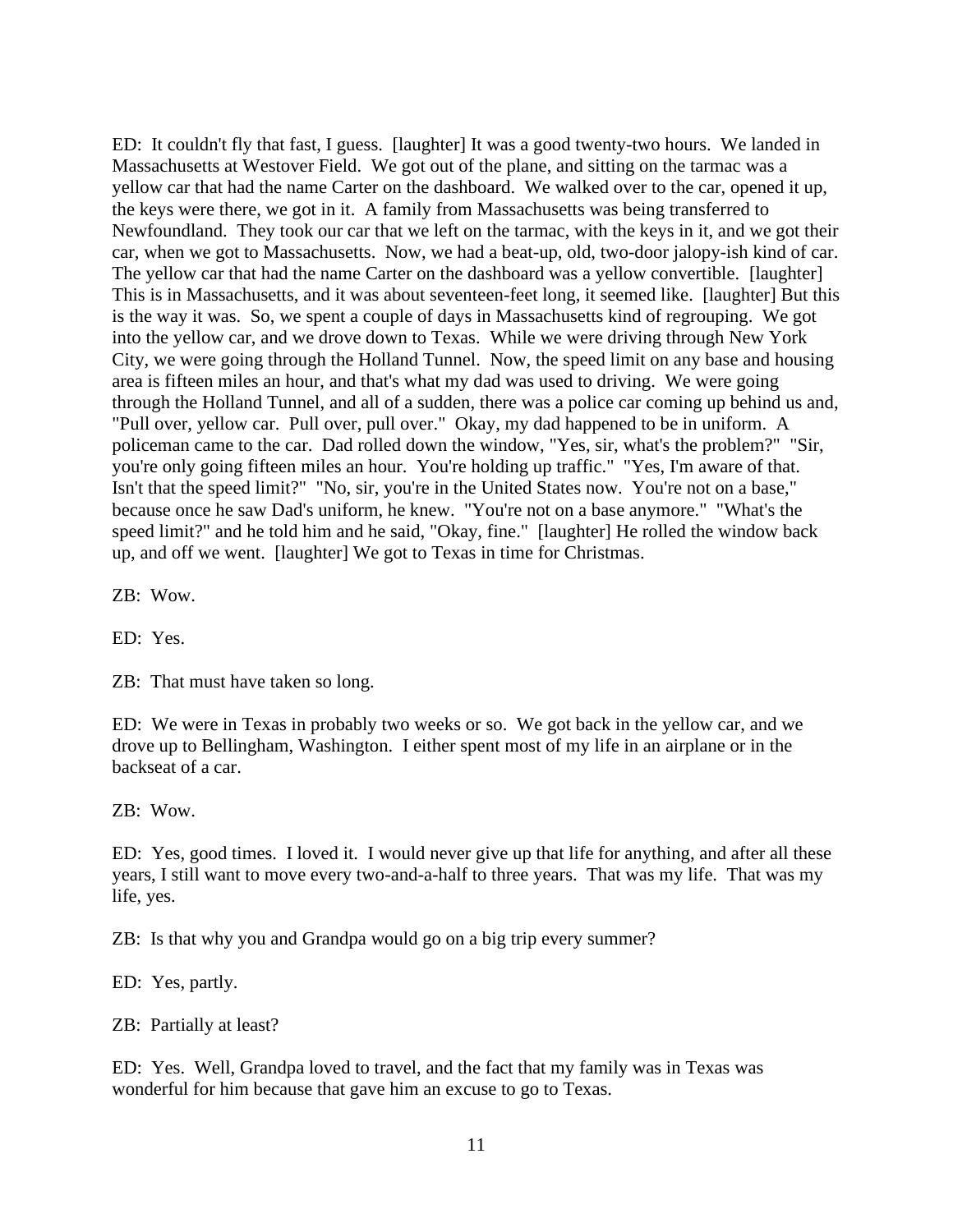ZB: Oh, to go to the Alamo and stuff like that.

ED: Yes, yes, to go down there, yes.

ZB: I know how much you go down there.

ED: One summer, we drove out to Billings, Montana.

ZB: You drove out to Montana.

ED: We drove out to Montana, yes, with three teenagers in the back seat. [Editor's Note: Ms. D'Angelo added the following addendum to the transcript: After her adventures traveling all of her life, driving to Billings, Montana the summer of 1980 with three teenagers in the back seat was a breeze!]

ZB: Oh, my God.

ED: Because we wanted to see where Custer died, we, meaning someone. [laughter] Someone wanted to see where Custer died. I didn't care, personally. Yes, I grew up on an airplane, and flying these days is so pathetic. It's not fun. It's not what it used to be. People used to get dressed up. [Editor's Note: The Battle of the Little Bighorn took place on June 25-26, 1876 between the United States Seventh Cavalry Regiment, led by Lt. Col. George Armstrong Custer, and the Sioux and Cheyenne, under the leadership of Sitting Bull. Little Bighorn Battlefield National Monument is located in southeastern Montana.]

ZB: Really?

ED: People were nice, and you didn't have to go through all kinds of security checks. Anyway, yes, it's never bothered me to fly. It's just checking in at this point is the hard part. [laughter]

ZB: With all the moving around and going to different schools, was it hard to adapt to schools at all?

ED: It was something you got used to, because everybody else was doing it. It wasn't always fun, and when you had to leave in the middle of a school year, that could be difficult, but that was the way it was. I know there were times--my poor mom, she thought I was never going to be able to conquer long division, because from one school to another, teachers were different and this and that. I tended to lose school time, because we were traveling, yes. Not so much my brothers and sister, me, because of my age, but you adjust, you do it. I mean, that's it. That's the way it is. I know I indicated that I had attended a lot of schools. I did attend twelve schools in twelve years, and during a four-year period, I went to eight different schools.

ZB: I cannot even imagine that.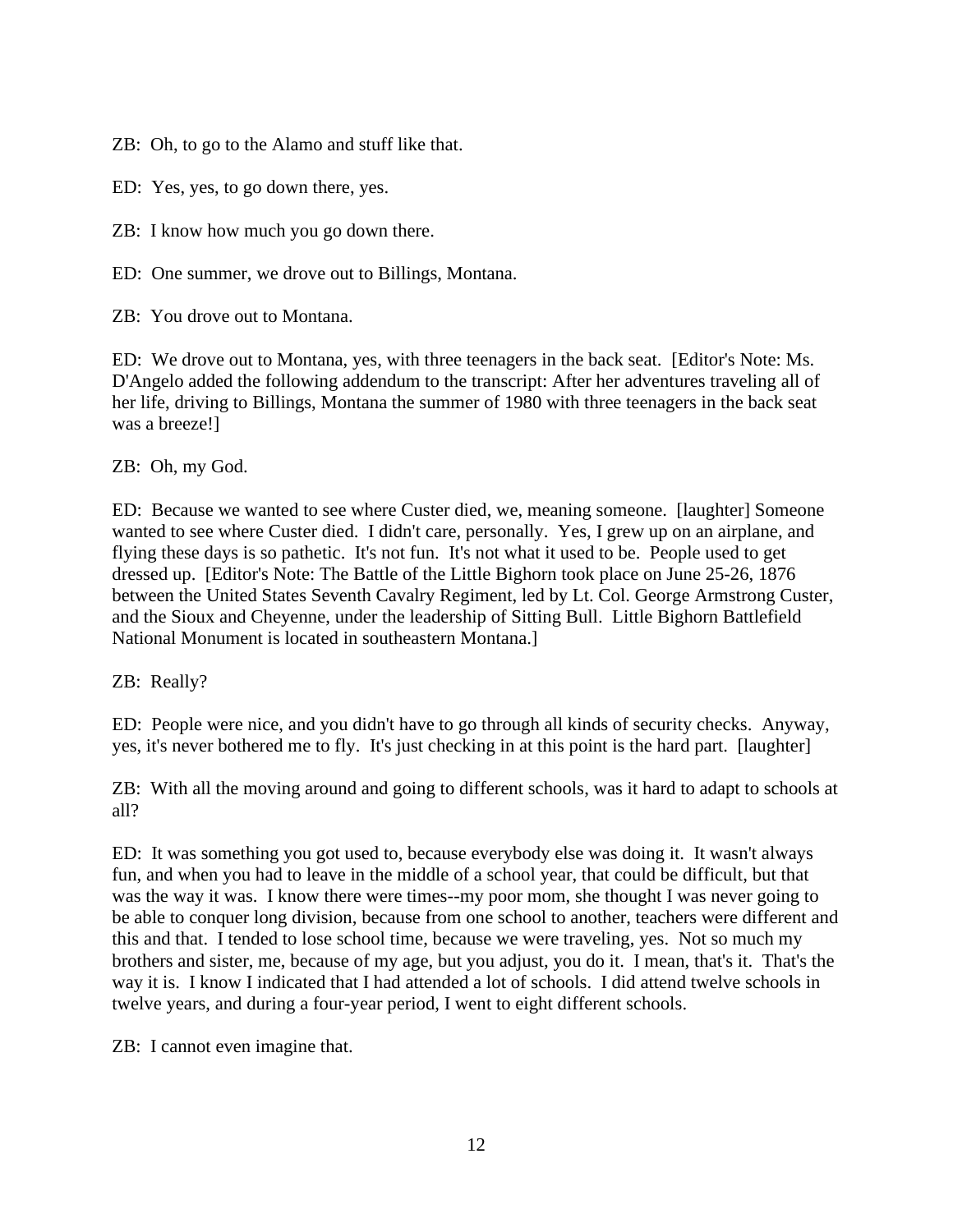ED: Yes. The teachers were great. I'm telling you, the Department of Defense teachers, they're fantastic, because they understand what military brats are going through and that we're trying to adjust and that we may have lost time here. Or in a previous school, we were studying this, and now we're studying that. I somehow managed to graduate from high school. [laughter] I made friends. You just do. You make friends, and one day they're there, and maybe the next day, they won't be there for whatever reason, yes. When I graduated from high school--it was a high school overseas--we made a big deal because there was one boy in our graduating class who had been at that high school for all four years.

ZB: Wow.

ED: Only one.

ZB: Only one?

ED: Yes, and we used to razz him about it, "You don't get to move." [laughter]

ZB: Interesting.

KR: You talked about base life versus town life. I was wondering if you could tell us some highlights of each to show that contrast.

ED: In town, you could go anywhere you want, pretty much whenever. When you're on base- when you drive into the base, you have to go through a guard check booth, and all of the cars had decals or indications on them as to the rank of your father, spouse. Even cars had ranks; I'll put it like that. Mostly, on a base, you have the business part of the base here, so to speak, and then the housing area would be here. It wasn't intermingled, and to get from the housing area to the base proper, you would take a shuttle bus. I mean, you could walk it, but if there was a shuttle bus, why not take that? Housing areas were usually three to four floors of quarters. They're not called apartments; they're called quarters. At the end of each building, there would be quarters with either three or four bedrooms, depending on the [family]. Then, in the middle, there would be quarters with only one or two bedrooms, for smaller families.

Basically, sadly, officers lived in one area, and enlisted men, NCOs, lived in another area. Well, I didn't understand it at first, "Well, why do we live here and they live there?" It's all according to rank, which can be good and cannot be good, but on base, it's like a little town: a commissary, which is the grocery store, the PX, which is the department store, theatre, library, always a bowling alley, chapel--which is a multifaith chapel--and the office buildings. I will say, driving on to any Air Force or Army base, I always felt safe. Not that I was scared or didn't feel safe in town, but there's something comforting about being on a military base for me. Some people considered a base a fortress, like we had to be protected against something. I never felt that way. I never felt that way. It was just a warm comforting feeling, and as I said, there were shuttle buses. That was home. That was home.

In town, it was kind of different. When you went to the theatre, the library, anywhere you went on base, even children, dependents, had military ID cards and you showed your military ID card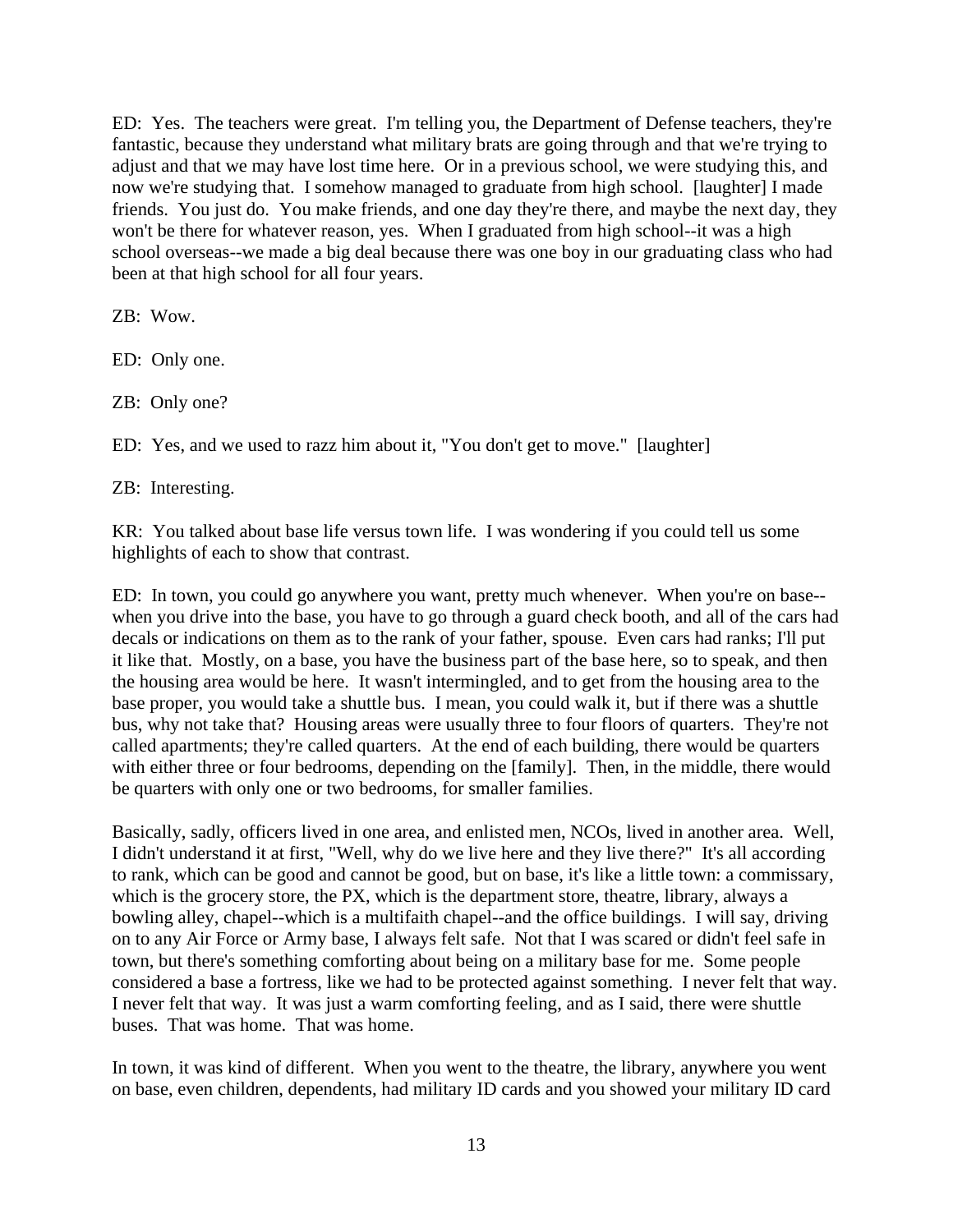wherever you went. In town, you didn't have to. I was always reaching for my card, and, "What are you doing?" "Oh, oh, okay, I don't need my card. I'm in town." [laughter] Now, at a movie theatre on base--I assume they still do this, although I don't know--before the show begins, the National Anthem's played and everyone stands. Well, the first time I went to a show in town with friends, I stood up. Nobody else stood up. "What are you doing?" "I'm waiting for the National [Anthem]." "No, sit down. Sit down." [laughter] On base, at five o'clock, every day, the flag is lowered and *Taps* are played and everything stops. All the vehicles stop. Everyone stops where they're standing. If you're playing a baseball game, the game stops. Anyone out walking on the base, you stop, and you turn towards the flag, while *Taps* are being played. Five o'clock, in town, I'm looking, "It's time. Oh, it's not …" [laughter]

ZB: Wow.

ED: Yes, yes. As I said, I enjoyed living on base. I felt very safe there, very comfortable, whereas in town, you have to kind of figure out where things are. On a base, there's just so much area.

KR: Where did your parents stand politically?

ED: I don't have any idea. I don't know. Yes, I really couldn't say. I think my dad might have been a Republican. My mother, when she died, which was in 2009, she was a staunch Democrat, but I really don't know. I don't remember politics being discussed. The only thing I remember making an impression on me, in '52 I guess, I had a button that said, "I like Ike" that I wore for Eisenhower. Then, in the fall of '59, when Kennedy was elected--that was the year, right? [Editor's Note: Dwight D. Eisenhower, former General of the Army and Supreme Commander of Allied Forces in Europe, was elected president in 1952 and again in 1956. He was a Republican. John F. Kennedy, a Democrat, was elected president in 1960. Kennedy served as president until his assassination on November 22, 1963.]

KR: He would have been running in '59. The election was in '60.

ED: '60, okay. You're right, yes, yes. We were all so surprised that Kennedy won, because we thought Nixon was going to win, because we were overseas--we were in Germany at the time. We had no television. We heard the debate on the radio, and we thought Nixon had won. [Editor's Note: Prior to the presidential election in 1960, Democratic candidate John F. Kennedy faced off against Republican candidate Richard Nixon in a series of four televised debates. The first debate took place on September 26, with Kennedy emerging as the winner. Kennedy appeared calm and collected on camera, while Nixon declined to wear makeup and looked nervous. Kennedy went on to narrowly win the election on November 8, 1960.]

ZB: Oh, yes.

ED: We didn't know what Kennedy looked like.

ZB: I have heard about this before in class.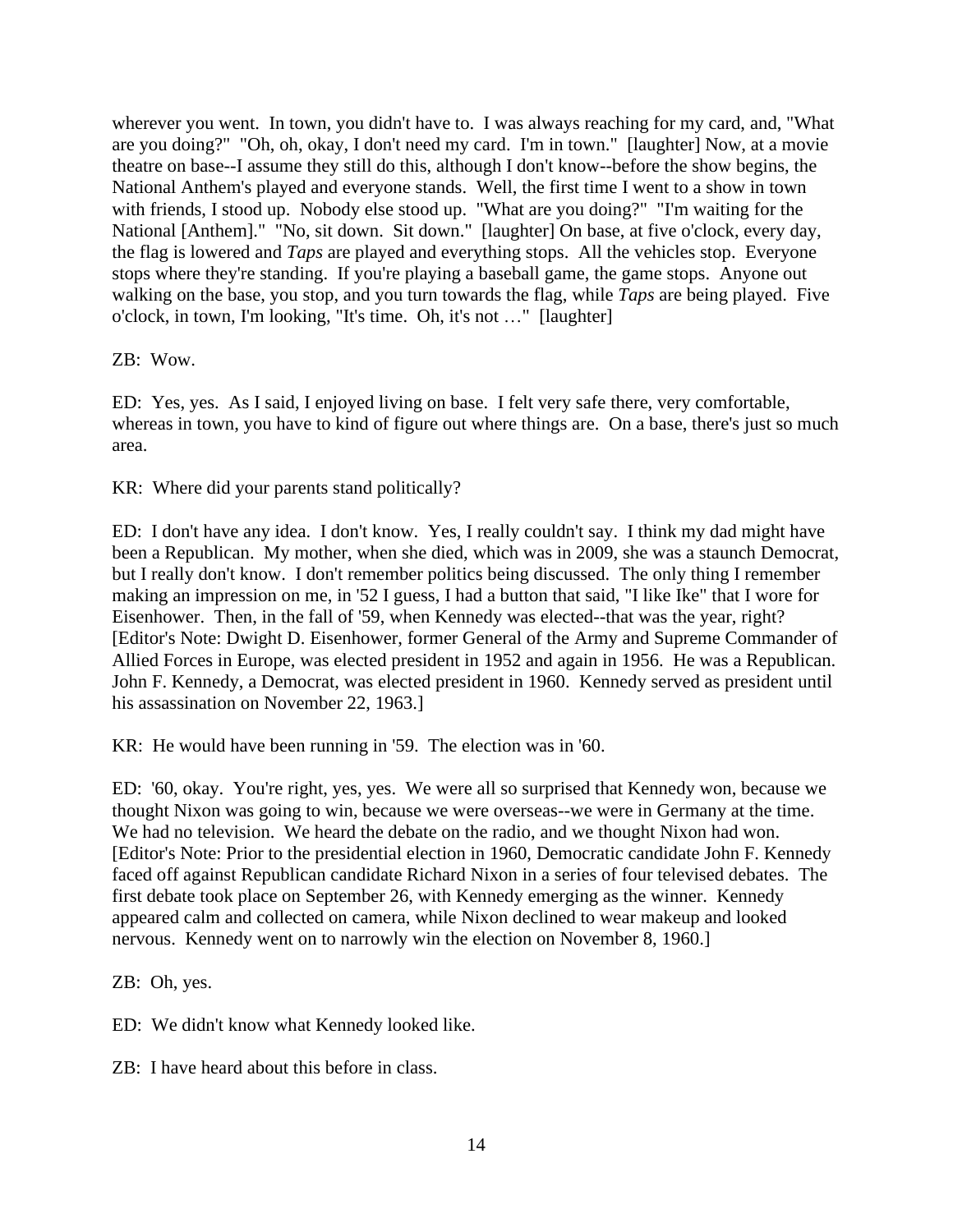ED: I didn't know what Kennedy looked like; I'll put it like [that]. I'm sure my parents did. I heard a little bit of the debate. When the news came over that Kennedy had won, it was, "He did? But he's so young." That was my [thought], "But he's so young. Does he know what he's doing? Well, we'll find out."

ZB: Yes, I remember learning about that in school actually. When television was introduced and he got televised, a lot of people's opinions changed.

ED: Changed.

ZB: The way that Kennedy held himself on television was so charismatic. Compared to Nixon, who was not as acquainted as, I guess, Kennedy was in a situation like that.

ED: Nixon didn't look good, yes, yes.

ZB: That is crazy, wow.

KR: But over the radio, it sounded like Nixon had Kennedy beat.

ED: We had thought Nixon had won. We thought Kennedy was an upstart and didn't really know what he was doing or anything. I remember my dad saying Kennedy was very definite in a lot of things that he said, whereas Nixon seemed to be waffling, which I guess was more being a politician.

ZB: Interesting.

ED: I have to say too, in the military--well, at that time, everything that I'm saying has to do with the time that I was raised in the military--politics didn't seem to be discussed that much. Whatever the commander-in-chief decided, that's what happened.

ZB: Oh, that makes sense.

ED: But a lot of things were over my head. I was too busy getting on and off airplanes and transferring schools.

KR: What about major events in the Cold War? Are there any memories that stick out?

ED: There again, I have to say, not many. We did have practice alerts on base, and the sirens would sound. We had no advance notice, the sirens would sound, and there would be brown alerts, red alerts, black alerts. Whenever the siren sounded, we would all go down to the basement in the quarters buildings and wait there until the all clear was signaled, but I can't really remember. I have to say that, no, I don't really remember a lot. I was already back in the States when the Berlin Wall went up, and I remember hearing about that and thinking, "Well, how could they put a wall around the land?" I couldn't quite get it, yes, but thinking about things, no, I always felt safe. I'm sure my parents discussed things but not in front of us kids, yes. I think they wanted us to feel safe. They didn't want us to worry or be scared, because on a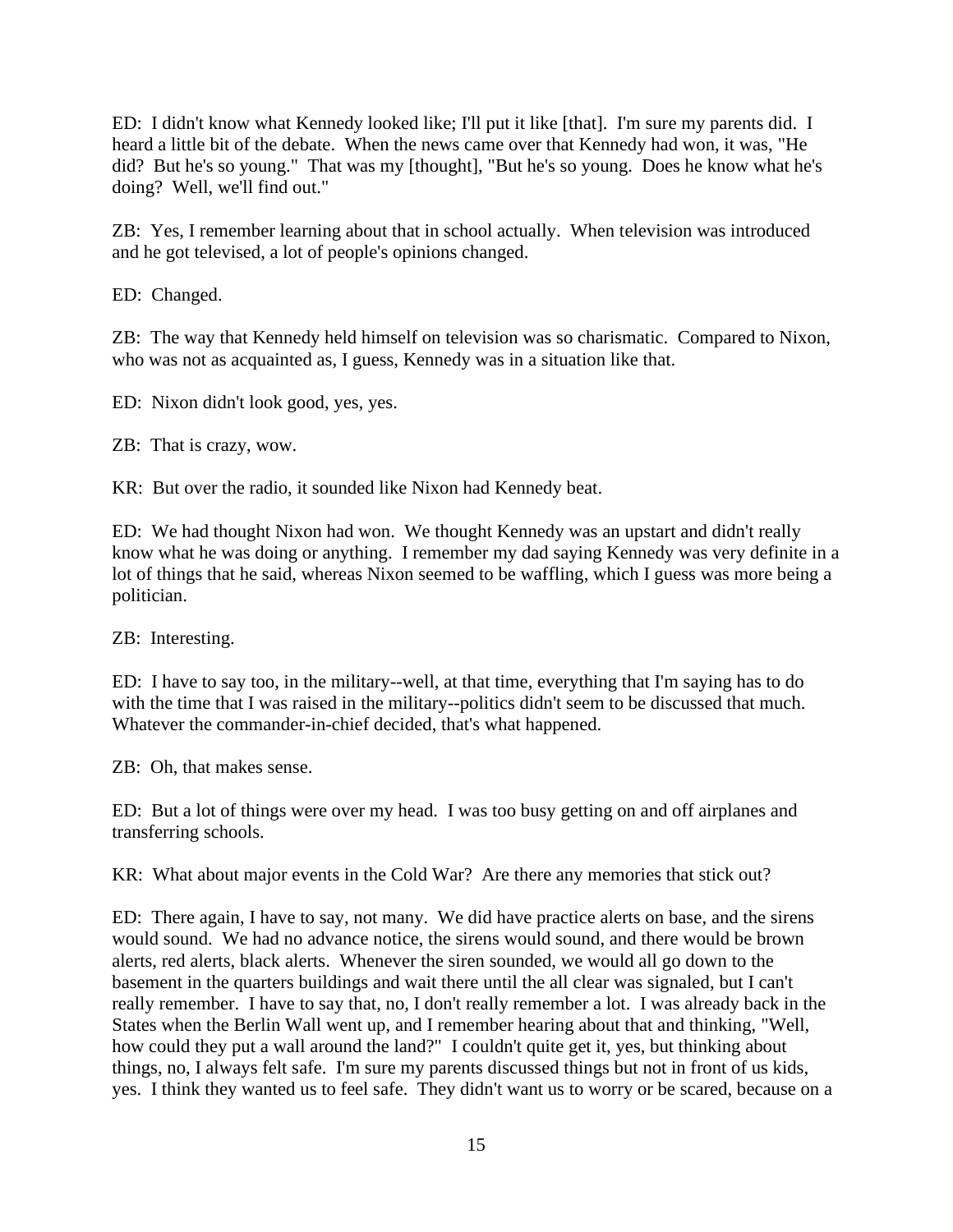base, there are always planes flying over and maneuvers going on and tanks here and convoys there and all. It was part of our life. Now that you asked me that, not really, no, no. I think, in some ways, my mom said she wasn't aware of the depression. Maybe I wasn't aware of the Cold War, because I was in my bubble.

ZB: Yes, on an airplane.

ED: On that airplane. [laughter]

KR: Were you able to identify different types of military aircraft?

ED: Not the way a lot of other people could. I should've been able to, but there again, I think I just kind of floated through life. If it didn't affect me personally, it was hard to be interested in it, so, no.

KR: Yes, I think that is something that people did during World War II.

ED: Yes, yes.

KR: That was a very popular thing for young kids to do, to know the silhouettes of airplanes and be able to identify, but that's an earlier time period.

ED: [Yes].

ZB: Interesting. I didn't know that was a practice that they had.

ED: Oh, yes. Well, they had Civil Air Patrols.

ZB: Oh, yes, that makes sense.

ED: Yes, right.

KR: What was life like when you were living in Germany?

ED: It was fun. It was fun. We lived on base, and I immediately made friends--well, you'd make friends instantly. I was in high school. I was fifteen, sixteen, and there was a teen club on base and that's where we would go in the evenings to dance, play records. There was probably a pool table, stuff like that. It was the social type of event. A lot of babysitting, and there, again, that comfortable feeling of being on base, again. As far as my schooling--are you interested in that at all?

KR: Please.

ED: Okay, the base where my dad was stationed was too small to have a high school. So, all of the high school-age dependents were bussed to Wiesbaden, which was about sixty miles away. We lived in a dorm, a boarding school. Because we were close enough, within a certain radius,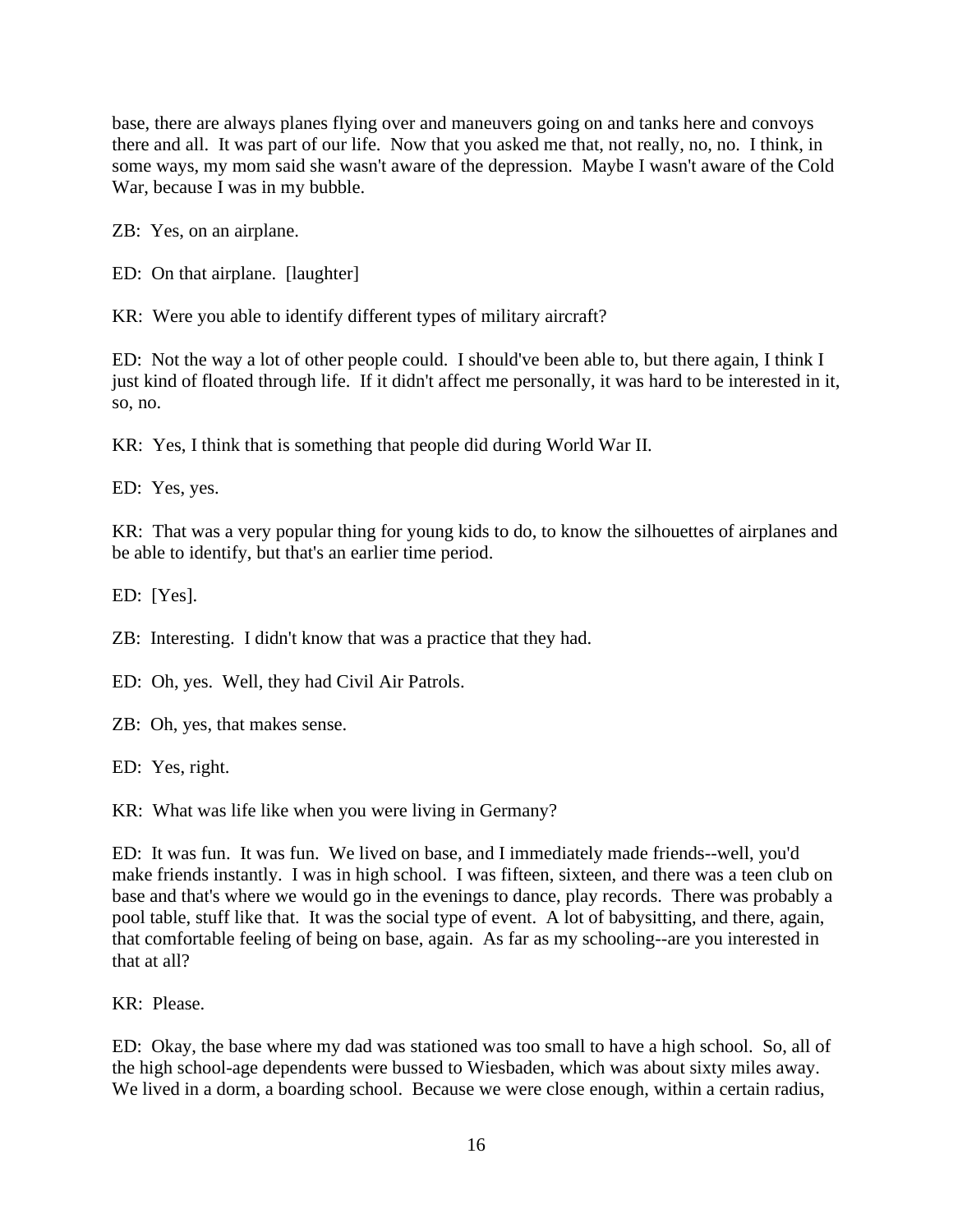the bus would pick us up at the housing area on Sunday afternoon, drive us up to Wiesbaden. We would live in the dorm during the week, and then on Friday afternoon, when classes were out, the bus would be in front of the dorm and we would get on the bus and go home for the weekend. Then, on Sunday afternoon, we would get on the bus and come back.

Now, when you're in high school, there's a lot of extracurricular activities during the weekend. If you have to go home--if you have to leave on Friday afternoon--you can be a little bit belligerent, unhappy. Thankfully, the powers that be understood that high school students want to go to football games. They want to go to dances. They want to socialize with students who are day students. Parents who live in the area, their quarters are near the high school. It's a regular high school environment for a lot of the students, and that's what we wanted to be part of. So, we had to fill out a permission slip to stay for the weekend.

In the high school that I attended, there were day students who lived in the housing area where the school was. My type of student, a five-day dormy, would arrive on Sunday and leave on Friday. Then, there were seven-day dormies who were there all the time. My roommate, my sophomore year in high school, was from Oslo, Norway. Her dad was in the Navy, and so she couldn't go home on Friday. So, she was there all the time, and I would say, probably, most of the students who lived in the dorm were seven-day students. We were the minority, the ones who went home. I didn't want to go home. I wanted to stay. I wanted to go to the dance. I wanted to go to the football game. I just wanted to be with kids in the dorm, and so I would get permission slips and stay.

The high school in Germany is just like taking an American high school and sitting it down in the middle of Germany. We had a football team. We had band. We had cheerleaders. We had extracurricular activities. Whatever you have in high school, we had over there. I lived in the dorm for two years, my sophomore and junior year, and then the summer between my junior and senior years, my dad was transferred.

So, we were transferred from Hahn Air Force Base to Sembach Air Force Base. Now, Sembach was close enough to a high school for a daily bus trip. So, that meant, after two years of living in a dorm, being on my own, so to speak, I now had to live at home with my family and be a senior and go to a different school. That was one of the hardest adaptions for me, because my heart was in Wiesbaden, and now, all of a sudden, I was going to school in Kaiserslautern and not happy. It was tough. It was tough on my whole family, tough, until one day, I got on the bus to go to school, and a young fellow said to me, "Betsy, sit with me." I thought, "Oh, you're kind of cute. Okay, I will." So, that changed everything, because he and I started going steady, and now I had a boyfriend and I belonged. The high school, Kaiserslautern, [was] the high school that I graduated from. We were stationed at Sembach Air Force Base. At that time, the students were going to Kaiserslautern. There were Army *kasernes* [barracks] at Vogelweh, and I think it was Bad Kreuznach, but I'm not sure. There were a lot of different Army and Air Force Bases sending students to this one school. So, there was a lot of rivalry as to, "Well, where's your dad stationed? What base do you live on? We're better than you are," stuff like that, but that's normal. That's normal, yes. In the end, my senior year wound up being very nice because I had a boyfriend, and because I was dating a certain boy, I became part of a clique. That's what I missed when I had to transfer from Wiesbaden to Kaiserslautern. [laughter] How am I doing?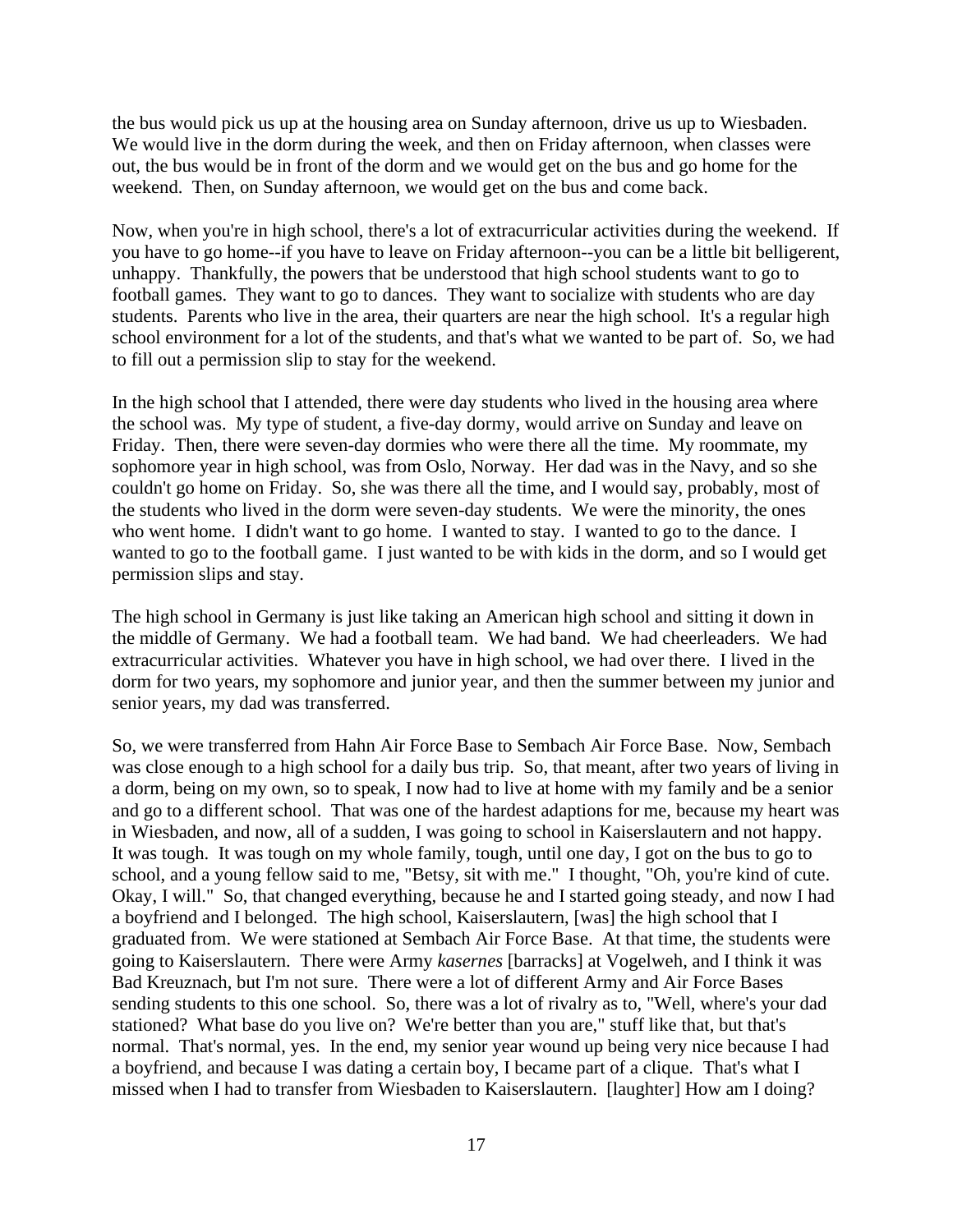KR: Wonderful.

ZB: Great.

KR: Wonderful.

ZB: When you were in high school, you mentioned you could not do the extracurricular activities as much. When you could do them, what activities were you interested in?

ED: Well, I was not athletically inclined. I will say that. I've never held a baseball bat. Extracurricular activities for me would be being in chorus, being on the prom committee. Well, gee, is that it? I felt that I was busy, but now that you're asking me, Zach, I really don't know.

ZB: Okay.

ED: Pep squad maybe, I'll say something like that, yes.

ZB: Of course, I could see it, since you do it now.

ED: Chorus, yes.

ZB: Interesting.

ED: Sorry.

ZB: Oh, that is all right. You are remembering so much. You remember the towns that you were near. I would not be able to do that right now. How can you remember all the names from those German towns and the bases and stuff? Is it just normal for you?

ED: Well, because it was such a good part of my life.

ZB: Yes, it is incredible.

ED: Because when you move around a lot, you remember certain things; either you do or you don't. Yes, I do remember a lot of things, but, gee, I always thought I was busy with extracurricular activities, but now that you're asking me. When I lived in the dorm in Wiesbaden, it was easier for me to be in afterschool activities, because I was living in the dorm. The dorm was right across the street from the high school. When Dad was transferred to Sembach and I had to take the bus to Kaiserslautern, that meant making sure that whatever I was doing after school, I had to get on the five o'clock bus to get back to base. So, that kind of squelched a lot of things.

ZB: Yes, I can imagine.

ED: Yes, that's interesting. I hadn't thought about that.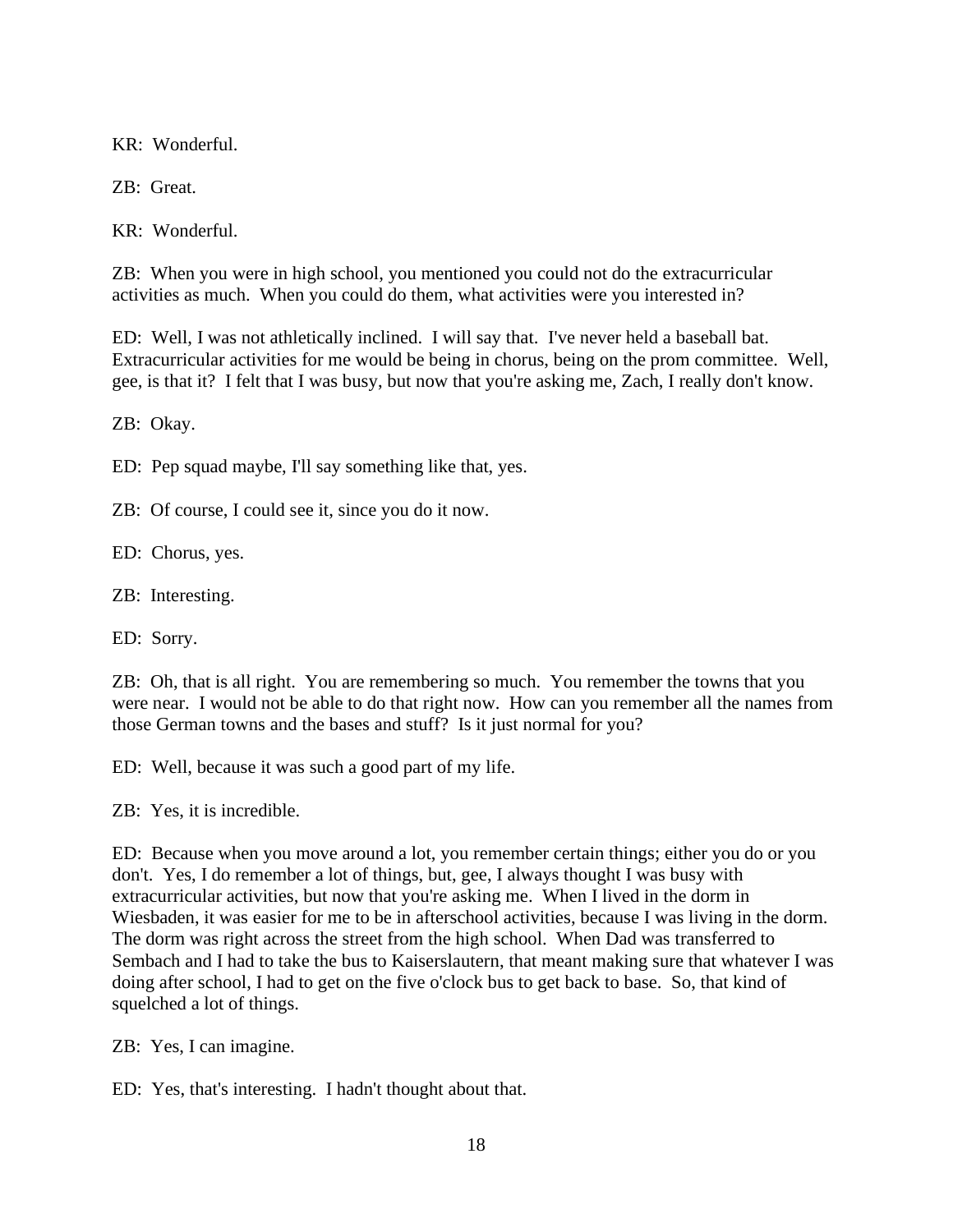KR: What were your academic interests in high school?

ED: Well, I always loved English. I took shorthand and typing, which at that time were two different classes. I can't say I was the smartest tack. I was just there to have fun, to enjoy things. This was the mid to late '50s, and being a cheerleader was probably what most girls wanted, being a cheerleader and dating a football player and wearing his letter jacket, [laughter] oh, my God, having a ponytail, the whole bit. I wasn't a great student. I managed, I got by, but I wasn't straight "A's". In fact, my guidance counselor my senior year told me that I would probably be better off going to a business school rather than trying to get into a four-year college, because my grades were not that good. Mom said, "That's because you moved around so much." Well, yes, I did, but what about every other military brat who has a 4.0 average? I just wasn't a [student].

KR: I am curious about music. The 1950s is often seen as being synonymous with rock and roll.

ED: Correct.

KR: What music did you like?

ED: Oh, we were talking about that in the car.

KR: Oh, good.

ED: Oh, yes. Oh, well, let me see. Who did I say in the car? Who did I mention?

ZB: Elvis.

ED: Oh, Elvis.

- KR: Okay, so you liked Elvis.
- ED: Oh, my goodness. Elvis Presley, Paul Anka, Neil Sedaka.

ZB: The Belmonts?

ED: Dion and The Belmonts. The Platters. Johnny Mathis. Ricky Nelson.

ZB: Wow.

ED: Beach Boys, that was later. That was college I guess, yes. Oh, Ritchie Valens. When I was in high school, dances were the big social event, and everybody danced, whether you really could or not, you thought you could dance. The popular music depended on if it was danceable. Dick Clark had a show called *American Bandstand*, and I personally--because I was in Germany throughout my high school years, I never saw it--we didn't have television. I never saw *American Bandstand*. I know that's hard for people to believe. I never saw *American Bandstand*, but I understand that one of the segments Dick Clark would have would be to play a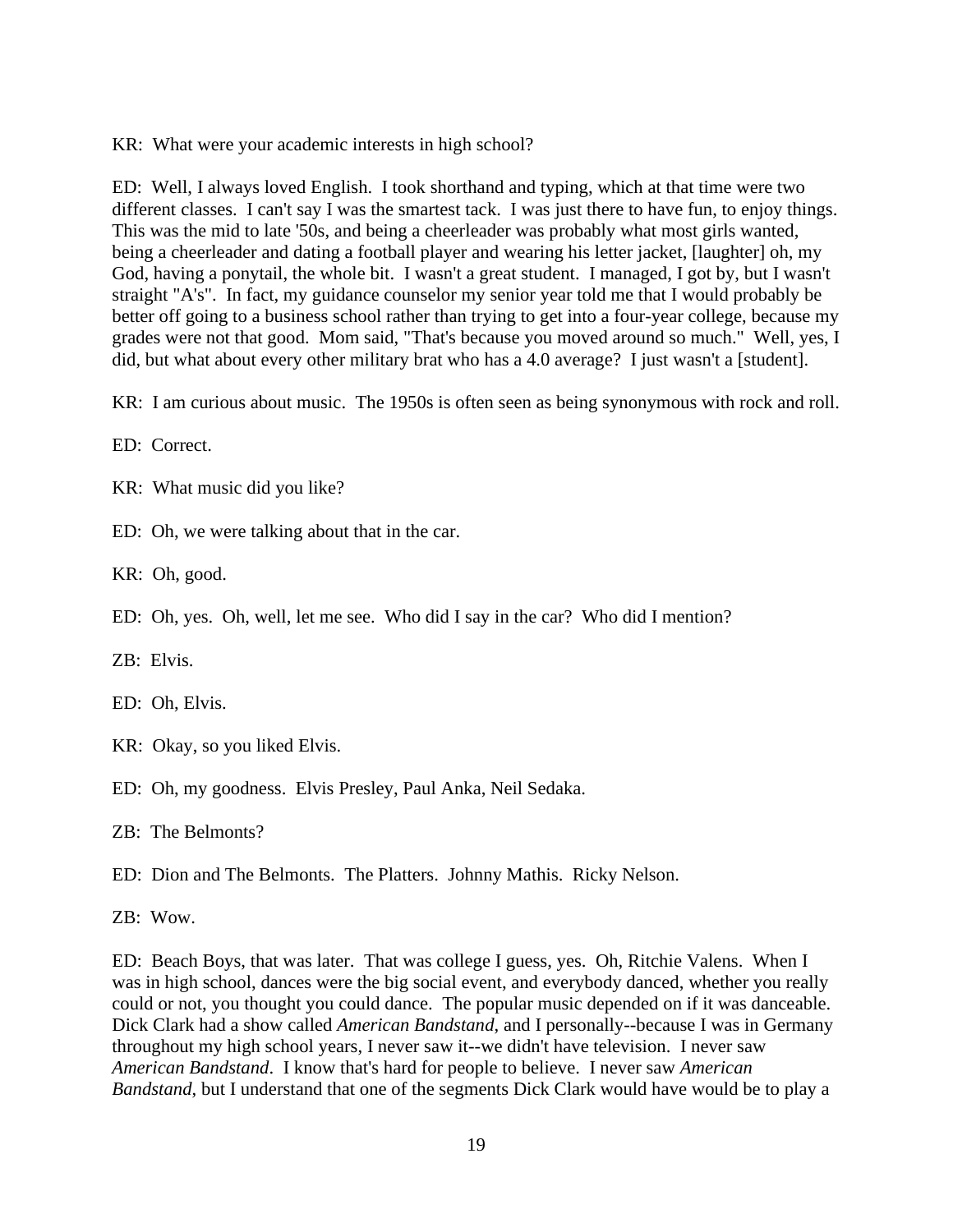new song, and people had to say whether it was danceable or not, whether it would be a good dance song. I think a lot of the songs, a lot of the music from that era, depended on if you could dance to it.

## ZB: Oh, interesting.

ED: Any dance that you went to, there would always be a dance contest, slow dance, fast dance, the whole bit. I will say, I was a good dancer, and I had a certain partner who happened to be a football player. He was like 250 and six feet. I think he probably just stood there and twirled me around, but I thought we were both dancing, whereas I was probably [the only one dancing]. His name was John, but I think we called him "Whitey" because he had blonde hair. Anyway, it doesn't matter. Whitey and I would enter all the dance contests, the fast dancing, and we always won.

## ZB: Oh, wow.

ED: Now, I don't know if it's because he was a football player. I thought I was a good dancer, but, anyway, this was part of the social life back then. Music was so important. Now, overseas, at that time, we were always six months behind what was number one in the States. So, anybody who transferred over, say, during the middle of the school year from the States, we always said, "What are you dancing to in the States? What's popular?" because our music to them was passé. It was passé. There was only one radio station, Armed Forces Network, AFN, and they would play classical music at one o'clock. They would play country western at two o'clock. We would have maybe an hour of rock and roll, say, from four to five, and that's when we would hear the music.

In the PX, which is the department store, they would have a music department. We would go in, and at that time, there were records on turntables and if you wanted to hear a song, you would ask the person--a forty-five was a single record, say, "Love Me Tender"--"Could I listen to 'Love Me Tender?" "Okay." They would get the record, put it on the turntable, they would give you, I call them, earmuffs, they were these big ear things, and you would listen to the song. God knows what else was happening. You'd listen to the song. As I said, anybody coming over from the States, that was the first question we asked, "What are the new songs? Who's popular now? Who are you listening to?" The movies, movies were very big then too. Yes, I grew up not watching television, and a lot of programs I'm watching now on those old television stations because I never saw them. I never saw them.

KR: Why did you not have a television?

ED: There was no television. Nobody had it. It wasn't just us. There was no television. Of course, it was invented, but we just didn't have it, and you can live a life without watching television.

ZB: So, it was mainly radio then, right?

ED: Yes, but, like I said, there was only one radio station.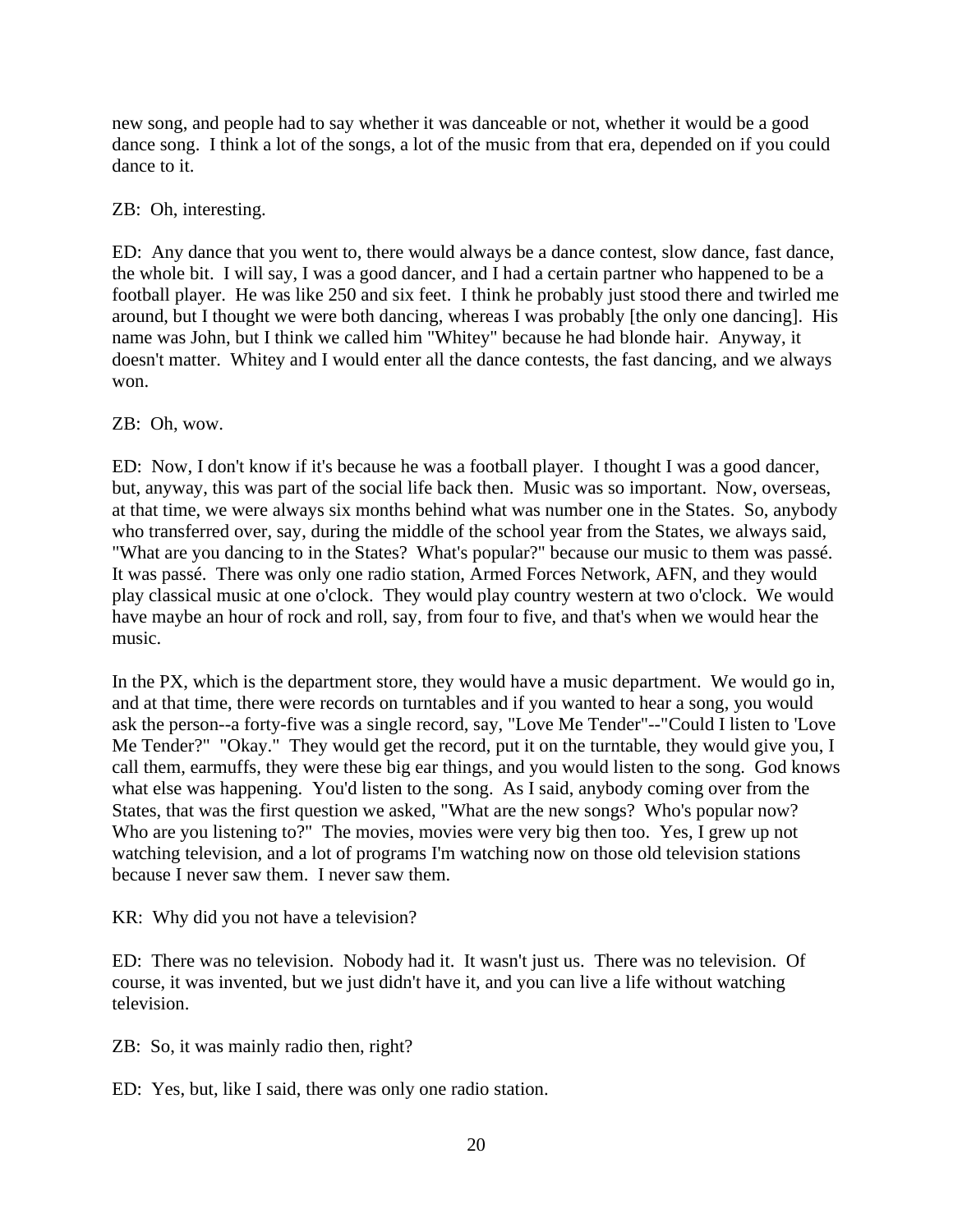ZB: Yes, it was just the one station.

ED: That's why records filled a lot of our days, and going to the movies. That was a big [social event].

ZB: What movies were popular then? Were there any specific stars that everyone liked?

ED: Anything Elvis Presley was in was popular. Whatever the movie theatre was showing, we went to see.

ZB: Oh, okay.

ED: There was only one. There was one movie theatre, and it had one movie. Whatever won the Oscar, we would get it six months later. Movies were much better done back then. They were interesting.

KR: How about USO shows? Did you ever see any USO shows?

ED: I never did, but when my folks were stationed at Torrejon Air Force Base in Madrid in the late '60s and early '70s, they saw a couple of USO shows. I think maybe the fact that my dad was not overseas during the war, he didn't see any USO [shows]. Maybe wherever we were stationed, the USO shows were not playing, at that point, but I never did see a USO show. I would've loved to.

ZB: Let me see. After going through all that, coming back to the States and getting into college- -you went to which college again?

ED: Okay, I went to the same college my dad went to.

ZB: Oh, okay.

ED: At that time, it was called Southwest Texas State College. It is now known as Texas State University, and I like that name better because it sounds better. [laughter]

Even though my guidance counselor in high school said that I should go to business school, I was actually accepted by the University of Texas as a non-resident, which drove my mother crazy, because of course I was a Texas resident. I just happened to be living in Germany. Sometimes, I really kind of wonder about it, "Why wouldn't I be considered a Texas resident? I was born there. My parents grew up there. My dad's in the military. We're stationed in Germany. What's going on?" Of course, at that point, it didn't [matter], but my mom was most perturbed. At any rate, I was accepted by the University of Texas.

I came back to the States to go back to school. My folks were still overseas at the time. My Aunt Lou, my dad's sister, took me up to Austin. I had a dorm room. It was January; it was midyear. In fact, I flew from Frankfurt to McGuire Air Force Base the weekend that Kennedy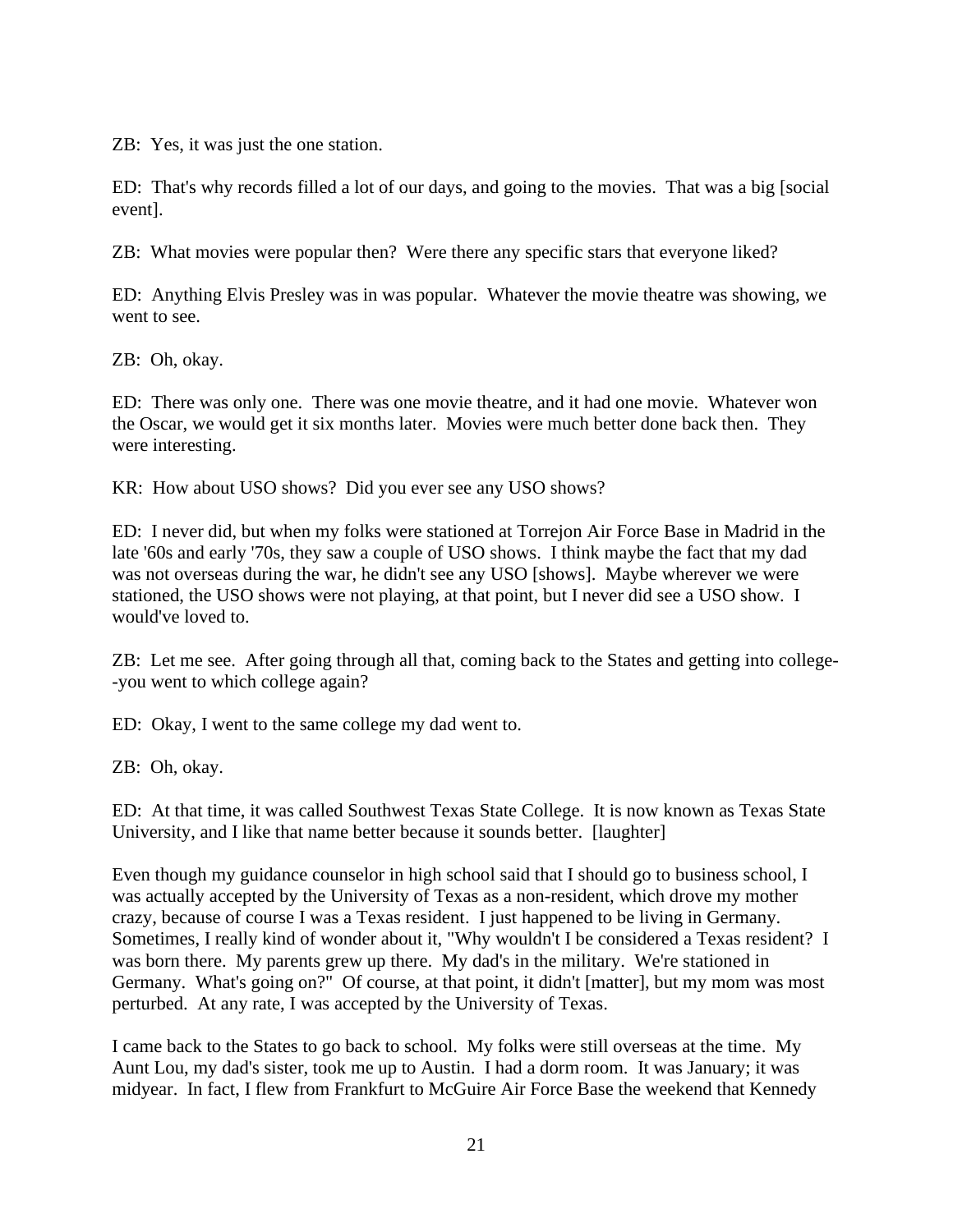was inaugurated. In flying from Philadelphia to San Antonio, I was told that because of the inauguration--and I had no clue--and there was a big snowstorm, I might be bumped, because more important people might need to be on this plane going wherever they were going, meaning leaving Washington, D.C. Well, I made it. I made it, anyway.

ZB: It's still cool that was a possibility.

ED: I digress. So, anyway, my Aunt Lou took me up to Austin, and we went to the dorm. The dorm seemed to be about that big as that building or parking garage [pointing to a ten-story high building].

ZB: Oh.

ED: Remember, I was coming from a high school class of 134, and the University of Texas, at that point, I'll say, was maybe seven thousand. Well, that's how big a base was, and I was like, "Oh, my gosh." I was petrified, completely petrified, and in over my head and I knew it. My Aunt Lou, God love her, said, "Now, listen Betsy, you don't have to go here." I looked at her, and I think I probably started crying. I said, "Why?" She said, "Because I talked to my cousin Charlene in the registrar's office at Southwest Texas, and you've been accepted there. So, you can go there if you want to." I said, "Yes," because, number one, it was in San Marcos, which was my dad's hometown. It was a smaller campus. It was not as humongous as the University of Texas seemed to be at that point. So, I said, "Well, but Mom's going to be mad," and my Aunt Lou said, "No, she won't. I'll explain it to her. I'll tell her." You can see my mom was the driving force, God love her. So, I said, "Okay, I'll go to Southwest Texas for at least a semester, just until I feel comfortable. Then, by that time, Mom and Dad will be back from Germany; we'll talk things out, because we always talk things out," and I usually pretty much did what my folks told me to do, "Then, we'll figure things out, okay?" She said, "I have a room for you in the dorm." "Okay." The dorm was half this one, one quarter.

Yes, I started at Southwest Texas, and I loved it. I felt comfortable there. I felt at home. The thought of transferring to the university for the fall semester was, "Oh, my God, I don't want to have to transfer to another school. I don't want to do that again." So, I stayed at Southwest Texas, and that's where I graduated from.

KR: What was your transition like your freshman year at Southwest Texas?

ED: Well, because I started in January, I was always a semester off class wise. It was a big transition for me. Next to having to attend a different school my senior year, this was big, but because I had family living so close by, because I was familiar with the town itself, and campus was not that big, I just kind of did it, I guess, like I did every time I transferred to a different school. I made friends fairly easily. I was living in a dorm again, which was very comfortable to me. I had no problems with that at all, and people, when they found out that I had just come from Germany, that kind of made me interesting. I settled in and really enjoyed it, because it was a smaller environment. Maybe it was the security of being on a campus, much like a military base. I don't really know, but I just felt very comfortable there. I liked it, and I liked the professors. I was getting a lot of one-on-one attention, and I decided that that's where I wanted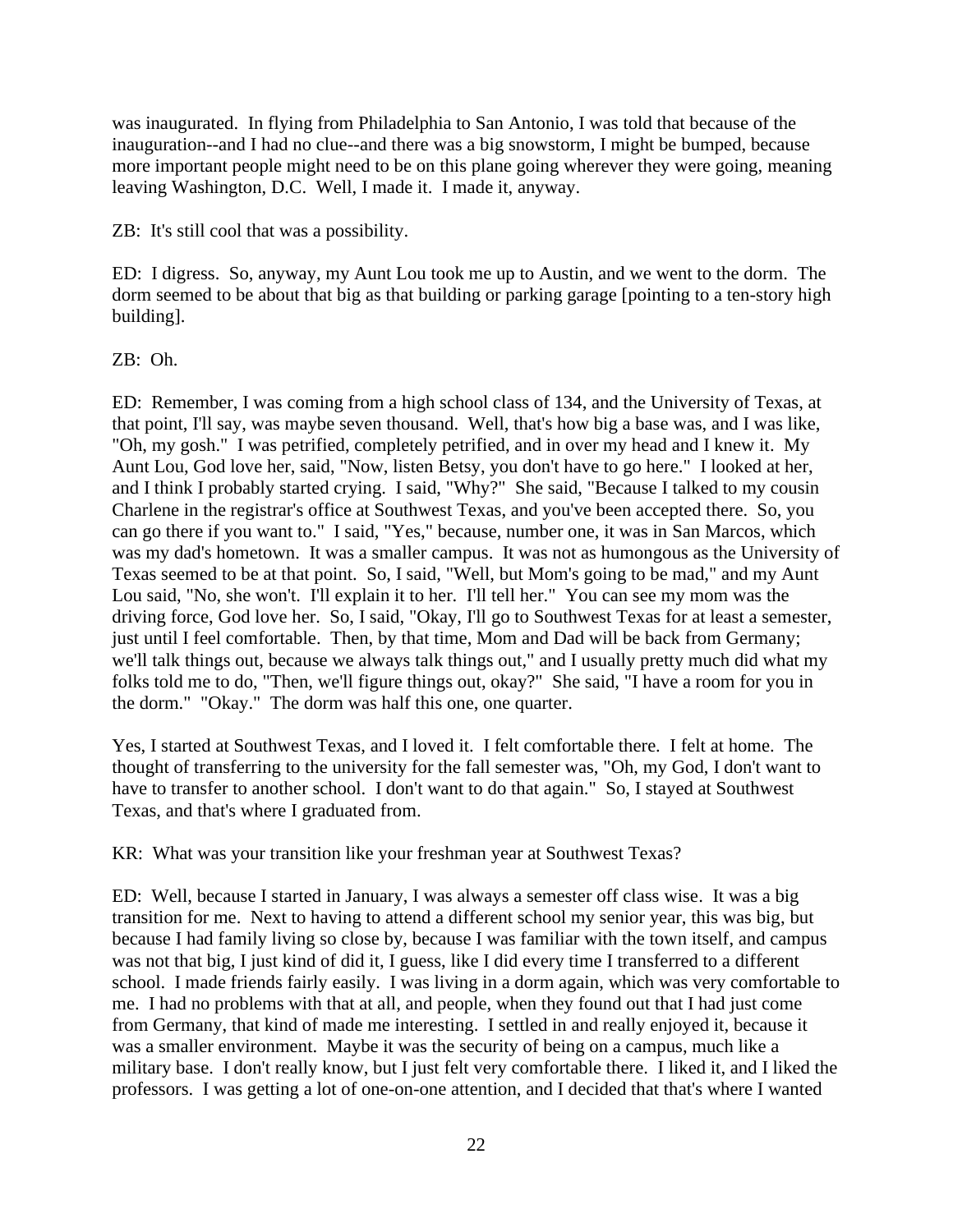to stay. That was it. For me, at that point in my life, that's what I needed. I loved it. After so much transferring and adapting and being the new kid in town, I just needed those four years of knowing who I was and where I was and not having to reintroduce myself all the time. So, it worked out for me, yes. I think my dad was very proud too that I graduated from his alma mater, and then my mom was a little bit disappointed that I hadn't gone to the university. She knew that I felt good there, and she understood; wherever I was going to be happy, she was going to be happy.

ZB: Here [on the pre-interview survey] you have a lot of clubs listed down. I told you this last night ...

# ED: Yes.

ZB: … That it amazed me how active people were in your generation, compared to mine where being this active in clubs is not as common, at least as far as I was concerned. One of the clubs that you have on here was the Angel Flight, which I looked up and actually learned a bit about. Can you elaborate a little bit on that club? [Editor's Note: The original Angel Flight chapter began at the University of Omaha in 1951 and became a national organization in 1952. Originally, the organization supported school's Air Force ROTC programs and was made up of mostly women. In 1995, the organization changed its name to Silver Wings and expanded their mission and objectives.]

ED: Angel Flight is a women's auxiliary to the Air Force ROTC program on campus. Of course, I was interested, because it was affiliated with the Air Force and ROTC. I guess I liked the idea of serving the community, because that's what we did. We had different events with the ROTC cadets, and at that point, ROTC was only male. So, this was about the closest we could get, we being the women, to [being in the military]. I certainly was not interested in being in the Air Force, but I liked being connected to the military, Air Force, and all that, and I enjoyed the comradery. We wore uniforms on certain days of the week. I just enjoyed the atmosphere, I'll say. At one point, I had a job on campus working as a secretary in the ROTC department. It was so natural for me to do that. Angel Flight, we held charity drives, clothing drives. We marched in parades. As I said, we wore uniforms. We had rank. I was the commander my senior year. It's funny, I never thought about why I joined it; I just did because it seemed like something I would do.

I had been in another club. I don't know that I listed it, because I tend to not. I tried out for a dance team in college, not having any idea what was involved, and there were so many practices. There was this, there was that. I was just, "Oh, no, this I don't like." So, I was on the dance team for one year, and then, after that, I preferred to be associated with Angel Flight. I was in a sorority and other clubs. I didn't care for the dance team that much, although, much to my surprise, they are now apparently world famous and march in the Macy's Thanksgiving Day Parade every year and have been on television. What can I say? I didn't think they had a chance. [laughter]

ZB: How was it in the sorority that you were in?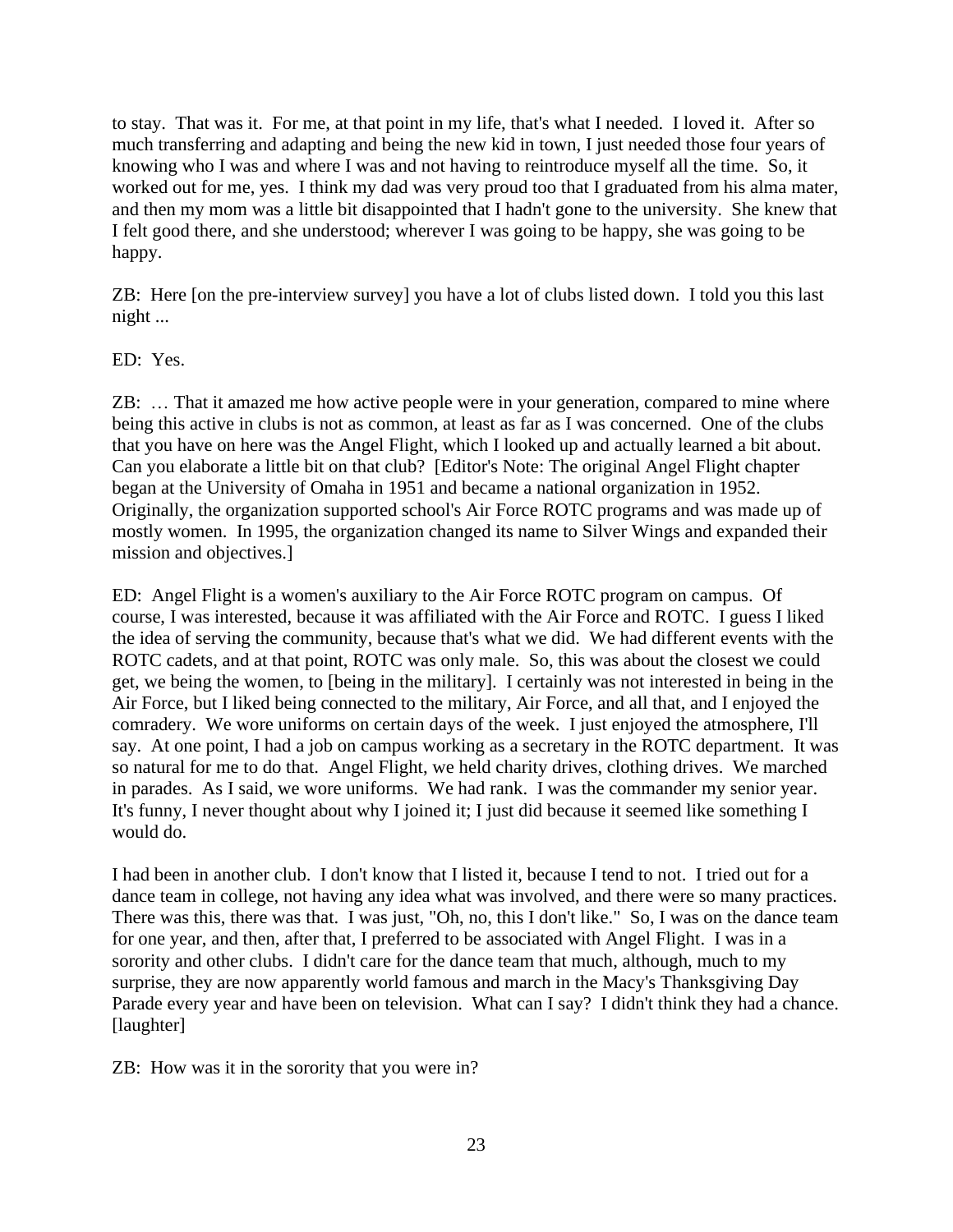ED: In the sorority, they were local sororities at the time, meaning only on that campus. There, again, that was a nice feeling of belonging, of knowing, as someone said to me, "Whenever you run for anything on campus, you know that you have thirty-five votes from your sorority sisters. You know you've got those." So, it was a nice. It was a social organization. We did do charity works and stuff like that. My mom and all of her sisters had been in a national sorority when they were at the university. There, again, it was kind of a natural--at that time, being in a sorority was kind of what you did. My junior year in college, national sororities started looking at our campus, and I would say the majority of the local sororities and fraternities went--that was the phrase--went national. So, my local sorority became a national sorority, and one of the first questions my mother asked me was, "Are you going Chi Omega?" because that was her sorority. I said, "No, we're not." The local sorority that was the biggest rival to my local sorority went Chi Omega. [laughter] I have to say, Mom actually laughed, because she didn't like any of the girls in the other sorority any more than I did. [laughter] But what would've been interesting is that had I'd been in college when Chi Omega was on campus, I would've had to pledge Chi Omega, because there's a legacy.

ZB: Interesting.

ED: There's a legacy.

KR: What was the name of your sorority for the record?

ED: My national sorority is Delta Zeta, yes.

KR: Did the sorority have a house?

ED: We did not, no. The campus was not that big. The best we could do--well, it just sort of happened--on a certain floor in one of the women's dorms, Delta Zeta would be on one floor, Chi Omega would be on another floor, kind of like that. They were women's dorms, at that point, not coed, women's. We had to sign in and sign out. We had curfew.

ZB: Oh, that actually sounds like a lot of the dorms at Douglass.

ED: Oh, yes.

KR: Yes, please tell us more about dorm life.

ED: College dorm life, as opposed to high school. [laughter] Well, had to sign in--did we have to sign in when we came back from class? I can't remember. There was a big lobby, of course, with mailboxes and a front desk. The first dorm that I was in, there was a switchboard, because there was a phone, like a phonebooth, on a wing of the dorm. There were no phones in the room. There was an intercom system, and the intercom would come on, "Betsy?" "Yes," "You have a call on line four." "Okay, thank you." You walk down to the phone booth, pick it up, "Hello." Or, "Betsy?" "Yes." "You have a caller." That meant your date was there. "Thank you, I'll be right down." When you went out on a date, you had to sign out. There was a big clipboard and your name, and you signed out the time. I'm not sure if we signed out where we were going. If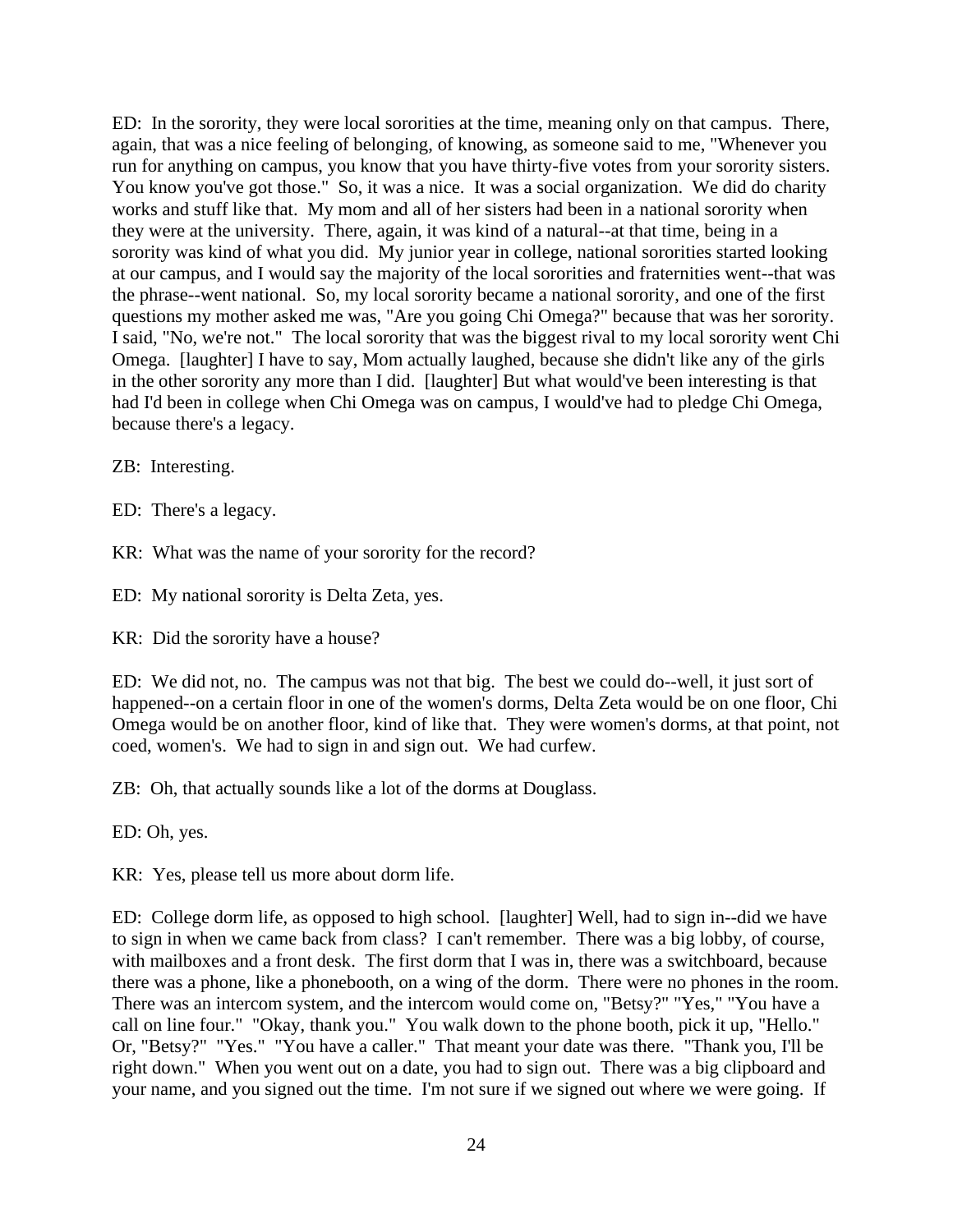we needed to indicate where we're going, we usually fudged it to a degree. [laughter] Then, curfew during the week was probably ten, ten-fifteen, and we had to sign in when we came in. The house mother would be at the front door at the appointed time, and she would lock it. If you were not in, you were in deep trouble--I'm telling you, deep trouble. So, if you wanted to be off campus during a weekend, I don't know that we needed permission from our parents, but we had to notify the dorm that we were going to be out of the dorm that weekend, so they wouldn't be looking for us or wondering why we hadn't signed in or out. On Saturday nights, I think we could stay out until maybe eleven-thirty or twelve. Usually, right around half an hour before the doors were locked, there would be all these couples on the steps of the dorm saying, "Good night," and then rushing in, rushing in real quickly.

KR: Is that as far young men were allowed in, just on the steps?

ED: They could come into the lobby, because when they came to get us for a date, they had to announce themselves. They'd walk up to the desk, "Hi, I'm So-and-So. Would you let Betsy Carter know I'm here?" "Yes," and that was it. There was a restroom that they could use, but there were double doors that they could not go past. They were only allowed in the lobby area, per se, unless you were moving in or out, and you needed heavy lifting done. Then, we would open the doors and yell down the hallway, "Man on the floor," to let the other girls know there was a man on the floor, because the communal bathrooms were there and we were all kind of prudish. We were always dressed, and we always had a bathrobe on or something if we went to the shower and all, but there would be the odd one who wouldn't. [laughter] But, yes, that was the only time that men were ever, ever allowed. I remember when my dad came to see [me at the dorm]. When my family came back from Germany, they came to see me in the dorm. Even my brothers were, "Well, you have to tell them we're here. You have to tell them that there's a man on the floor." I said, "Okay, fine, I will. Yes, I will," but that was it. That was as far as the men could go, yes. I graduated from college in '65, so up until then--I don't know when they started having coed dorms--[it was a] women's dorm. The women's dorms were on one side of campus, and the men's dorms were on the other.

ZB: Do any teachers stick out while you were at college?

ED: I had a wonderful English teacher my very first semester when I was getting acclimated, and her name--and I'm serious--was Star Huffstickler. That was her name. She was an English teacher.

ZB: What a name.

ED: She used to write Harlequin romances. That's her sideline. She's the professor who told me that I should be an English major, what was I doing being a business major? "No, Betsy, you need to be an English major." "Okay, sounds good," because I wasn't enjoying business that much. I thought it was going to be more typing and shorthand. I didn't know it was going to be accounting and business law and economics and all this dreary stuff. [laughter] So, I changed my major to English. As it turned out, because the college that I was attending had been a teacher's college forever, the year that I attended was the first year that it was not a teacher's college. It was a liberal arts [college], but everybody else was getting a teaching degree. They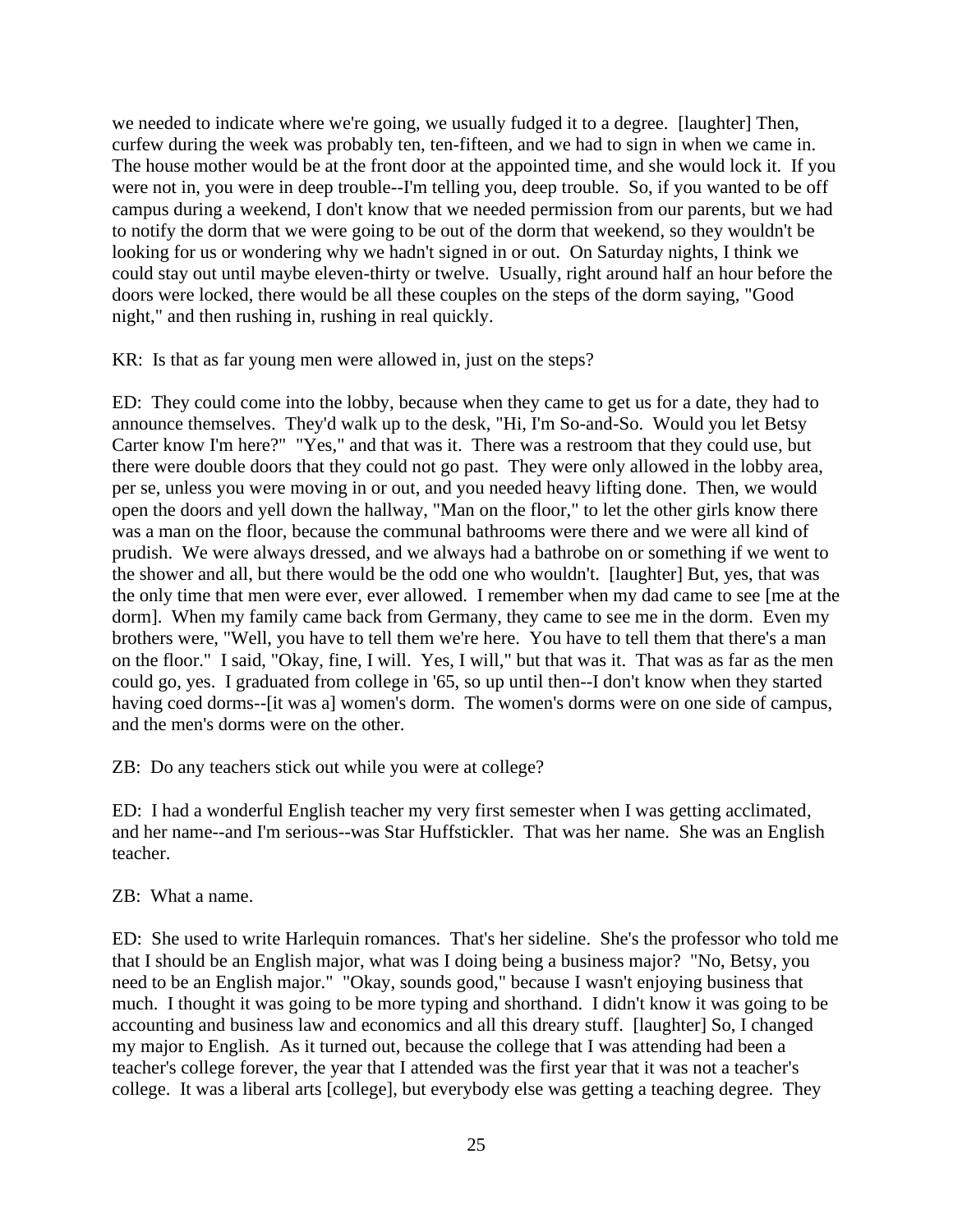didn't know what to do with me. I didn't want to be a teacher. "No, I'm not taking any education. No, I'm not doing student teaching, no." "Well, what are you doing?" "I'm an English major." "Yes, but what are you doing?" I said, "Well, I'm a business minor." [laughter] "Oh, all right, okay, fine." [laughter] To this day, people are still kind of, "Oh, you majored in English, but you didn't teach?" "No, I never wanted to."

ZB: I feel that.

ED: I never wanted to, and I always say English literature, not grammar, because I cannot diagram, no. I figured with a business minor, that would get me the secretarial job that I wanted, because that's what I wanted. I wanted to be a secretary. When I was in college, the job choices were teacher, nurse, maybe librarian--that was about it--secretary. I didn't want to be a nurse. I didn't want to be a teacher. The college did not have a library science program, so what was left? Secretarial work. But that's what I like. That's what I enjoy, yes.

KR: What was your course of study like in English literature?

ED: I took as much Shakespeare and Chaucer as I could. [laughter]

ZB: Oh, I love Shakespeare.

ED: Yes.

ZB: He's the best.

ED: Yes, yes. I took a lot of Robert Browning and American lit, English lit, whatever. I did well in English, because I loved it. I always tell people, "Major in something that you love, because you'll get good grades, for one thing. You'll like your professors." So, that's what I did. As I said, I had a business minor, which I did have to take "Accounting," which was not easy for me. I had the same accounting teacher my dad had had, what, twenty-five years earlier. "Ms. Carter?" "Oh, God, yes?" "Was your dad Paul T.?" "Yes." "I remember him." "Thank you." [laughter] I was also a German minor, because I had taken German in high school, and I figured, "Yes, why not?" So, that was it, that was it, yes. I got a B.A. in English, as opposed to a B.S., just because one of my English professors said, "You really need to get the B.A." But that meant--and I never understood it--that meant taking another year of a science elective and I didn't find that out until almost my senior year, and the only time I had left to take it was summer school. So, I took biology during summer school in Texas, without any air conditioning. We had to make a butterfly collection, and it was the worst summer of my life. However, Daddy was stationed at Randolph Air Force Base in San Antonio. We were living in town. Whenever we could, my parents tended to live in town. There was an adorable eight-year-old boy who lived across the street from my parents, and Joe Barnes collected all of my butterflies for me, yes.

ZB: The eight-year-old across the street collected them.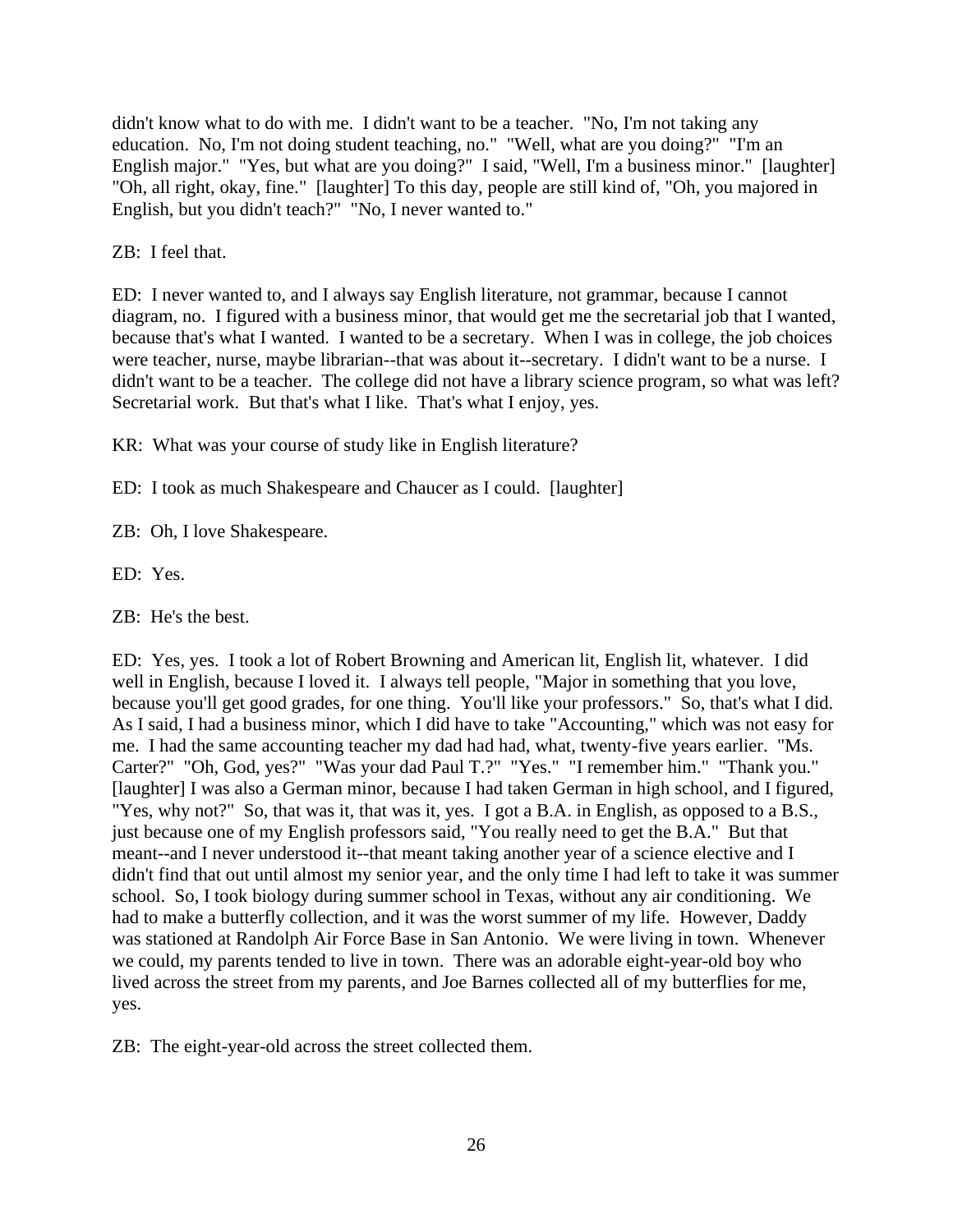ED: Yes, I gave him my butterfly net, and I said, "Joe, I need five hundred butterflies." He said, "Okay."

ZB: Oh, my God.

ED: It was the happiest summer of his life. [laughter]

ZB: Collecting butterflies.

ED: So, then, I had to label them and put them on a post-it thing, a corrugated [base] with a stick pin and take it up to class, of course. Well, everything was working out fine until I got to my dorm room, and I put my project on the dresser. It wasn't in a good place, I guess, because the next morning, not all of the butterflies were there. Either I hadn't stuck them in very well, or little things came and ate part of them. I took it up, and I gave it to my professor. I said, "Here." He said, "I know this hasn't been easy for you, has it?" and I said, "No." He said, "You're going to pass, don't worry." I said, "Thank you." [laughter] "Thank you, I never want to see this again." I'd see that professor on campus, on occasion. "Hi, Ms. Carter." "Hi." [laughter]

ZB: Oh, man, butterflies.

ED: Yes, I know, I had it rough.

ZB: I meant to ask this earlier, what was home life like for you? You moved around a lot, but what was it like?

ED: We moved around a lot, yes, we did. Well, my parents were like Ozzie and Harriet. They adored each other. There was never a cross word spoken. They always agreed, or they seemed to agree in front of us. Mom had to be super organized. Daddy was more, "Well, I'm going to work now, so, honey, you take care of everything else." Whenever there was a move coming up, my mom had everything organized. We tended to start packing two months ahead of time, and with every move that we made, we had less stuff. You just tend to pare down a lot, but I will say, anytime we had a move coming up, my parents always said, "Guess where we're going. This is going to be so much fun!" They presented it very positively, not, "Oh, well, we have to [move]. Oh, it's your dad's job and everything." No. "Guess where we're going now. This is what we're going to do!" So, it was always an adventure to be moving, to be going to a different place, a different country, a different state. Yes, it was always presented to me, and I always felt very positive about it, yes.

ZB: That is nice.

ED: Yes.

KR: What was it like for you, in your family, being the oldest?

ED: Well, because I spent so much time in the back seat of a car, I always had to sit in the middle, because I had two brothers, yes. My dad always made me feel as if I was the most--next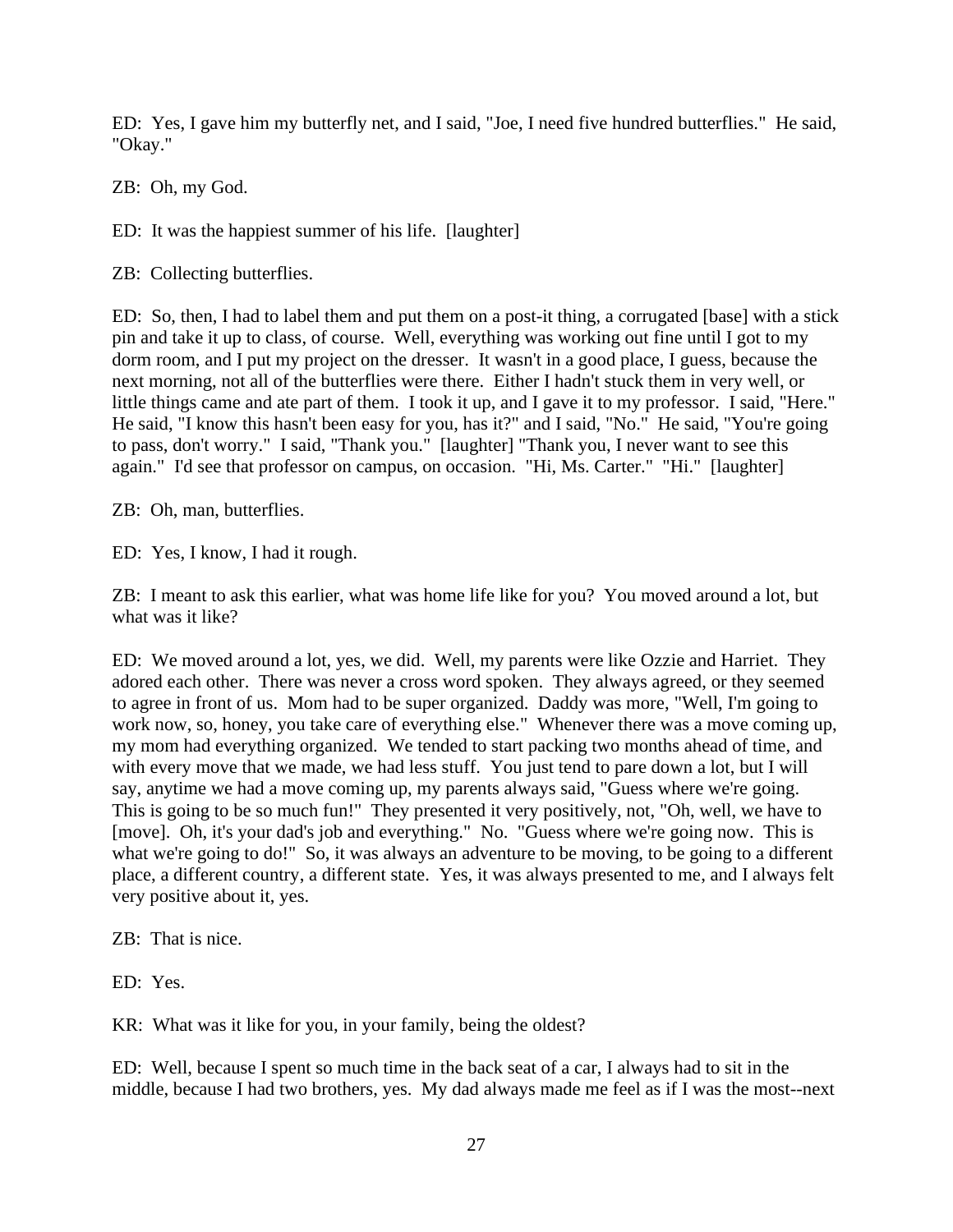to my mother--I was the most special person in the world. "Now, Little Sweetie," that's what he [called me], Little Sweetie, "It's going to be up to you to help your mother [with] Steve and David." I always felt that whatever I did, they approved and they backed me up. With all of the school transfers, as I said, my mother was concerned because long division drove me crazy. At any rate, they always made me feel that I could do anything, and whatever I did was going to be good. It was going to be fine, definitely, and, "No matter what your guidance counselor tells you about business school, you're going to the University of Texas," you know, very positive feedback.

When I graduated from college, they were so proud. Number one, it was my dad's school. My mom was so happy that I had graduated, and it was a feather in their cap, really, yes. I have said, often--because my three siblings have outdone me in many ways--I always said I was happy to be the first, because I didn't have to measure up to anybody. My brother Steve graduated from the Air Force Academy. My brother David got his doctorate in drama. My sister Sam has a master's in theatre arts, and they were all very accomplished in their field. I'm the one who got married and had children, so to speak, but I had the grandchildren. [laughter] That was it, yes.

For the first five years of my life, it was only my mother and I, because Daddy was away. There was one point--I would say eighteen months to two years--they did not even talk on the telephone, because of where he was or was not. When he would come home for a visit, I didn't know who that man was. Mom had a picture of Daddy in his uniform on the coffee table or wherever, and [she would tell me], "This is Daddy." When this man would come home, Mom would say, "That's Daddy." "No, that's Daddy [meaning the man in the picture], not him." Yes, a little girl who's four, [would think], "But where's Dad?" Mom and I had a very close bond, because we traveled a lot. It was just the two of us, and that was life. That was life.

KR: I have got a question. When you were in college, John F. Kennedy was assassinated.

ED: Correct.

KR: What do you remember?

ED: Well, okay. The day that happened, I was walking across campus to my job at the ROTC building, and a good friend of mine stopped me on the quad and said, "Did you hear the news? Kennedy's been shot." I said, "Really, why?" "Oh, I don't know. I don't know why, but he was shot." Of course, it was in Dallas, and San Marcos is four hours away. It was, "Oh, he's in Texas and he got shot, oh." So, I was thinking about that, and I went on to work. When I got there, Major Moon was the commander of the ROTC unit, and he said, "Did you hear the news?" I said, "I did." He said, "Well, they don't know if he's going to make it." I said, "Oh." It was surreal. It was completely surreal. So, he said, "If you don't mind, I have some typing I want you to do," and I think he did that because he didn't want me watching television. He wanted to keep me occupied, so he gave me some typing to do. In the day room, the one television in the building was on. I could hear the cadets in there, "Oh, my gosh, oh, my gosh, oh, my gosh," and I'd go in every once in a while and kind of look, "What's happening?" "Well, this is happening or that's happening." It really didn't dawn on me, truly, how major this event was.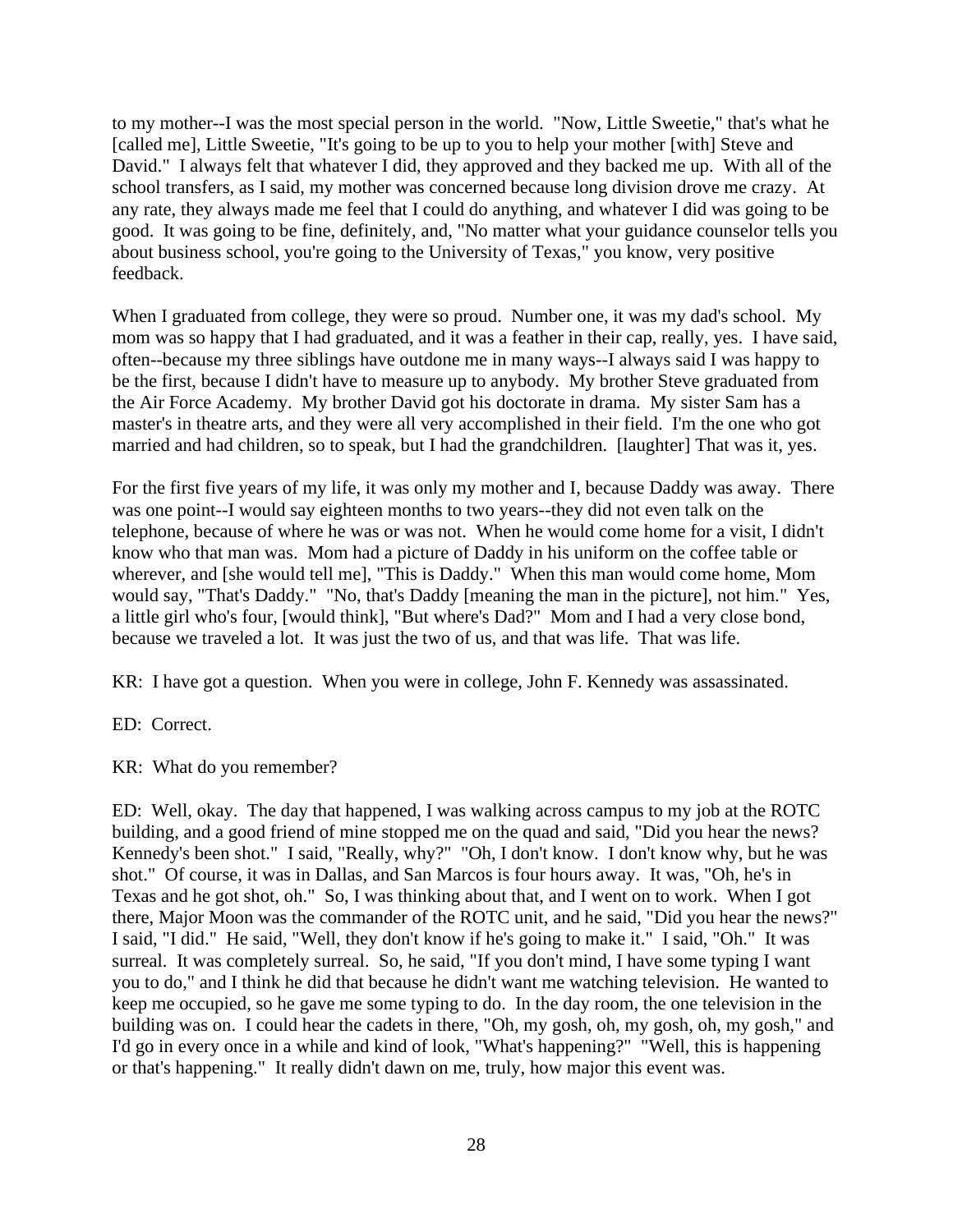I went back to the dorm, and all of the television sets were on there. There was a television set in the lobby. On each floor of the dorm, there was a common room with one television, and all of the girls were watching television. It was just speechless, completely speechless, and then, somebody said, "Oh, my gosh, they're going to blame us," meaning Texans. I said, "Why?" "Because we're Texans, and this happened in Texas." When you're twenty-two, it just [was what you would think].

That weekend, we had a football game scheduled, and one of the big questions was, "Are we going to have the football game?" "Well, yes, we are," and a moment of silence at the game and everything. It was an away game; my date and I had gone with another couple. On the way back to campus, from Kingsville, we heard on the news that Lee Harvey Oswald had been shot, and it was mind-blowing. It was completely mind-blowing. Going back to campus then--I think the following weekend might have been Thanksgiving, because I remember seeing my parents after that, and they were just, "How could this happen? How could this happen?" One interesting note is that … [Editor's Note: A cell phone rings.]

ZB: Oh, that's all right.

ED: Okay, good. Lyndon Johnson graduated from Southwest Texas State College. He was our guy, and that made it even more personal, I guess you could say, yes.

KR: What was the feeling about John Connally, the governor of Texas, because Connally was in the car also and had been shot?

ED: "Was he okay?" "Of course." "Well, what about Jackie and Nell?" [Editor's Note: This refers to Jackie Kennedy, who was First Lady and wife of President John F. Kennedy, and Idanell "Nellie" Brill Connally, who was married to Texas Governor John Connally.] "Well, if Connally's okay, then Kennedy has to be okay." "Well, how bad was Kennedy? What do you think was missing? Where did the bullet go? Kind of gruesome details that you can't help but wonder about. But it was, "Well, if Connally's okay and Johnson's president, okay, I guess we're going to be all right." There, again, I wasn't a political animal, and I was in my cocoon a lot of the time. I think a lot of us were, a lot of the girls were, because guys were drafted, guys enlisted. All of that was male oriented, whereas we were at home being teachers or secretaries or things like that. Then, later, after I had graduated from college and I went to Washington, D.C. to work, when people found out that I was coming from Texas, Johnson was still president, it was, "Oh, you're the ones who killed Kennedy." So, it was a kind of a stigma, in a way, to have been in Texas at that time.

ZB: Interesting. That's really interesting, I have actually never heard about that before.

ED: Yes, yes.

ZB: Did you hear about that?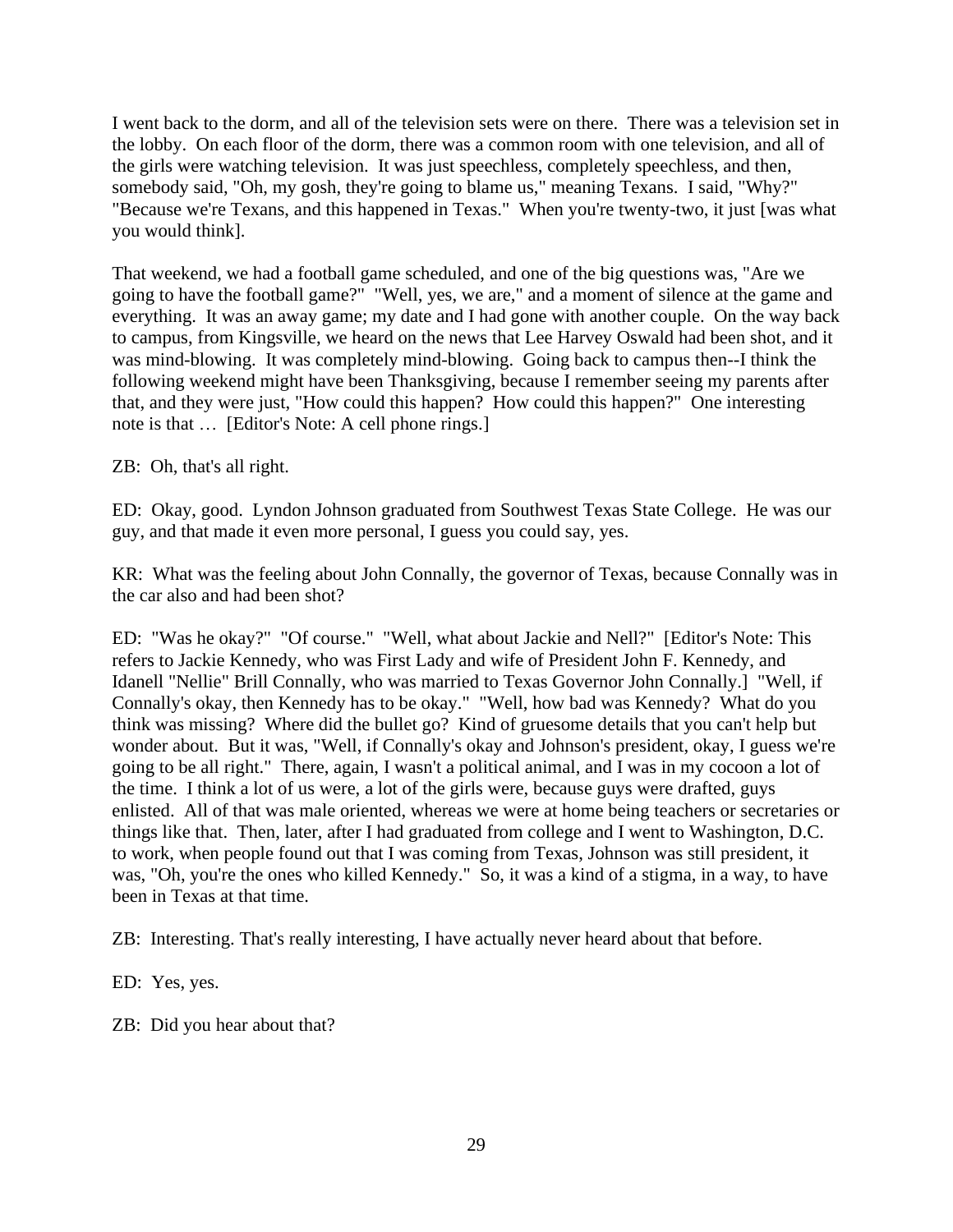ED: Yes, or maybe it was something that we felt too. Number one, he was an alum of the school. He was a Texas boy. There was a lot happening. Was Johnson making the right decisions?

KR: How closely did you follow the Johnson Administration?

ED: My dad didn't really care for him. He had known him in college and thought he was a buffoon.

ZB: He knew Johnson?

ED: Whatever my folks thought, I agreed with, and if my dad thought Johnson wasn't very smart, then I didn't either. So, there, again, I wasn't that attuned to things. I just felt that whatever decision was being made was probably the right one, but I was surprised when he did not run for another term. That's when I kind of thought, "Oh, okay." He was getting a lot of bad press anyway, and he was kind of a doofus in many ways.

KR: Your father was at Southwest Texas at the same time as Johnson.

ED: Yes.

ZB: Were they in the same grade?

ED: Oh, no, oh, no. I think Johnson was ahead of my dad, yes, and they might have overlapped by a year, but it was enough for my [dad to form an opinion]. Once my dad had an opinion, he had an opinion, and it could've been from Johnson not saying hello to him on campus to an actual conversation that they did not agree with.

ZB: Interesting.

ED: Yes.

KR: You mentioned the Vietnam War escalating and then the possibility of men getting drafted or enlisting. When you were still in college in 1964-1965 and you were working in the ROTC office, was there a lot of discussion about the Vietnam War?

ED: I don't remember a lot, to be honest, but the guys were talking about, "Well, guess who's got a letter this week. Guess whose number came up," although most of them had educational deferrals. There were some cadets who subsequently went to Vietnam and did not come back. We heard about that. I can't say that I was aware of a lot of Vietnam discussion.

KR: In the Angel Flight, I am curious if any of the women went on to do any military service.

ED: I don't think so. To me, I never thought myself of joining the Air Force. It never dawned on me that I could or that I would. I don't know. I somehow don't think so, because most of the women in Angel Flight were either dating cadets and that's why they were in Angel Flight, or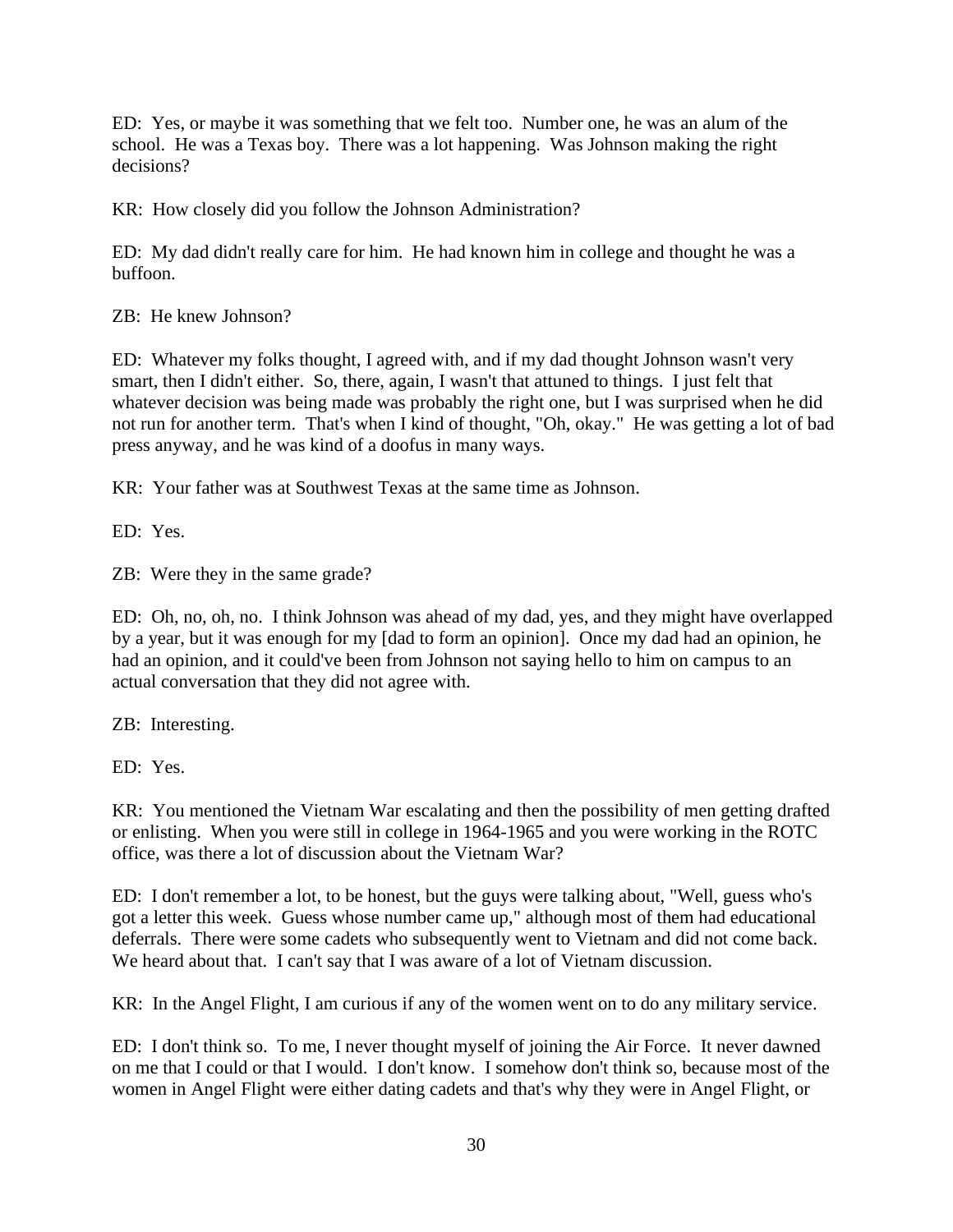they were studying to be teachers. Once they graduated, they went home. Usually, they went back to their hometowns, got a teaching job there, or most of them married right out of school. Now, some of them married cadets, obviously, and whether they went overseas on assignments with their husbands, or if their husbands went overseas and didn't come back, that I don't know. That I don't know. I think, basically, for most of us, Angel Flight was more of a social organization, and if you liked being around military organizations, you kind of liked that too. I really don't know if there was a lot of deep thinking going on, to be honest, yes. At that time, it was you graduate from high school and either you marry your high school sweetheart, or you go to college, you get your teaching degree, you marry your college sweetheart, or you teach for a couple of years and then you marry whoever you're dating. Women didn't really have careers, so to speak. I was one of the few who graduated from college and actually worked without having a steady boyfriend, at the time, and that was considered being very independent.

ZB: What is the German Tags Club? I tried looking this up and I could not find it.

ED: Tags, T-A-G-S.

ZB: Yes.

ED: It's a social club. T-A-G-S is Texas Association of German Students.

ZB: Oh, okay.

ED: We thought it was very clever, and TAG is day, just FYI.

ZB: Oh.

ED: FYI.

ZB: I like that.

ED: It was kind of a social [club]. Everything on campus was social, I have to say. We would pretend that we would be reading German novels or German plays or things like that. We were probably going to Wurstfest [sausage festival] or having a beer or two or things like that, yes. It was basically for German majors and minors, yes. There's a big German population in Texas, and a lot of the students were of German heritage, like I am. I'm half German.

ZB: You mentioned that.

ED: Yes, like I said, most things in college were social.

ZB: Interesting.

ED: Or at least the extracurricular activities I was involved with were social. I wasn't a deep thinker.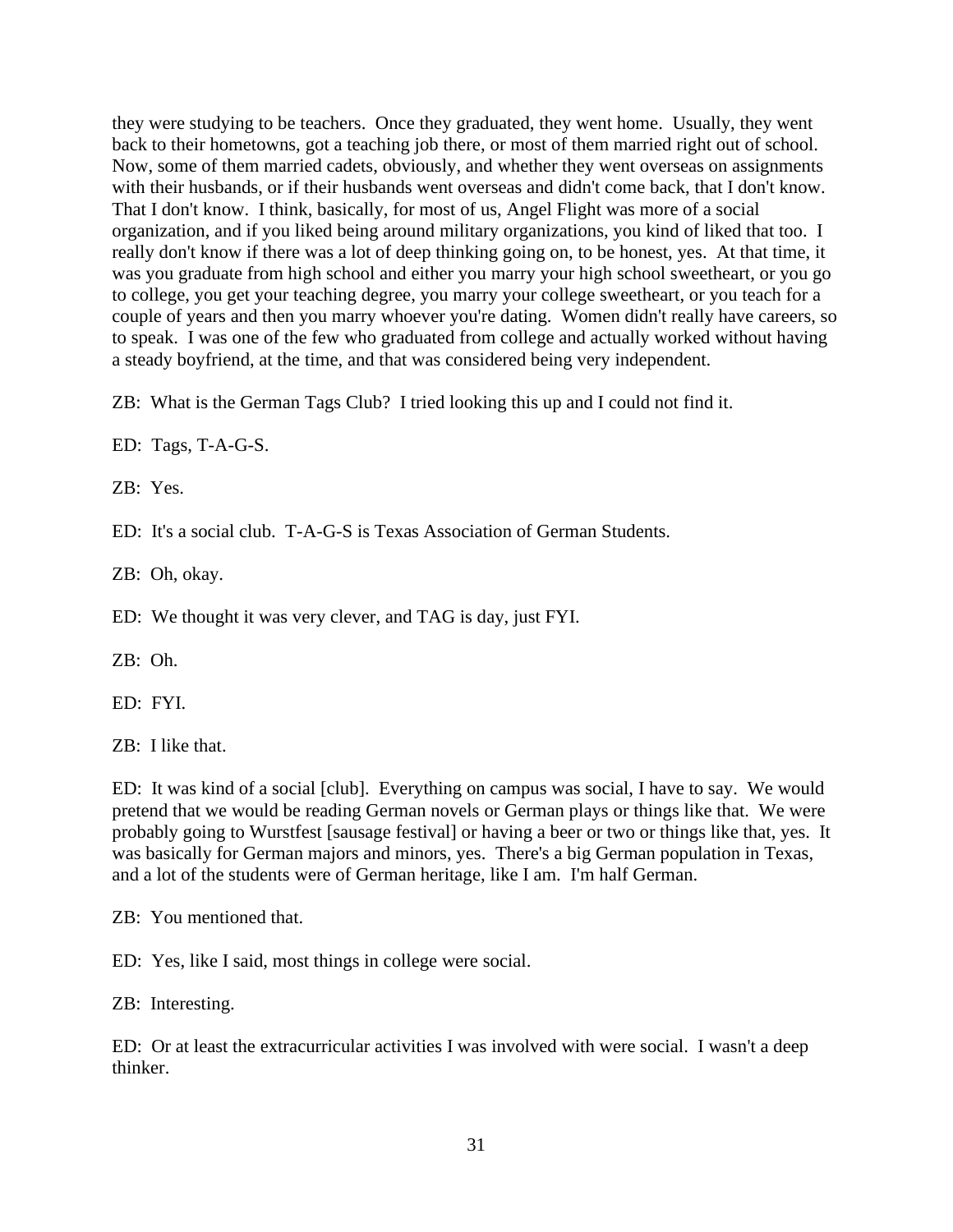KR: What was your first job after college?

ED: Right after college, I worked as a secretary right at Frost National Bank in San Antonio, and during my last semester in college, there was a government career day on campus. I spoke to one of the government [officials at] one of the tables for all the different departments and indicated that I was interested in working with them, but I hadn't heard anything by the time I graduated. I interviewed with Frost National Bank in San Antonio, and I worked in the credit department as a secretary. I was there about six months, and then, one day, my mom called me-- I was at work, she was at home obviously--and she said, "Well, the government called today. They want you to come." I said, "Oh, when?" She said, "Two weeks." "Okay." So, that was when I went to Washington, D.C., but I had interviewed with the government agency while I was on campus. I told Zach I wanted to go to work for the State Department, military, FBI. Who else did I say, Zach? Somebody else.

ZB: I think that was the two you mentioned.

ED: Those were the two.

ZB: Yes, I think that was it.

ED: But the lines for interviews at those tables on campus that day were so long, and I said, "Oh, I have to get to class. Where's the shortest line?" So, I went over to the table with the shortest line, and I said, "Yes, I'd like an application." "Well, we're only interviewing men," and I said, "Oh, no, please." "We're only interviewing business majors who are men," attitude. I said, "Well, I'm a business minor. I want an application." "Okay. All right, we'll give you [an application]. He's got one interview left on the last day; it'll be quick." "Okay, fine." I went to the interview, and the man looked out the window the whole time. He never really looked at me. He said, "Well, you know, we're really interested in men. We want business majors," yada, yada, the whole bit. I said, "I understand that. I just want to put in an application. Here." He said, "Okay, but don't expect to hear from us." "Thank you very much, thank you." So, six months later, the agency called me. He said, "Yes, we'd like for you to come on a temporary basis." I said, "Okay, I'll be there." So, I did.

I flew into Washington, and I stayed at the Barbizon Hotel for Women. The agency got me that reservation. When I checked in, the girl at the desk said, "You're one of the G girls, huh?" and I said, "Yes, I am." "FBI, IRS, what are you with?" I said, "CIA." "Okay, room …" whatever, not impressed at all, yes. [laughter] I stayed at the hotel for a couple days, probably a week. She said, "All right, your shuttle bus will be here in the morning." No clue, no clue. The next morning I got up, went down, there was a shuttlebus. They took us down to a typing pool. We're all women, some were high school graduates, a few business school, some community colleges, very few full-blown college graduates. They put us in a typing pool, and when our name came up, we were sent to the agency for an interview.

While I was in the typing pool, there were a couple of day missions. They would ask for volunteers. We really didn't have any typing to do. It was called typing pool, but what could you do with us? We were sitting there waiting for an assignment. A couple of times, they would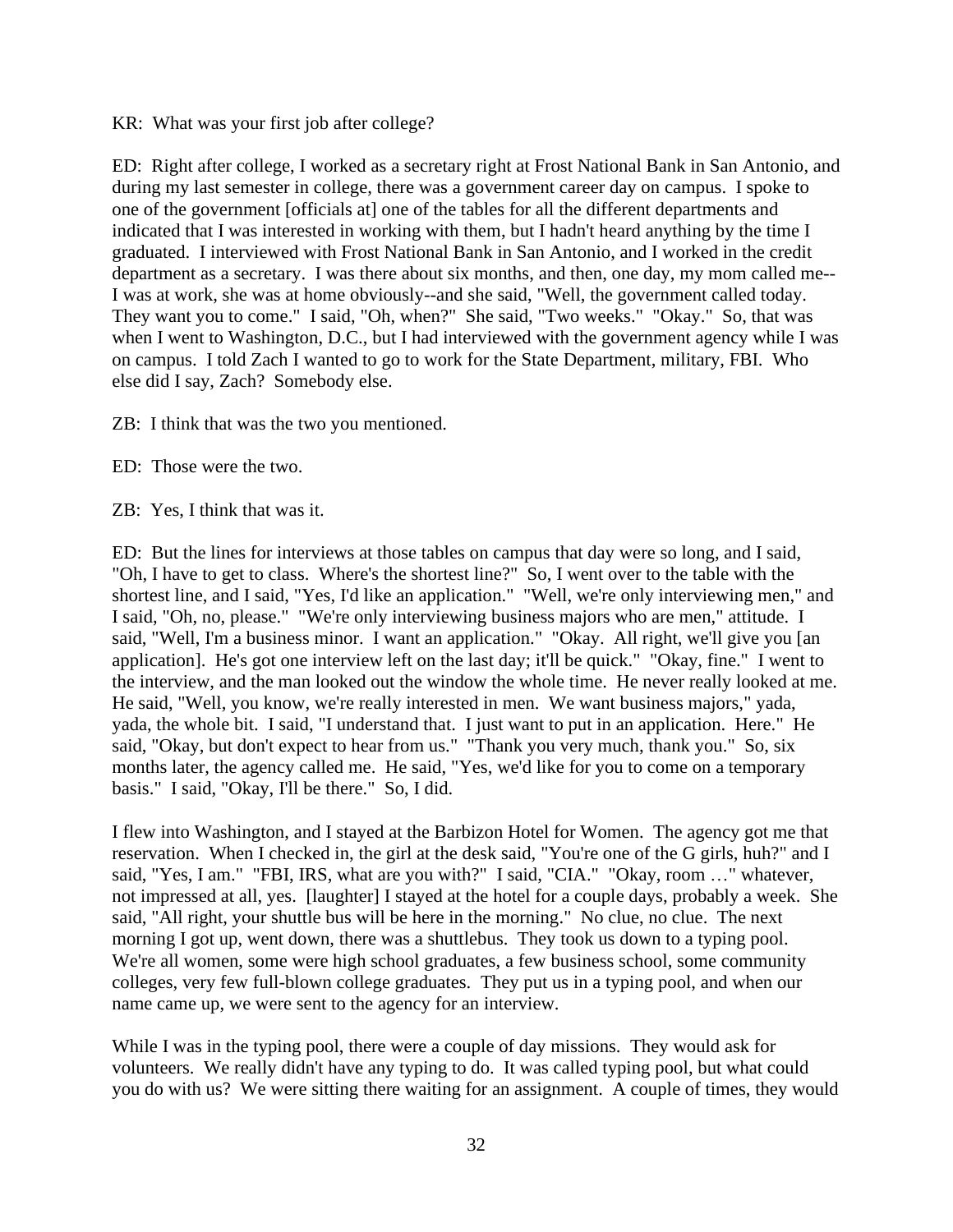ask for volunteers to go out on a day mission, and I was always, "Yes, I'll go." One day, I went out with another fellow--I don't know why he was there, because we were mostly [women]- well, anyway, this fellow and I, Roger, were told, "Get on this bus, go to this stop, get off, cross the street, go into that building, come out the other door," gave us a whole list of things like that. Okay, so we did it. We went to the airport, we got in a cab. We went to such and such, this and that, having no idea what was going on. "Mail this at that mailbox." "Okay," this and that. That went on for two days, and at the end of the second day, they brought us into a little conference room and they said, "You probably want to know what you're doing." "Well, yes." He said, "You were being followed by photographers, and they were photographing you every time you were told to stop." They were photographing us--we thought it was so smart--through bus windows, through this, through that. See, we had no idea, so we weren't aware of anybody following us. There were photographers following us to see if they could follow us and get pictures of us like making a drop or meeting someone or getting in one car and then getting out and getting into another. It was kind of fun. It was kind of fun.

#### ZB: Wow.

ED: Yes, yes. I was in the typing pool probably four weeks. In the meantime, I had become friends with some other women who were there, and we found an apartment. It was a hotel, and we wanted an apartment and we got an apartment. My name finally came up, I got on the shuttle bus to go to headquarters in Langley for my interview and went into the personnel office and, "Are you Elizabeth Carter?" "I am." "Do you know how long it took for us to get you here?" I said, "Well, the shuttle bus was only twenty minutes." "No, no, no, your clearance took six months," because they checked every transfer, every assignment Dad had had, every school I had attended, everything. "So, you're Elizabeth Carter? Okay. Well, I think we'll keep you, because we've spent so much time on you already." [laughter] So, I had an interview and then was assigned to a position, and it was a very interesting job. It was in the personnel department in--it was at that time called Clandestine Services Department and it was in the Eastern European Division. So, I was in the personnel department for the Eastern European Division of the Clandestine Services, and it was fabulous. I think I had been in that job, I'll say, maybe three weeks, and one of the jobs that we did was [that] any military personnel going overseas who had been assigned to a CIA office needed to go through us to get their clearances confirmed, to get airline tickets for their flight over to Germany, to just process them through all of this. One of the people that came through the office one day was a young Italian from New Jersey, and that was Nick.

#### ZB: Oh.

ED: I don't remember him at all. He always said, "Oh, I know what you had on that day. I remember you." Well, we met about a year later, yes. At any rate, I worked in the personnel office for the Eastern European Division and loved it, loved the work, just felt very at home there. The people were marvelous, everything, but I was always watching the vacancy positions posted because I knew I wanted to go back to Germany. So, at one point, the personnel manager for the Far Eastern Division told me there was an opening in Taipei and was I interested, and I said, "No, I'm not interested. I don't want to go to Taipei." A little while later, there was an opening in Berlin and one in Frankfurt, and I said, "I'll take Frankfurt." I was accepted and went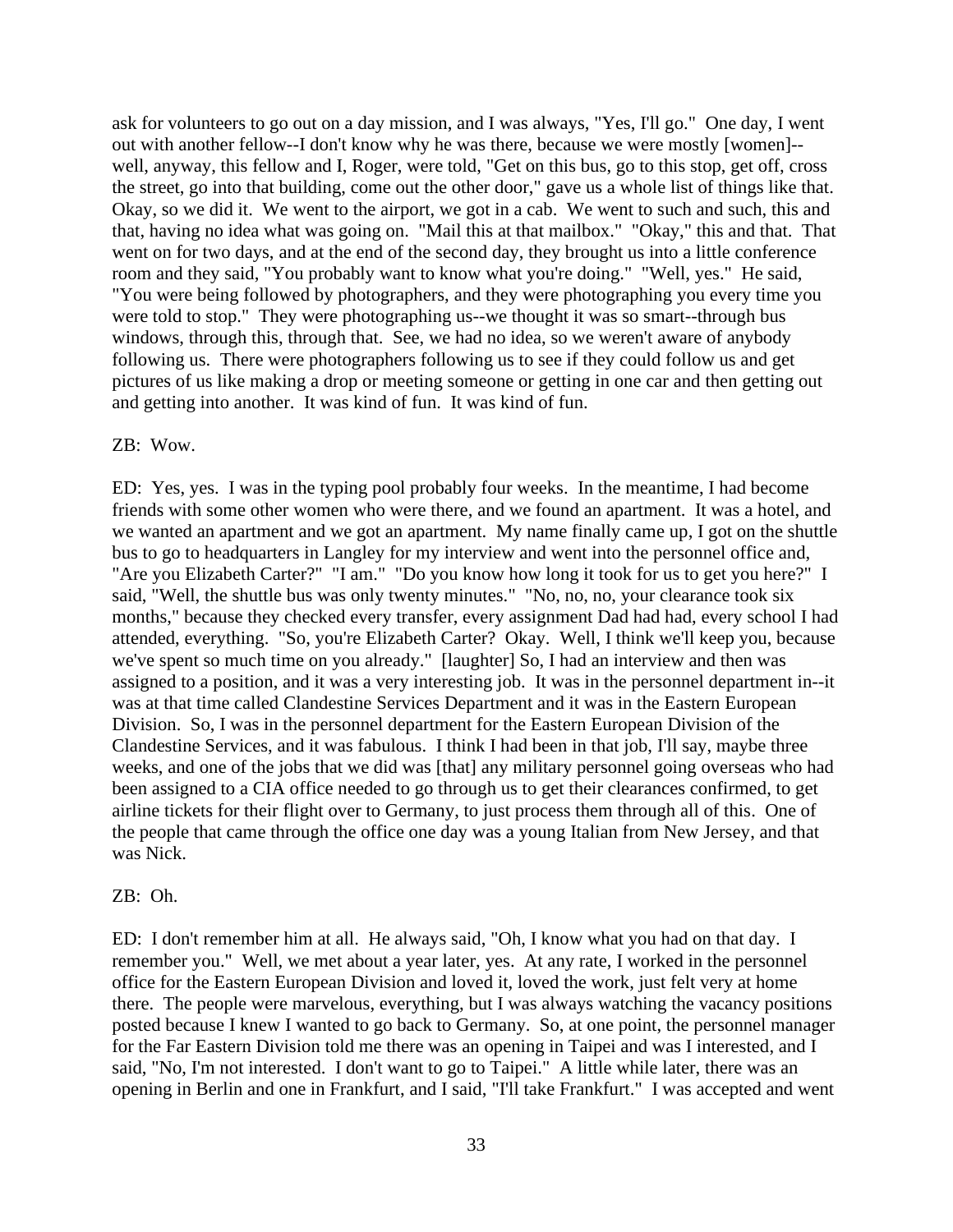over to Frankfurt. The first day, when I walked into the building, I had to go through the guard post, everything; there was this Italian from New Jersey sitting at the desk. He looked at me and he was a bit hungover. "Yes?" I said, "I'm reporting for duty." "Who are you?" I told him, and he said, "All right, fine, sit down." [laughter] I went into the personnel office for that area, and they took me down to my office where I would be working. It was a very interesting job, and I loved being in Frankfurt, because that's very close to Wiesbaden, very close to Hahn and Sembach, and I was at home immediately. I spoke enough German to get around and yes, yes.

[Editor's Note: Ms. D'Angelo added the following addendum entitled "Still Traveling on an Airplane" to the transcript. I was transferred from Washington, DC to Frankfurt, Germany in November 1966. Never one to do things simply, I first flew to Colorado Springs, Colorado to visit my brother Steve at the Air Force Academy. From there, I flew to Austin, Texas for the wedding of a college friend. From San Antonio, Texas I flew into New Orleans, LA; my parents were stationed at Keesler AFB in Biloxi, Mississippi at the time and New Orleans was the closest airport. I spent three days with them and then flew from New Orleans to Atlanta to catch my flight for Frankfurt. Changing planes in London, I arrived in Frankfurt after ten days of traveling! This was before there were suitcases with wheels or e-tickets. These were also the days when everyone dressed for airplane travel. I did all of this in high heels and a business suit!]

KR: In Frankfurt, did you work at the embassy?

ED: No, no. We worked in the Farben Building. That's what it was called then, the IG Farben Building, and it had been Eisenhower's headquarters during World War II. It was called the Pentagon of Germany, and we were on the fifth and sixth floors. Only agency personnel were allowed on those floors, obviously. Everything was way Top Secret. I didn't work in the embassy until I was transferred to Bonn.

KR: I am just so struck by the coincidence of meeting your husband at two different points.

ED: I know, exactly.

KR: It is amazing.

ED: Yes, it's amazing, isn't it? [laughter] It is, I agree, I agree, because he wasn't drafted. He went in, he signed up, yes. For him to be chosen to be part of the agency and for him to be in headquarters building at that particular time and just everything, yes. Then, for both of us to wind up in Frankfurt, because he could have gone to Munich, Berlin, Hamburg, Heidelberg. Those were the main German stations.

KR: Before we talk about your relationship with your husband, could you give us a little background about your husband and his growing up?

ED: Well, he was born in Jersey City, and he lived in Bayonne his whole life. He was very close to his grandparents, to his father's parents, and he had a very stable childhood for the most part. I think his dad had a temper, so you had to walk softly at times, but my husband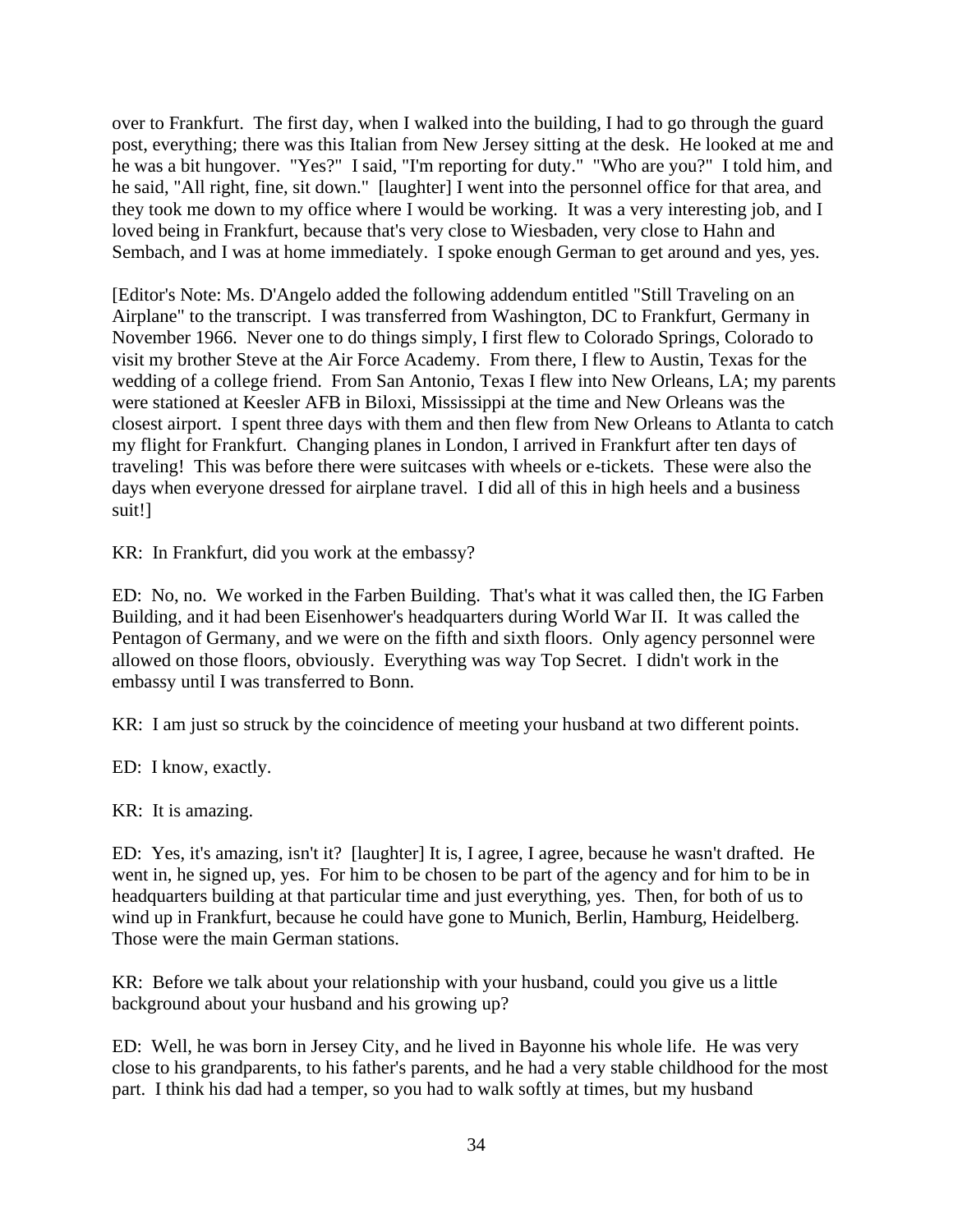understood that. He was the oldest boy. He had an older sister, who had a stubborn streak, and she did not always get along with their father. Whereas my husband always agreed with whatever his father said, because he realized that he was the head of the household and that whatever he said, it was going to be. I think he was happy growing up as a child. I think he had a good childhood. As I said, he lived in Bayonne his whole life, and that was his world, completely. Aside from being in the Army, that's where he lived.

He did volunteer for the Army, because his dad and two of his uncles were in the service during the war. My husband Nick always wanted to be in the Army, and he wanted to be a sergeant. That was the rank he wanted to attain in the Army. At one point, he graduated from Bayonne High School. He went to Pace College or accounting school and did not do well. I think he was kind of floundering, and at that point, that would have been '64-'65, Vietnam was escalating, and I think he just felt, "All right, I'm going to join the Army, because I know my number is going to come up eventually." So, he went down, he enlisted, he went to McGuire, or Fort Dix, and then down to Fort Gordon in Georgia. During some of his training, somehow, he impressed enough people that they recommended him for--I'll say--transfer to the CIA, for military guard duty, even though I think Nick expected to be going over to Vietnam. But it didn't work out that way, yes.

KR: Yes, of course. How did your relationship develop when you were both working in Frankfurt?

ED: I didn't like him at all, not at all. No, I thought he was a pop off. I disliked who he was. He talked funny. I talked funny. [laughter] I had a really thick Texas accent at that time. I didn't really care for him that much. I felt kind of sorry for him, because he seemed like a little lost puppy in some ways. I got over to Frankfurt in November, and one of the first things I heard, for whatever reason, was that, "Nick's going home for Christmas." I thought, "Why would you go home for Christmas? You're in Germany." Then, it was, "Because he's going to ask Nancy to marry him when he gets out of the Army. It's his high school girlfriend." This was the scuttlebutt. I thought, "Oh, good. Good for her, yes, wow."

The secretaries who were assigned to the Farben Building and the military guards who were assigned to the agency, we were a clique. Well, we couldn't really talk to anybody. We didn't interact with any other departments business-wise, because we were all very self-contained. We all had Top Secret clearances. Well, you weren't supposed to talk about what you were doing at work anyway, but because we were so contained, it was difficult to meet other people and so the secretaries dated the guards. We went to the movies together. We had parties. It was a social life. Even though we were in this huge building with tons of people, we were still isolated to a degree. One night, I think we had all been to a basketball game, and we were going to go have pizza somewhere. I happened to be walking with Nick, and he said, "Oh, I forgot my wallet. I don't have any money." I said, "Well, I'll loan you some money. Here." So, no big deal. He took to that mean, "I like you." [laughter] After that, it was kind of like, "Oh, my God." Really, I did not [want to date him], because number one, I had just gotten to Germany. This was a whole big adventure for me. I had things to do. I had places to go. I didn't want to be dating anybody. Well, he came home for Christmas. Two days before Christmas, this huge bouquet of red roses arrived at my apartment, and I thought, "Oh, my God, who's this from?" It's from Nick,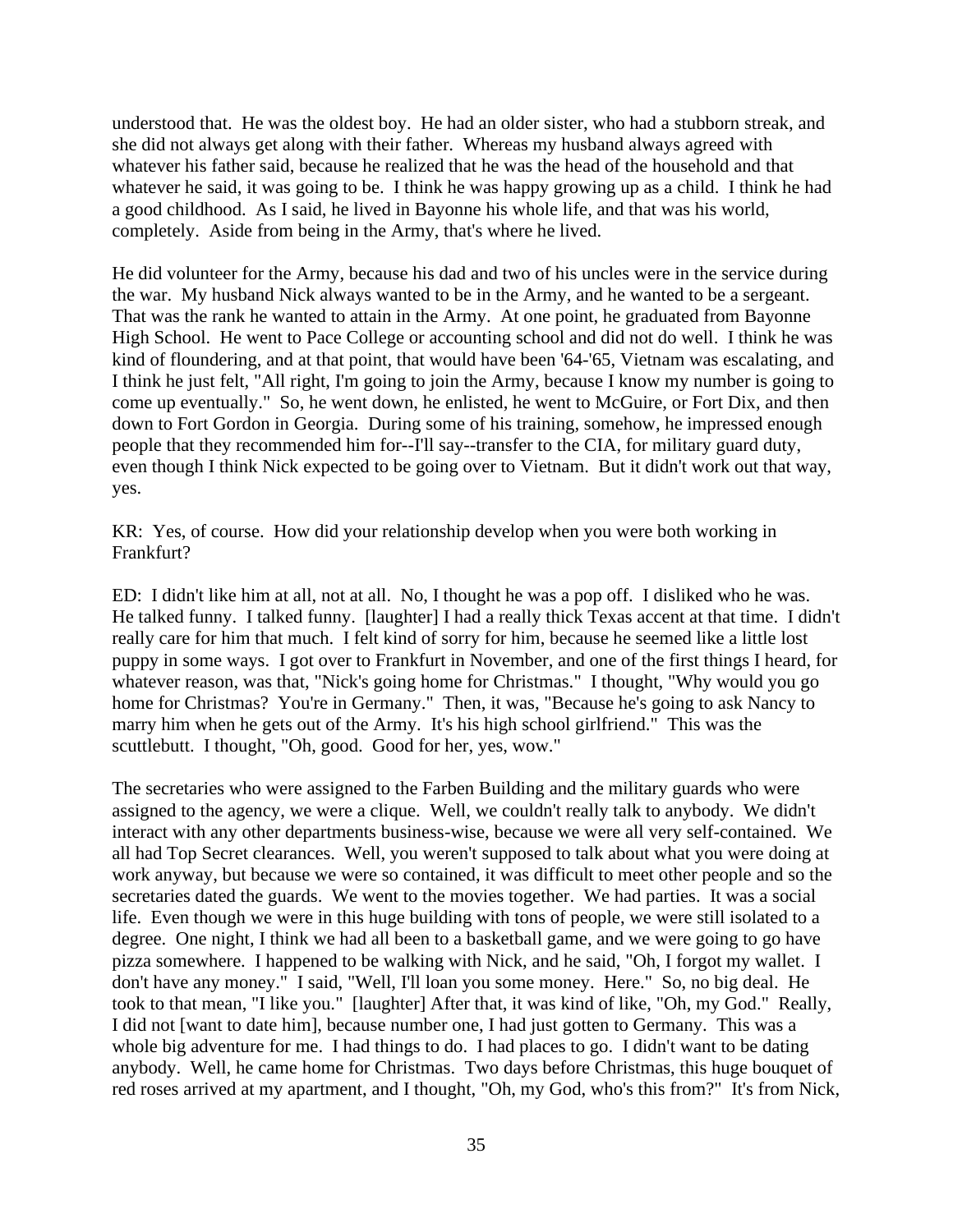from Grandpa. I thought, "Okay," and so after that, we sort of became a couple. I put on the brakes as best I could, because, as I said, I wanted to travel. I didn't want to be tied down, so to speak. I had a roommate; all the secretaries had roommates. One weekend, Caroline and I went up to Paris, and another weekend, we drove to Amsterdam for the Tulip Festival. We went to Rome for Easter, and we just kind of did single girl things that you would do when you're in Europe. Every time I went away, Grandpa got mad.

ZB: It sounds like him.

ED: "Well, you didn't tell me you were going and why you were going?" I'd go, "Oh, my gosh, please." He was most perturbed when we went to Rome for Easter, because the previous October, Nick had been assigned to the embassy in Rome. They were adding an addition to the embassy, and they needed someone of Italian heritage to watch the workers, to make sure they didn't bug the addition in the embassy. So, Nick was in Rome for nine weeks watching workers, and he felt, rightfully so, that he was an expert on Rome. Here I was going to Rome for Easter and didn't ask any advice from him, and he was most perturbed.

ZB: That sounds like something Grandpa would be like, to be honest.

KR: Did he speak Italian?

ED: He thought he did. [laughter] I think, to a degree, he did; he understood a lot. He was the kind of person who could get along with people if he wanted to, if he wanted to.

ZB: Oh, yes, that's like him too, if he wanted to.

ED: Yes. He liked the workers he was watching. They would invite him to their homes over the weekend, because he was alone. He had a room in a *pensione* that had a bed and a sink, and he was on his own. I mean, he walked all over Rome, thank goodness, but he could adapt very well. I think it kind of surprised him how well he adapted, but once he thought he knew something, he considered himself an expert. [laughter] Because I was going to Rome with three other secretaries for Easter, I should've checked with him.

ZB: You told me this before, but just for the record, Grandpa's father lived through the Great Depression, right?

ED: Yes.

ZB: It had an effect on him.

ED: Yes.

ZB: Would you elaborate on that just a bit?

ED: Yes. Nick's father--let me think--and Nick's grandparents were very much affected by the depression. They were immigrants. They had come through Ellis Island in the 1900s. His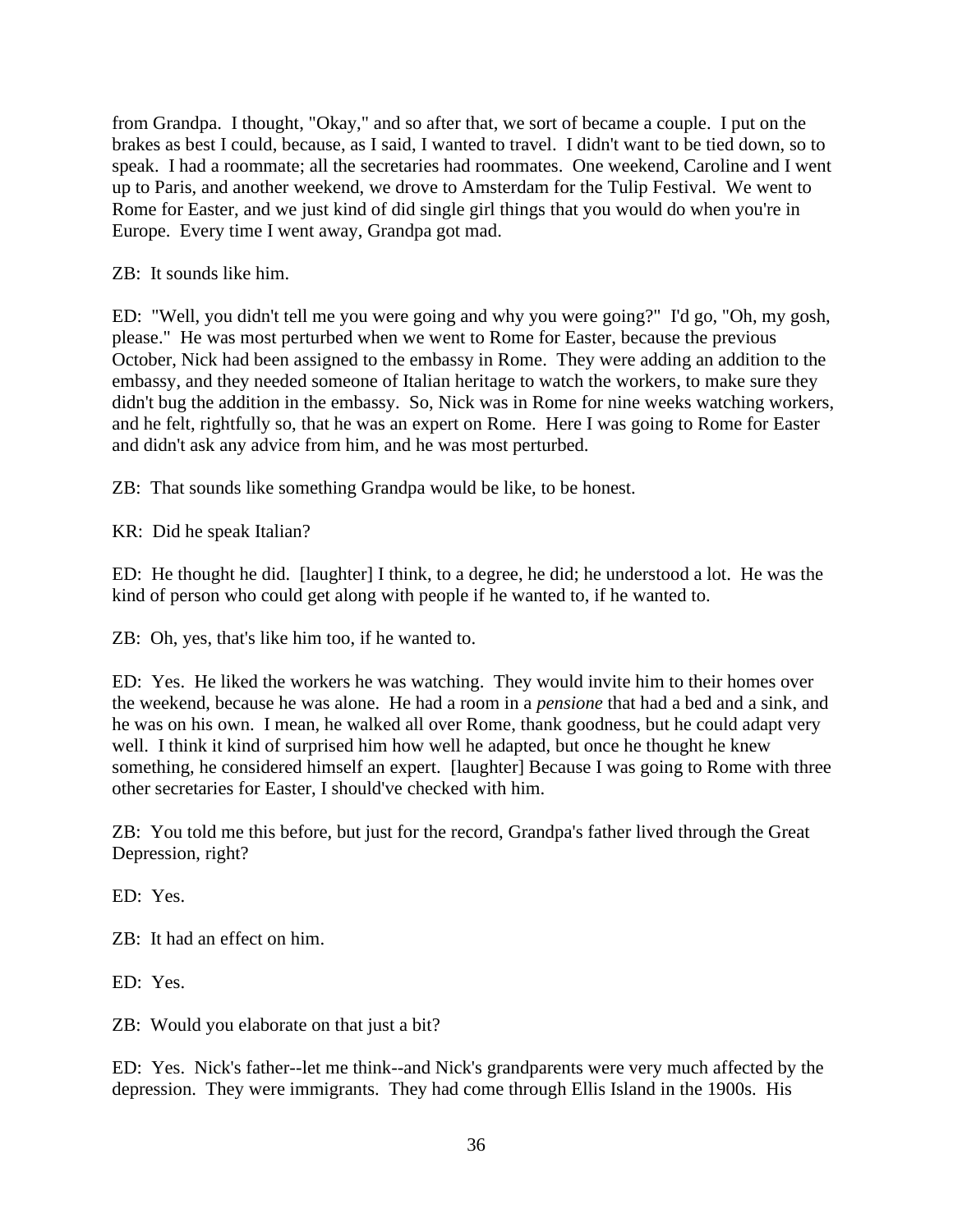grandmother spoke English, and she had been a teacher in Sicily, so she was more educated. His grandfather was a laborer. He did not read or write. He came over later. He was Nick's grandmother's second husband. Her first husband died under mysterious circumstances. She was running a boarding house in Bayonne. She had four children at the time, and he was one of her boarders and they struck up a liking for each other and then got married. They had a very hard time during the depression, and it left such an impression on Nick's father. Until he died, he was always saving money, shopping sales; he never could feel quite comfortable in his daily life, I guess. He was always stressing to all of his children, and Nick is the one who listened the most, "You have to save money. You have to have money in the bank, but be careful what bank you put it in and be careful. You have to transfer your money from bank to bank, because if one bank goes down, then you'll have money in another bank."

His dad graduated from high school, and I believe he went to a technical school. He was in the Army Air Corps and probably had some training there and, I think, had he had the chance, he would've liked to have stayed in the military, but it didn't happen that way. Nick's mother was not able to graduate from high school, because her family needed for her to work. She loved her home. She loved being a housewife. She loved cleaning and taking care of people and things like that, and that's what she did. Whereas Nick's father worked, and he was very smart. He was very astute with finances, and he died a wealthy man, but looking at him, you would never think it. His dad never got over the depression, and he would still talk about it even--well, not until the day he died--but he was still talking about it. Whereas my parents never talked about the depression, never talked about how hard times were, never made that a big issue. I think it had more of an effect maybe on immigrants on the East Coast than on families, generations, who had been in Texas and were settled and knew their roots there. I didn't know as much about the depression until I married Nick and listened to his father talk about it. I just had no idea how bad it really was and how people had really suffered, yes, because, as I said, my folks didn't talk about it.

ZB: I just realized that that is why Grandpa bought all that food and stocked it up all the time.

ED: Always, always.

ZB: Her basement is just filled with multiple stocks of stuff they probably don't need. She just brought to our house a bunch of mustard that he had bought in packs down in their basement, and I just realized the reason he did that is because his father probably said, "When it's on sale, buy it in bulk, so if something happens, you have it."

ED: That's right, that's right. If you ever need a can of tomato sauce or paste or anything or a pound of pasta, let me know. I've got it. [laughter] I've got it.

ZB: Wow.

KR: What did Nick's father do for work?

ED: He worked for the Pharma Chemical Company in Bayonne, which was a subsidiary of Bayer Aspirin, and he was in charge of the dye plant. He was a very smart man. Chemistry was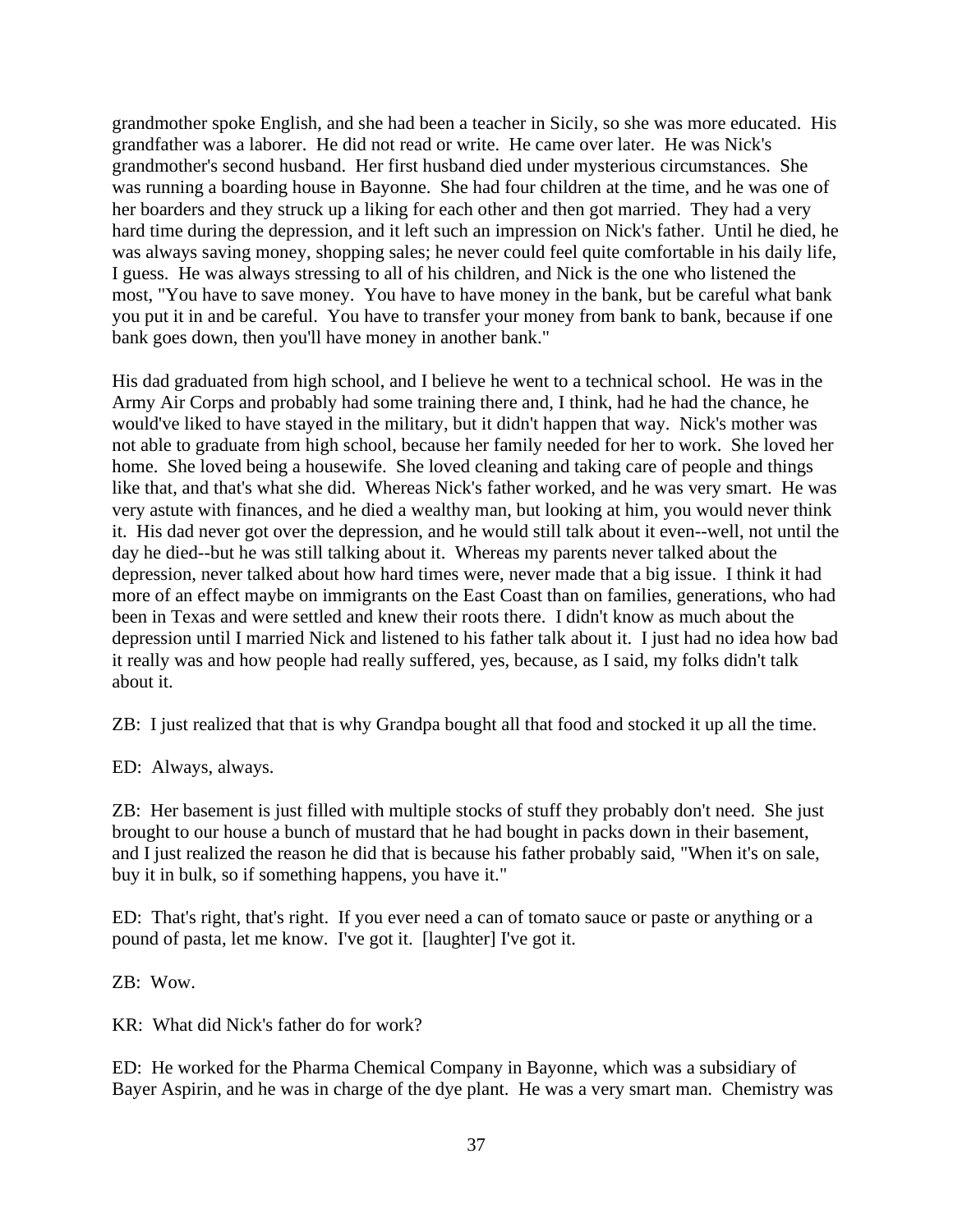his forte, and had he been able to go to college, he really would've been a very successful businessman, I think. He was a blue-collar worker, took the bus to work every day, and was in charge of the dye-making part of the Bayer subsidiary there. Because he was always afraid of not getting a paycheck, he bought himself a pickup truck. He hauled dirt from place to place, had a little trucking firm that he used [on] weekends. He would haul dirt back and forth. He would haul whatever anybody needed to be done. He would transport groceries or food or anything that needed to be transferred from one place to another. He had a pickup truck; he'd do it. He always felt that he knew what was best for all of his children. Not all of his children followed his advice, and he couldn't understand why they didn't agree with him in many ways. He was a tough man, and he could be tough to live with. I found out early on that the best thing was just to agree with whatever he was saying, because I could not hold my own in a discussion with him. My husband was much the same way--so sure that they're right, that you could never be right. In his own way, Nick's father loved his family very much. He just had a hard time showing it.

ZB: I had no idea that he had run a dye factory at all. That actually is really cool, considering how your family is very much more theatre and liberal arts oriented and his is more chemistry oriented and Grandpa got more into it. You guys shared at least the military in common, but I just find that interesting, in general, how different you two were growing up.

ED: Polar opposites.

ZB: What you were interested in. The one thing you had in common, which would be the military, is what, funnily enough, brought you two together.

ED: That's right, you're right. We would never have met.

ZB: On topic of you two meeting, I was reading through and I saw you got married in Switzerland, and I find that very amusing. Can you explain how that came about?

ED: Sure. For two American civilians living in Germany and wanting to be married in Germany--and it had to be a civil ceremony--there was so much paperwork, an unbelievable amount of paperwork. So, a lot of the military guards assigned to the agency and the secretaries, like myself, who got married overseas, I don't know who figured it out, but someone figured out that if you got married in Switzerland, the paperwork diminished by a lot. There was less paperwork. So, that's what most of us did. Most of the couples who got married overseas got married in Switzerland because of the paperwork; that was the civil ceremony. It was close-ish. Some couples had the civil ceremony in Basel and then would come back to Frankfurt and have a religious ceremony, if they so chose. I don't know who it was who figured it out.

The University of Basel had a--still does--has a Catholic chapel on campus, and a Catholic priest is available to marry Americans or anybody who wants to be married in the church. Rather than traveling back and forth, we opted to be married twice in one day, in Basel. We got married on a Tuesday, because in the courthouse in Basel, civil wedding ceremonies are conducted in English. So, anybody who was assigned to the agency like us got married on a Tuesday, because the ceremonies were in English. That's the only reason, the only reason. We got married at ten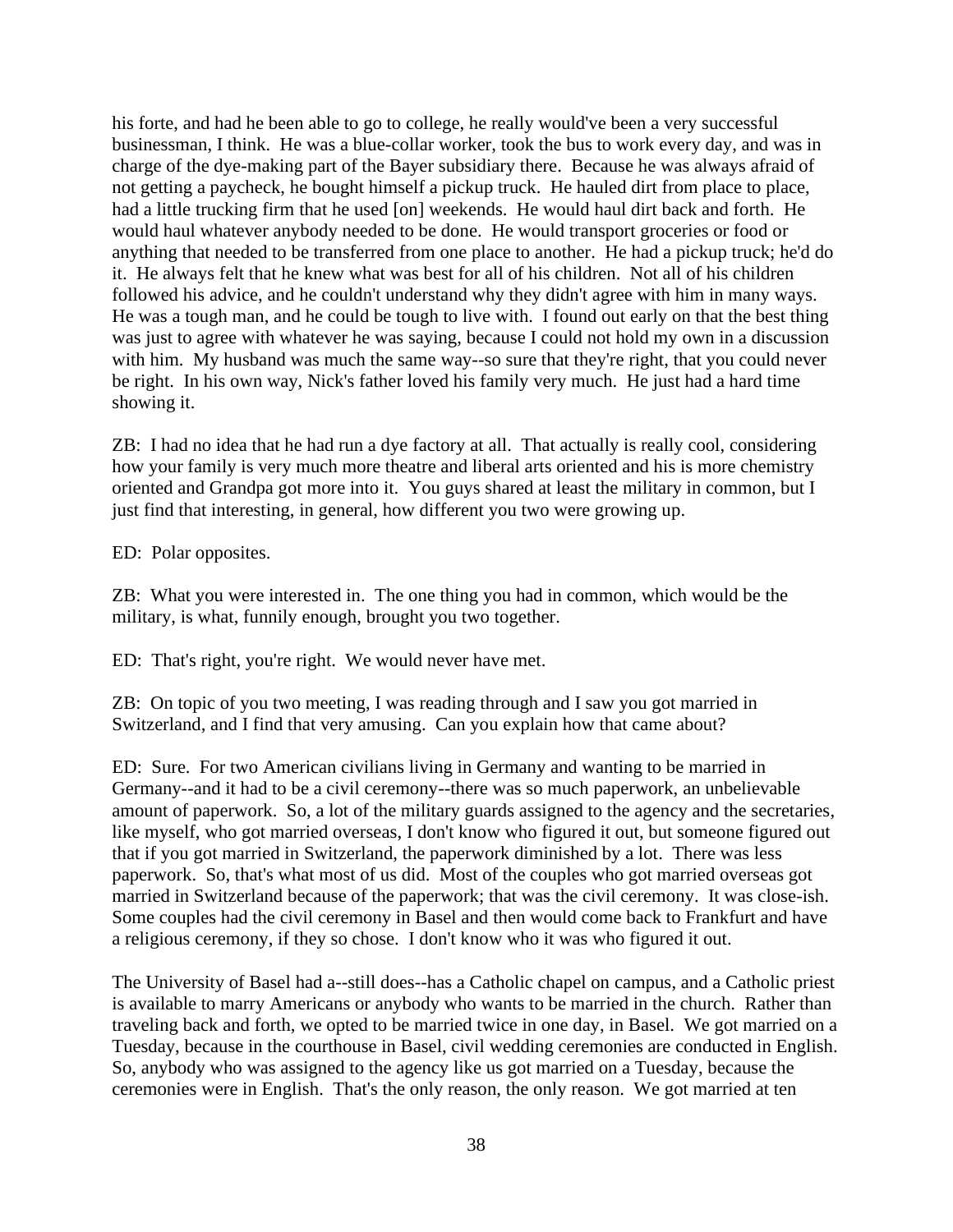o'clock in the morning--that was the civil--and then went back to the hotel. I changed into--I had a white dress, and we went over to the Katholisches Studentenhaus Chapel at the University of Basel and we had our religious ceremony about twelve o'clock, I guess. We were married by a Dutch priest who did not speak English, but he married us phonetically. [laughter] My parents, who were stationed at Torrejon Air Force Base in Madrid at the time, drove up for the ceremony, and Nick's parents flew over for the ceremony because they had never met me. Number one, was I an American? Just the older son, the whole bit. Of the couples who got married overseas that we know of, we were the only couple that had not only one set of parents there but two.

KR: That is pretty amazing.

ED: It was. It was amazing, yes.

ZB: When you went back to Germany the second time--this time working for the government- were there any significant changes to it in general, such as in the culture there?

ED: Things had changed a lot. I left in January of '61 and I went back in November of '66, so a lot had changed, yes, definitely. There didn't seem to be as much of a military occupation, or maybe it just wasn't as apparent. Maybe things had been scaled down or softened maybe. When I was there in high school--that was '57 to '61--that was more critical, I guess I'll say. Also, when I went back to work, I didn't go back as a military dependent. I went back as a civilian, so I had a different lifestyle. I wasn't living on base, I was not a dependent, I was my own person, and I could come and go more easily. Obviously, I was older. I did notice that during the time that I was in the States in college, a lot of rebuilding had happened and everything tended to look a lot fresher and cleaner. When we were there when I was in high school, there was a lot of rubble still around everywhere. When I went back to work with the agency in the later '60s, Germany had kind of gotten itself back on solid footing. Deutsche Bank was in Frankfurt. Frankfurt had become more of a financial district, and it was more metropolitan, it seemed. But, of course, I had changed. I had changed. My living circumstances were completely different, but I felt very comfortable there. I just always felt at home in Germany, but I did notice that everybody spoke American, or English I should say, yes. When I went back the second time, everybody spoke English; whereas before it was very halting. They were very suspicious. It was kind of a different, yes.

ZB: Interesting.

ED: They seemed more--maybe it was because I was in Frankfurt too--they seemed more, I'll say, Americanized rather than old-country Germany. Now, they had kind of come into the--what am I trying to say?

KR: Modernized?

ZB: Yes.

ED: Yes, yes.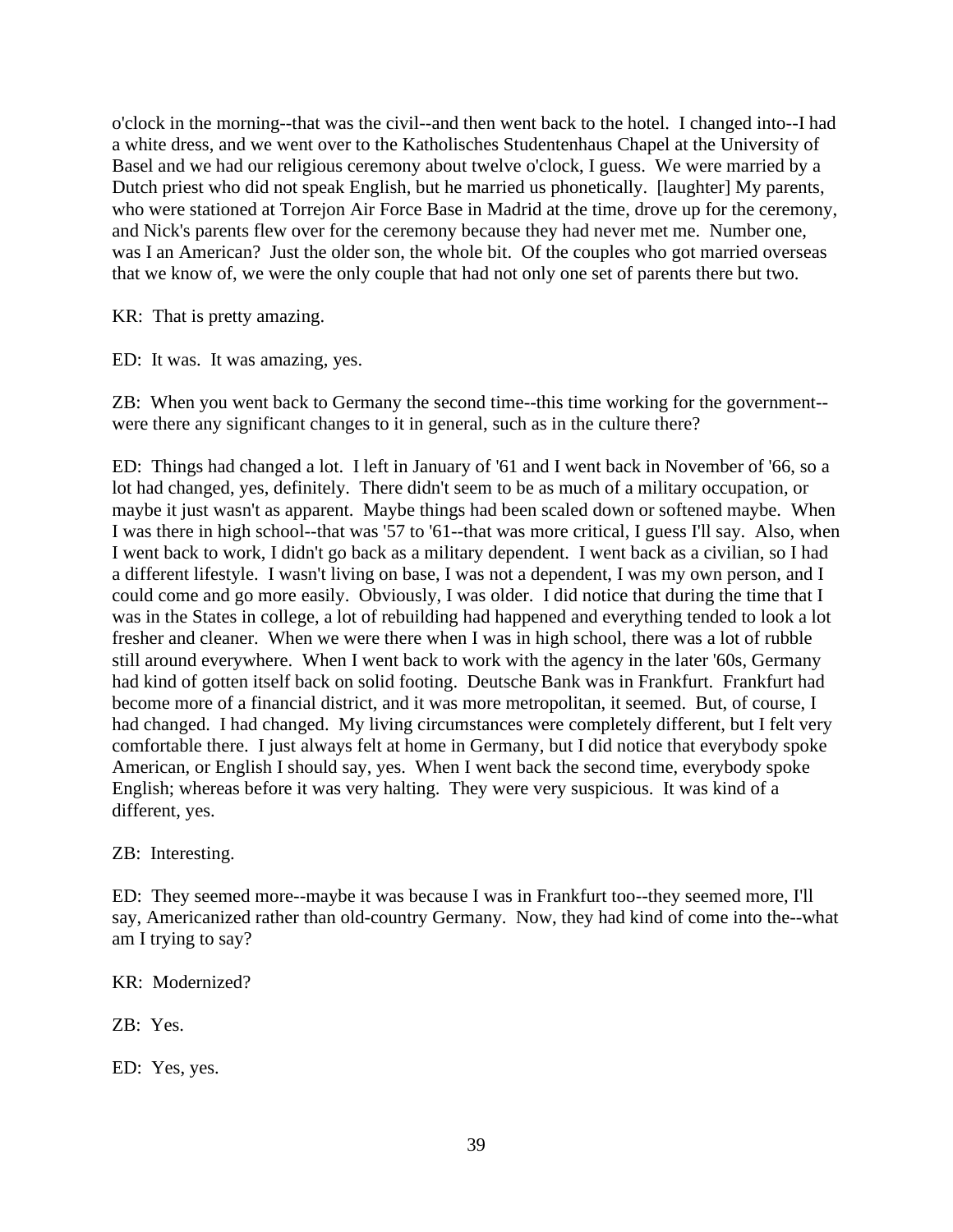ZB: That's the word.

ED: Yes, right. It wasn't as quaint. Well, that's not really a good word, but I think you know what I mean, yes.

ZB: Interesting.

ED: Yes, right.

KR: What was going on in Germany in terms of demonstrations and protests?

ED: I don't remember any, really and truly. Now, it could have been that they were happening and I just wasn't aware, or because of where I was working, I wasn't in that part of the city, I didn't see it, no. No, I have to say, Kate, I don't remember that, no. The wall was up in Berlin, and we went to Berlin for a weekend and saw the wall. Oh, I have pictures of the wall, but we couldn't--because we were agency employees--well, and other reasons--we had to be very careful as to where we went in Berlin. A good friend of Nick's was stationed in Berlin at the time, and George took us around and showed us what he could show us. But there were certain things that we weren't allowed [to do], not only because we were Americans, but because we worked for the CIA. We were very restricted in what we could see and do and things like that, yes, but Berlin at that time was a very sad city, very depressed. Oh, it was terrible, terrible, yes.

KR: I think the Berlin Wall is one of these major events in history that for young people now, it is hard for them to conceive of it.

ED: Yes.

KR: Describe what you remember of the Berlin Wall when you did that weekend visit to Berlin.

ED: It was intimidating, to say the least. It was this huge structure that just engulfed a whole area of the city, and we were able to, whether we were supposed to or not, George took us up to one of the vantage points, so that we could see into Eastern Berlin. It was very quiet. There were no people walking on the streets at all. The street leading up to the wall had these huge barricades, one on the right side and then one on the left side, so that you couldn't get a running start to get over the wall, whether you were actually running or in a car or pole vaulting or anything, because these barricades were in the street. There was a little girl on a tricycle out in the middle of the street going in and out of the barricades. She was the only person that we saw.

The Brandenburg Gate was behind the wall, and it was a very depressing sight. We went to Checkpoint Charlie, and there, again, you just had to be so careful. George would say to us, "Now, don't say anything. Don't do this. Don't do that," whatever it was, just, "Don't make eye contact, nothing. Keep your head down. You can look, but don't make it obvious." Really, just a very depressing city and so quiet. That's what struck me. Now, maybe because it was a weekend, I don't know, but it was quiet. It was a nice day, but all the buildings were gray and it was another world feeling, completely. Here we were on this side of the wall able to come and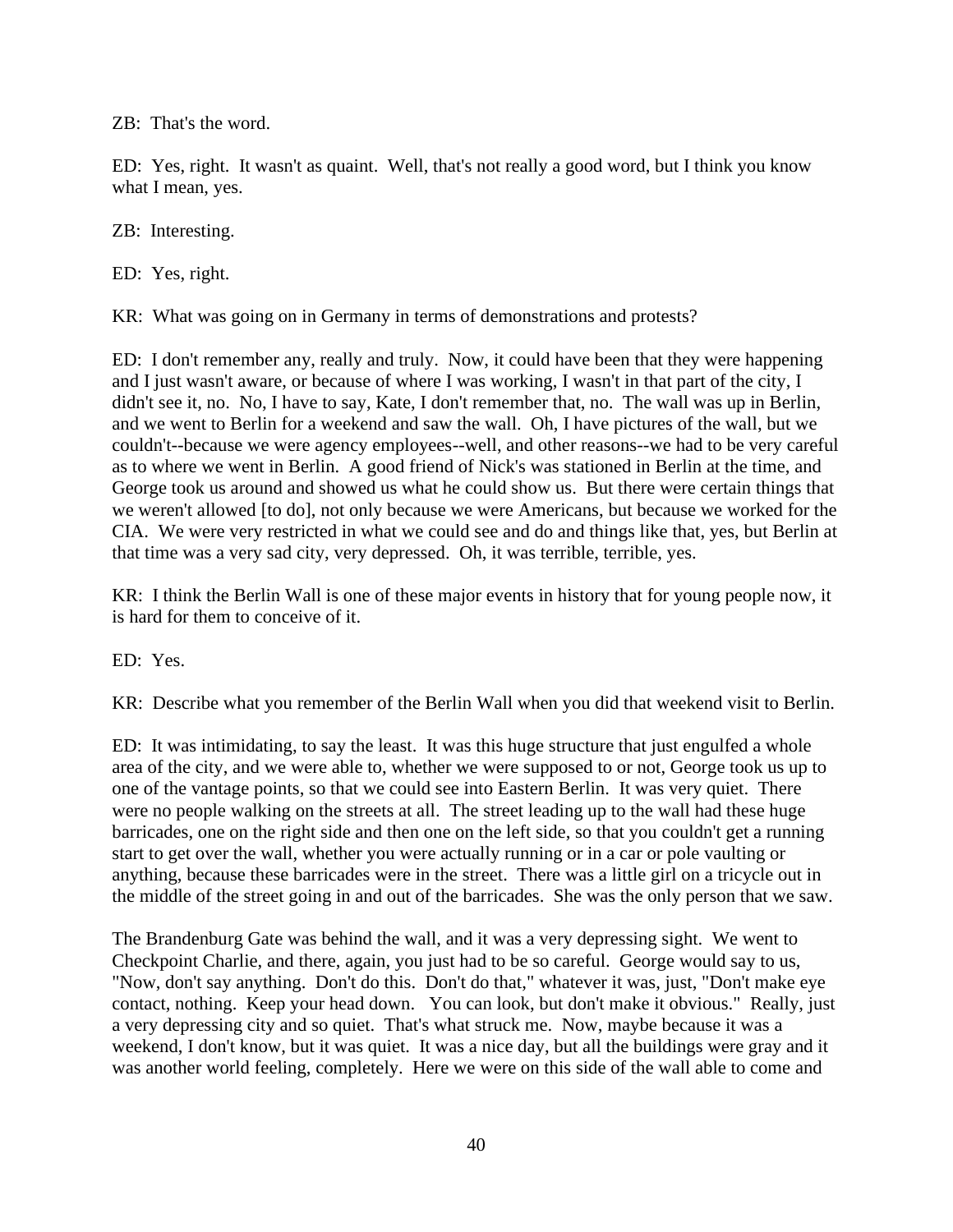go. We went out to eat. We went to a movie. We wore bright-colored clothing, as if there was this wall, literally.

KR: What was it like traveling to Berlin?

ED: We flew. We flew from Frankfurt into the airport at Berlin. I can't remember the name of-- I should remember the name of the airport. That was a quick flight, and that was easy.

KR: Tempelhof?

ED: Tempelhof, thank you.

KR: My sister lives in Berlin.

ED: Oh, okay.

KR: It is not an airport anymore. It is a park now.

ED: Is it? Oh, wow.

KR: My sister goes bike riding there.

ED: Oh, my gosh.

KR: You flew into Tempelhof.

ED: We did, we did. There, again, we needed special permission to do that. Well, Nick did and I did too. Because I had quite a few security clearances above Top Secret because of the office that I worked in, I was given a debriefing well before I went and when I came back, even though nothing had happened. But Nick needed special orders, special permission, to fly into Berlin.

KR: Was it hard to travel into East Germany? Was that unusual at that time?

ED: We couldn't do it. We could not because we were agency people, and I don't remember many people being able to do that. Yes, we traveled as much as we could, but it was always Western [Germany].

ZB: Wow.

ED: There, again, whether it was because we were American or because of the nature of our work or our clearances, it was all combined. In a way, we couldn't travel as much as we wanted to. You just make the best of it and you travel where you can. What is your sister doing in Berlin?

KR: She moved there about five years ago.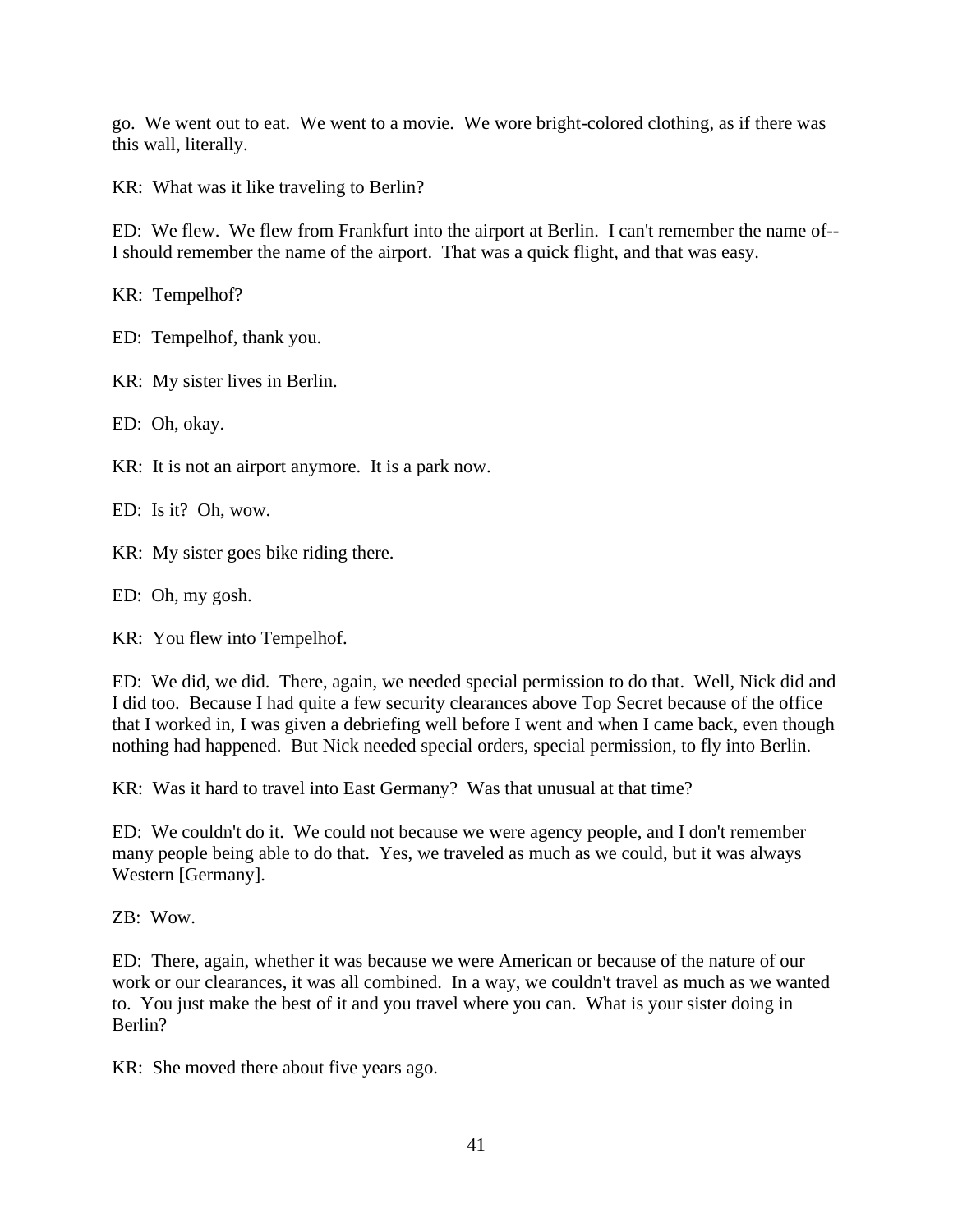ED: Oh, my gosh.

KR: Yes, she works for Kayak Europe, the travel company.

ED: Oh, okay.

ZB: Oh.

ED: Wow, and she speaks German?

KR: She does.

ED: Oh, my goodness. Good for her, good for her. Have you been over to see her?

KR: I have not yet. She keeps telling me I have to come soon, and my parents are going to go visit this coming spring.

ED: Nice, good. Yes, Berlin, from what I can tell now, is a lovely city, beautiful, happy, open, yes, much different from the Berlin I saw.

ZB: I am trying to think if there is anything else. Obviously, you cannot talk about a lot of stuff that you saw or did there. When did you and Grandpa eventually come back from Germany, when you moved back?

ED: Okay, all righty.

ZB: Were you together? Did you come separately?

ED: We came separately.

ZB: Oh, okay.

ED: We did, right. We got married in February, and I was pregnant and having a difficult pregnancy. Nick was scheduled to get out of the Army in mid-October, and that was very close to my due date. My due date was September, and in the military, you can't travel until six weeks after you have a baby, at that time. That was just really cutting it close, and then, I developed severe anemia. I had had mononucleosis earlier, and I was just having a very difficult pregnancy. It was your mother. [laughter] Timing became an issue, and we decided that I should come back to the States early, stay with Nick's parents, and have the baby in Bayonne rather than stay in Frankfurt with him and worry about having the baby and then needing to wait six weeks to come back to the States. As it was, she was late, and so that would've delayed us even more.

I came back to the States on July 4th weekend, 1968. I flew into McGuire Air Force Base, and I saw my in-laws, who I had met at my wedding earlier. That's all I knew about them. I didn't know anything else. I just knew they were Nick's parents. Anyway, I came back, spent the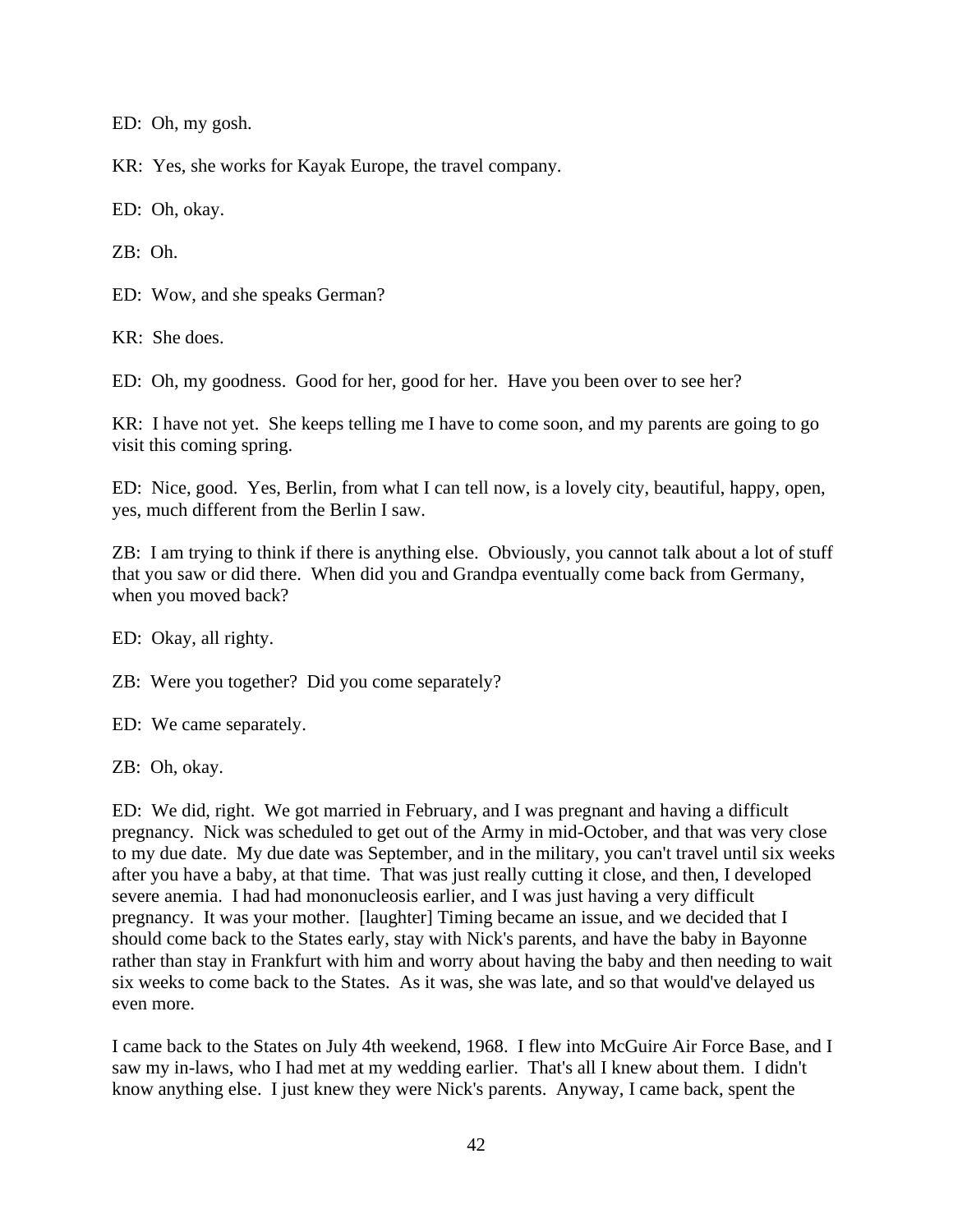summer with them, going to the doctor, trying not to faint, trying to be the good wife, the good daughter-in-law, trying to adapt to an Italian family that I didn't understand half of what they said, because their accents were so thick. They were eating all this unusual food. Nick's family, being Italian, they were calling every day, "How is she--how's Bessie?" They could not get my name. It's okay. "How's Bessie?" or, "How is she?" "Yes, it's fine."

At any rate, Angela was six days late, and it was driving everybody crazy, especially me. One Saturday night, Nick called from Frankfurt, and he said, "'What's going on?" and I said, "Well, there's no baby yet." "Well, why not?" "Well, I don't know." Anyway, so we talked for a while, and a couple of hours later, then I went into labor and had Angela the next day. She was born September 8th, and he got out of the Army on October 18th. So, he came home when she was about six weeks old.

He loves surprises. It runs in the family. I do not like surprises. [laughter] He told me he would be flying into McGuire on such and such date and for us to be there with his parents and the baby and everything. "Okay, fine." Everything was going along very smoothly the night before. We were in the living room watching television, and Nick's mother came upstairs from the basement and she said, "Betsy, Nicky's here." I said, "Nicky who?" [laughter] "Your husband, Nicky." I said, "No, he's not, he's not due until tomorrow." "No, no, no, he's here, he's here. He's in the basement." Well, he had decided to fool everybody and give us the wrong day, come home a day early. I was mad. [laughter] My hair was in rollers.

ZB: Oh, my God.

ED: I wasn't dressed, obviously, but he thought this was so funny. So, we came home separately, and we lived with Nick's parents for about a year. Then, I had had another baby by that time, and I said, "We need our own place." So, we got a small apartment in Bayonne. By that time, Nick was working for Brown Brothers Harriman & Company, and that's who he worked for for thirty-five years. [He] went in to Wall Street every day.

ZB: Wow.

KR: What were those years like when you were starting your family and settling in Bayonne?

ED: Difficult. [laughter] Difficult. I thought I could adjust to anything, because I always had, but now here I was married to this man that I really didn't know very well, when you think about it. I had two babies. I was living in New Jersey. My parents were in Spain still. I was lonely. I didn't have any close friends really, but things worked out. I adjusted, my folks came back to the States, and I made friends, but it was a very difficult adjustment for me.

ZB: I could imagine.

ED: Yes.

ZB: Mom was born and then Aunt Liz is next, right?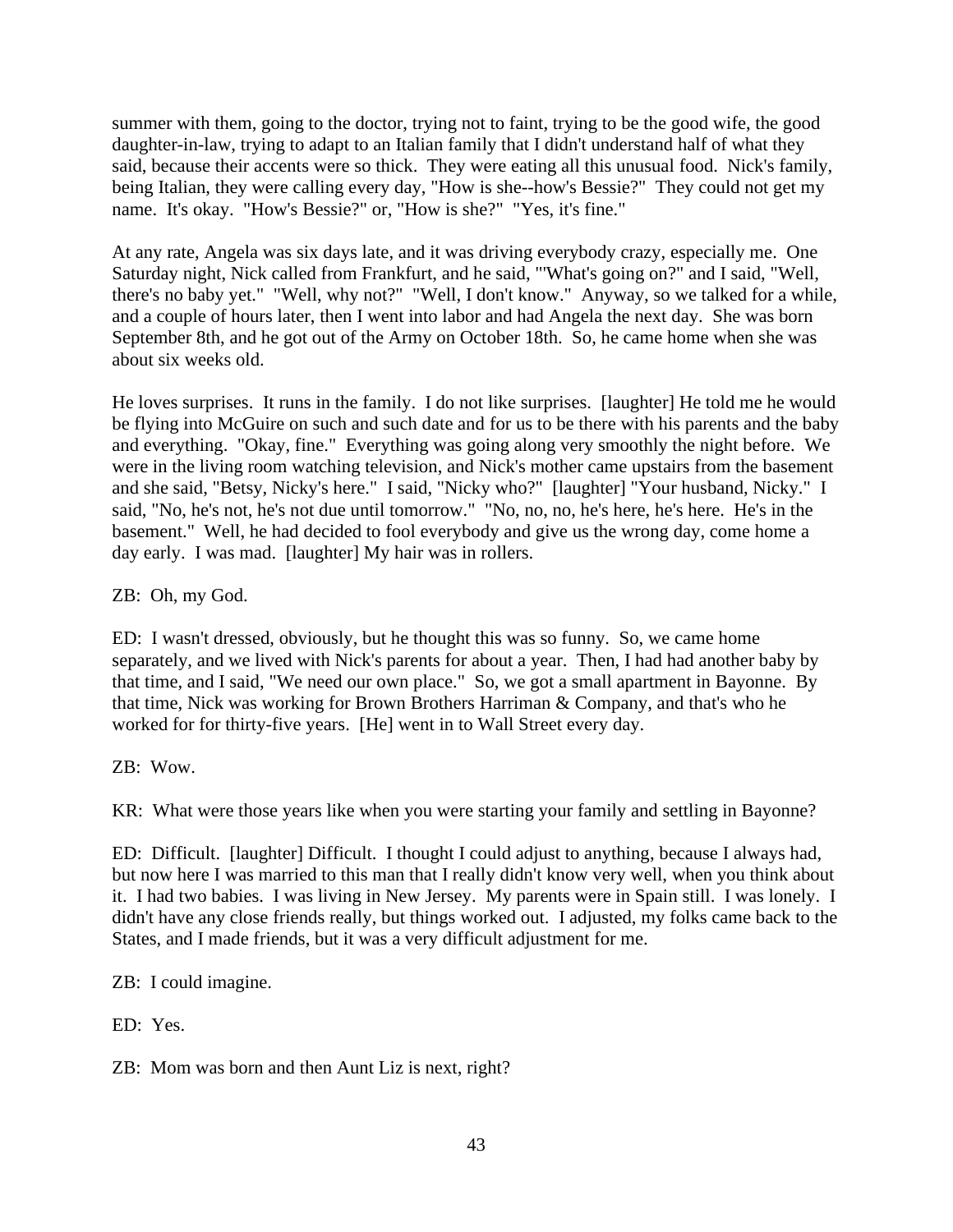ED: Your mom was born in September, and Lisa was born in the next August.

- ZB: That must have been rough.
- ED: Yes, but I was busy.
- ZB: You were busy.
- ED: I was busy, yes.
- ZB: What did you do to pass the time, besides taking care of my mother? [laughter]
- KR: There was no time.
- ED: There was no time. [laughter] You've got to be kidding Zach, no. [laughter]

ZB: I had to ask.

ED: I know, I know, yes. I made friends with--I shouldn't make it sound so bad--I made friends with the other young mothers on our street, and as much as we could be outside with our [children]--everybody had a baby or two, we did that. We would go over to see Nick's parents every week. It all worked out. What can I say?

- KR: You have three children.
- ED: Correct, yes.
- KR: When was your youngest born?
- ED: February of '72, yes.
- ZB: Uncle Nick.
- ED: Uncle Nick, yes.
- KR: Okay.
- ZB: I forget that he is the youngest one.
- ED: I know, because he's tall.
- ZB: Oh, yes, because everyone on your side is tall.
- ED: My side is tallish, yes.
- ZB: Grandpa's side is tall too.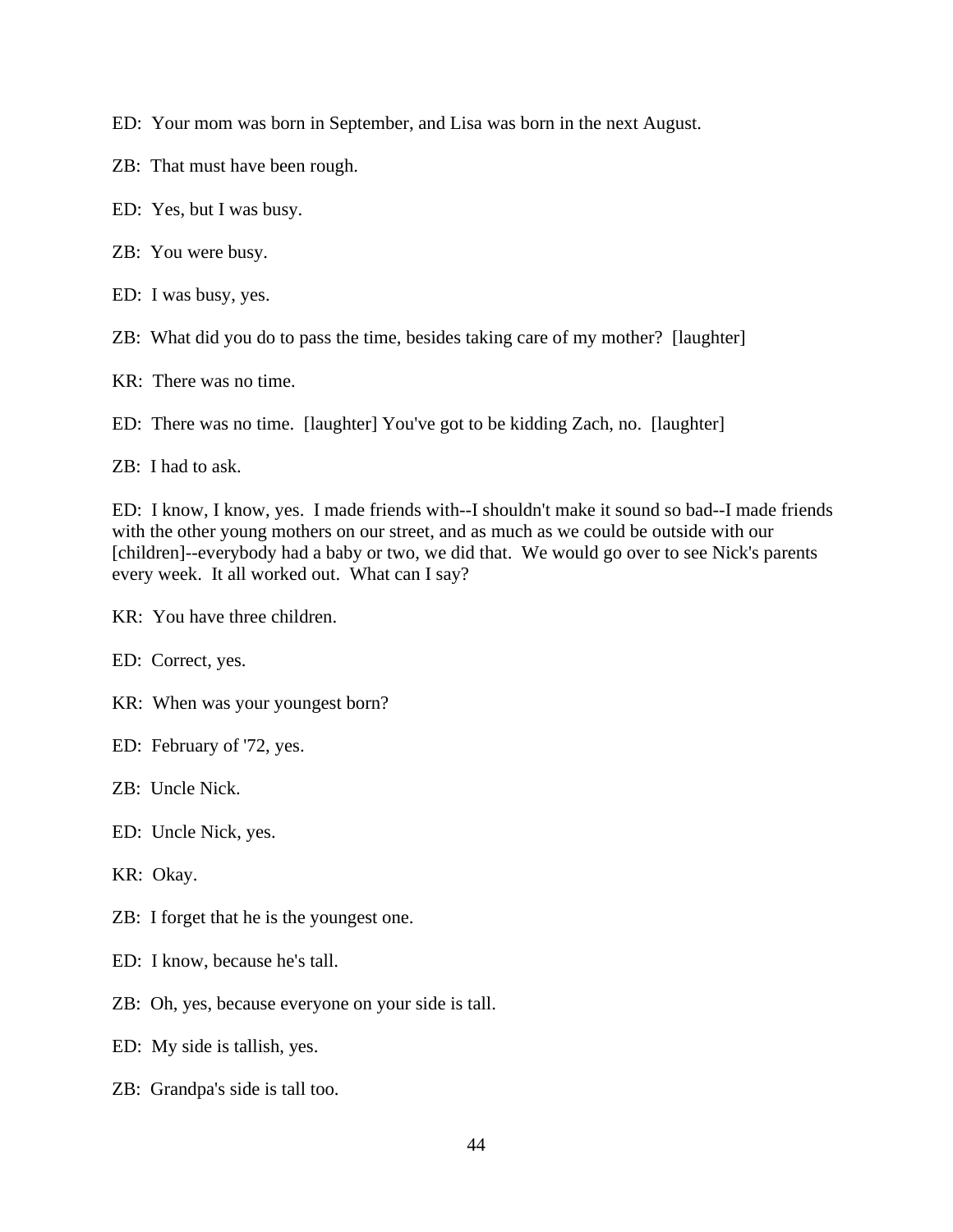ED: Is short-ish.

ZB: Oh, yes, they are short actually. I am trying to remember, because it has been a while since I saw Grandpa's mom and dad.

ED: Yes, at that point.

ZB: I saw them very briefly when I was tiny. I was about four.

ED: Yes, yes.

ZB: Very vaguely I remember talking to my grandfather's dad around Christmastime or something like that. Yes, I wish I had known more about them or asked more about them.

ED: I know. You don't think to ask at the time. You really don't.

ZB: You really do not, yes.

ED: Yes, I get it. But Pop, my father-in-law, always seemed bigger, because he had a barreled chest.

ZB: Oh, okay.

ED: He seemed taller than he was, but, actually, he was just about as tall as Grandpa, as my husband. But because he was the patriarch and he carried himself very well, everybody deferred to him at all times.

ZB: Oh, okay. After they were all born, eventually, you have down here that you actually worked for the Young Women's Christian Association?

ED: I did, I worked for the YWCA.

ZB: How did that end up happening?

ED: Well, Nick was born in '72, and so for the next eight years, I was busy raising children and getting them into school. I became involved with the CCD program at St. Henry's Church. Then, around 1980, Angela was, say, fourth grade, Lisa was third, Nick was kindergarten, something like that, whatever it was. I was a little bored, and a friend of mine was working parttime at the YWCA and she said, "You know, we could use a typist. Do you type?" "Do I type? Yes." "Oh, okay." "Can I interview or just show up or whatever?" At any rate, I had an interview at the Y, and they needed someone, actually, to do some typing and to cover the front desk for a couple of hours a day and I thought, "Oh, good, this is fine. This is perfect." So, I started working at the Y. It was two blocks from where we lived, so it was within walking distance. The school where the children went was four blocks, walking distance. Everything was very convenient there.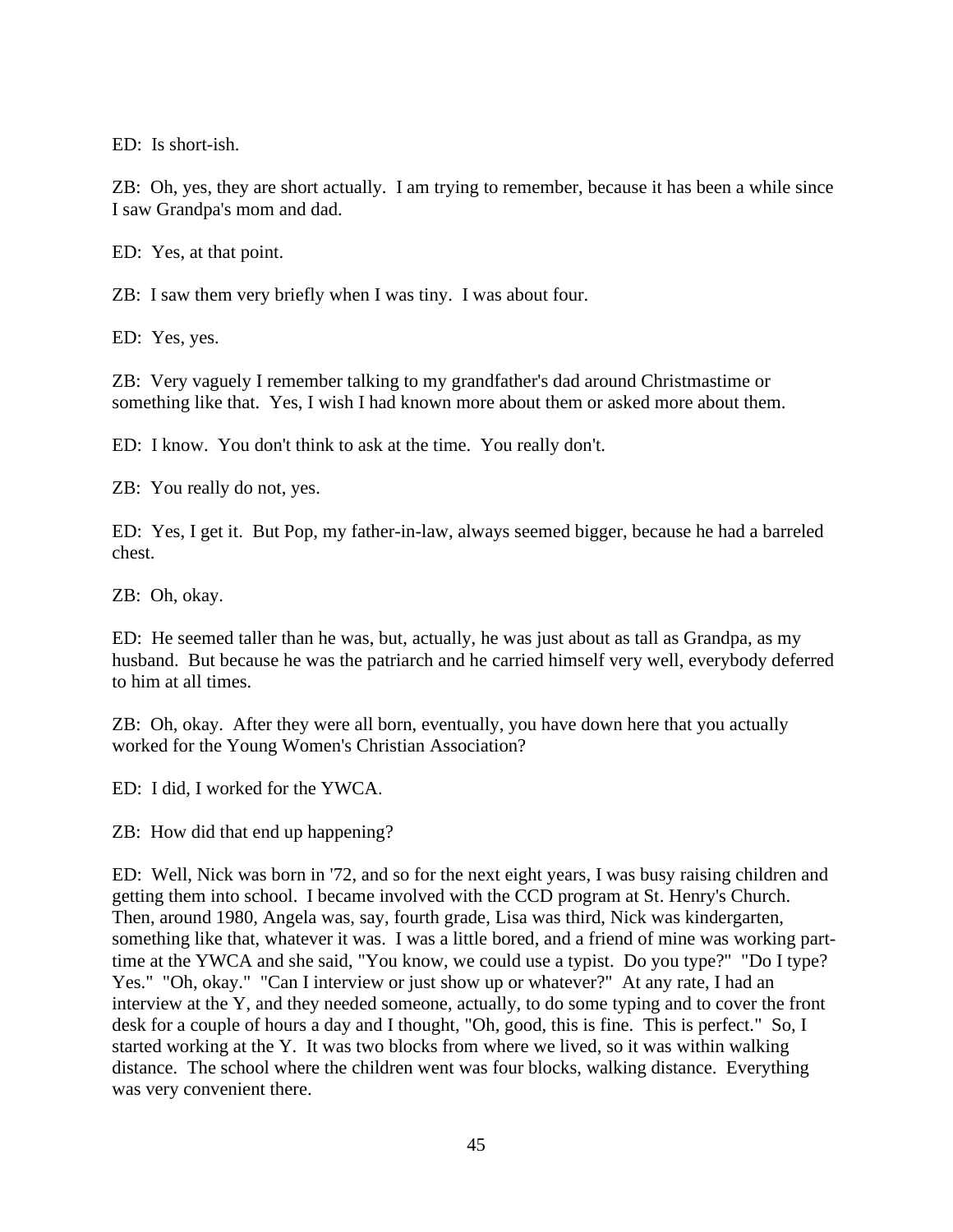I started working at the Y at the front desk from eleven to one, four days a week, and it was just pocket money for me. It got me out of the house, and I became myself. I wasn't somebody's mother or wife, and from that, the job expanded, and at the end--I worked there from 1980 to about '90, I guess--when I left, I was the administrative secretary to the director and I still wasn't working full time but maybe thirty hours a week. I had my own little office. I was a regular secretary. I was not at the front desk anymore. I had been upgraded. So, I worked at the Y for roughly ten years.

It was very interesting, non-profit. It was a completely different world for me. I enjoyed it, to a degree, but then I also kind of felt, "Well, we're always begging for money. We always seemed to be just getting by." It was a nice place to work. Everybody was very pleasant. It's all women, for the most part. This was the '80s, when a lot of things were changing and happening. Women were finally accepted into the military academies, and women were starting to come into their own jobwise. I enjoyed the YWCA a lot.

At one point, the YWCA of Bayonne and the YWCA of Jersey City decided to merge and become the YWCA of Hudson County. I was working there at the time, and I did all that paperwork and got them merged and everything. I worked in Jersey City for a while, and I wasn't happy anymore in my job. I didn't care for the people I was working with. I didn't like the work that I was doing. I needed a change. I had been with the Y for ten years. It was time for a change. So, I resigned, and I guess I was out of work maybe three months or so.

I saw an ad in the paper that Jersey City State College in Jersey City was hiring, and so I went over to campus. Lisa was going to school there at the time, my daughter, and she took me into the personnel office and I filled out an application. We were leaving, and someone said, "Lisa D'Angelo, wait a minute." A woman who knew my daughter said, "What are you doing here? Why aren't you in class?" and Lisa said, "Oh, my mom's applying for a job." So, Evelyn went over to personnel and said, "Whoever took her application, hire her. I know her daughter. She babysits my grandchildren." [laughter] So, they called me the next day or the day after and said, "Could you come in for some interviews?" "Sure, yes." I went in, had a couple of interviews, and got a job on campus working four days a week, initially. That's all the position was, and I liked it. I liked being on a college campus, very similar to being in the military, in a way, in that it was contained, it was safe, there was room for upward movement.

I worked on campus for about thirteen years, I guess, and enjoyed it and kept moving up jobwise. I worked in the alumni office and also secretary to the library director. In the end, I was secretary to the controller and financial vice president, something like that. At one point, Nick had already retired from the bank--he was driving me to work every day--I thought, "These young kids in the office think they know more than I do and they probably do and I'm tired." So, that's when I retired. I knew that my time had come, yes. Nick retired in 2003, and I retired in 2005. Then, the following--I'll just keep talking.

ZB: Go for it.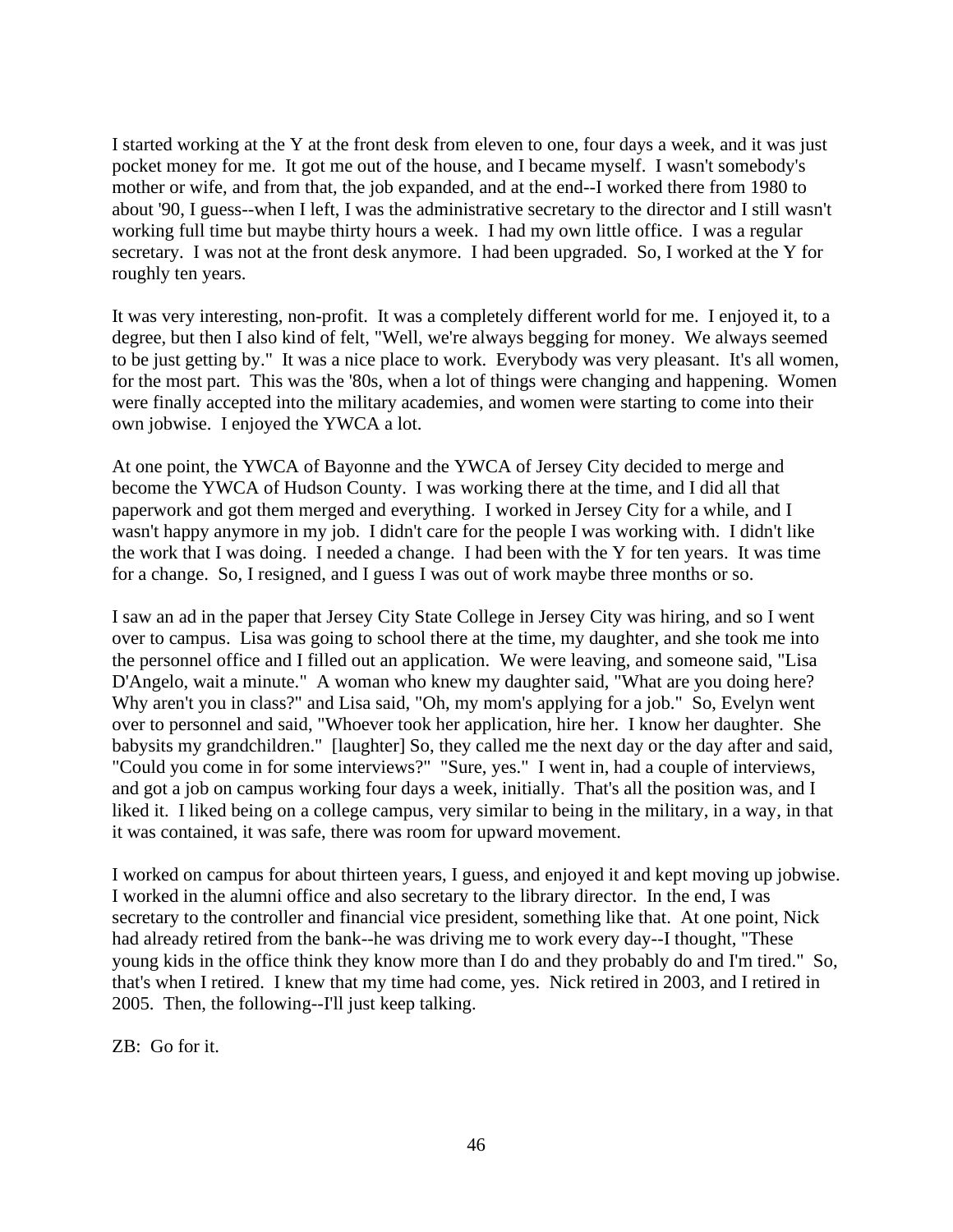ED: The following September, we drove out to California. We had always wanted to do that. The fellow who had been the best man at our wedding in Switzerland was living in California, so we drove out to see him. We had a wonderful time. We were gone for a month. It was great; it was a wonderful trip.

ZB: What part of California did you go to?

ED: We were in Huntington Beach.

ZB: Oh, okay.

ED: We took the southern route going to California. We went down through Georgia, in through Texas to see my mother, and then out to California. Then, coming back, we took the northern route through Las Vegas, Denver--was it Denver?—Chicago, we had friends in Chicago, and then drove home. Yes, it was pretty much a month.

ZB: That is a long trip.

ED: No cell phone--did not have a cell phone--and we made it, but we did have EZ Pass. [laughter]

KR: Yes.

ZB: Oh, thank God for EZ Pass.

ED: And New Jersey EZ Pass works in California. [laughter]

ZB: Really? That is good to know.

ED: Yes.

KR: I am curious, living in Bayonne and your husband working on Wall Street, what do you remember about 9/11?

ED: I was working in Jersey City at that time, and I got a phone call from one of the librarians and he said, "Put on the radio. Something's happening. A plane flew into the World Trade Center." I said, "What do you mean? Was it lost?" He said, "I don't know, but something's going on." Okay, so, the day progressed. I got in touch with Nick through email at that point, and I said, "Are you okay?" He said, "Yes, what's happened?" "What's with this plane flying into the World Trade Center?" "I don't know." Campus was dismissed, and I went home.

Nick was there on Wall Street. He went through the World Trade Center every day on his way to work, and he missed it probably by about fifteen minutes. He had a meeting scheduled for that day, and he was on his way up to the meeting when he heard that the second tower had been hit and that the meeting was cancelled. I guess he went back down to his office area, and they could see a little bit out of their office windows. They could see the smoke. The bank shut down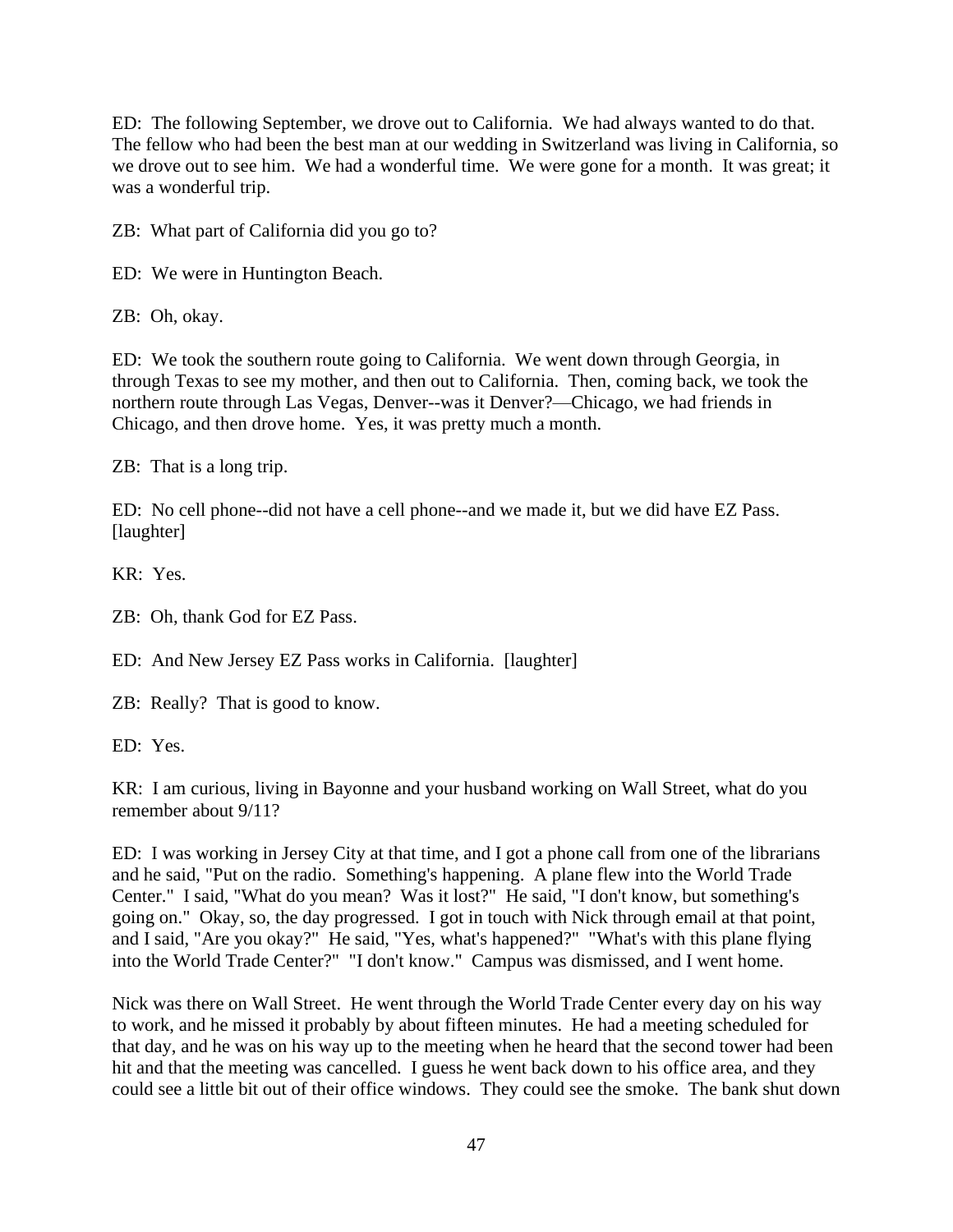completely, and Nick was there probably for three or four hours, because they wouldn't let anybody leave. They didn't know what was happening. They didn't know what was going to happen, and by that time, the Pentagon had been hit and the plane in Shanksville had gone down. So, you're not sure what's happening.

At any rate, the employees from the bank were dismissed, but, now, how were they going to get home? How was he going to get out of Manhattan across the river and back to Bayonne? There was a group of people who worked together there in the office, and he said, "We just started walking" and they walked uptown. Somebody had parked their car--I'll say Weehawken--could they have walked that far? I'm not sure. At any rate, somebody had a car, they got to the person's car, and they were able--because they were going away from the city--they were able to drive to New Jersey. They drove Nick down to Cranford to your mom's house.

## ZB: Okay.

ED: By that time, campus had been evacuated. I was at home. He called me at the house, and he said, "I'm in Cranford, I'm at Ang's. Come get me." I said, "Well, Brad is here," Zach's dad. He caught the last train out of Manhattan into Jersey City and then took the bus to my house. So, I had Zach's dad with me, and my husband was with Angela in Cranford.

## ZB: I remember that.

ED: So, I called Nick's dad, because we had been telephoning, of course, all day, and I said, "I just heard from Nick. He's in Cranford at Ang's. We need to go get him." He said, "Okay, I'm having supper. Let me finish my supper first and then come get me." I said, "Okay." I thought, "Never mind about supper." At any rate, so, my father-in-law, myself, Brad, and Joey, one of Nick's brothers, all got in the car, and I said, "I don't know if I can get across the Bayonne Bridge. I don't know how I'm going to get to Cranford." Pop said, "We're going to figure this out, don't worry." So, at any rate, we got to Cranford. We dropped off Brad, we picked up Nick, and then, getting back to Bayonne, there were checkpoints all along the way. I think--I could be making this up but it makes a good story anyway--I think we all needed to show our driver's licenses, that we lived in Bayonne, that we were going home, because by that time, I think the Holland Tunnel had been closed. All of that traffic eastbound had been stopped. Just to get to Bayonne was difficult, but, obviously, we did. When we got home then, we had several phone messages, because people knew that Nick had worked on Wall Street. "Are you okay? Are you okay? Have you heard from so and so? Well, what about this and that?"

As it happened, one of Nick's cousins died. He worked in the first tower. A lot of Nick's friends did not make it, and you didn't know who had died until--as Nick said, "You didn't see them on the bus or the train anymore, and then you realized they didn't make it." That was on a Tuesday. That Saturday, we had planned a two-week vacation to drive down to Texas, and so we did. Every place we stopped along the way, when they saw the New Jersey license plates, they wanted to know the story.

KR: Yes.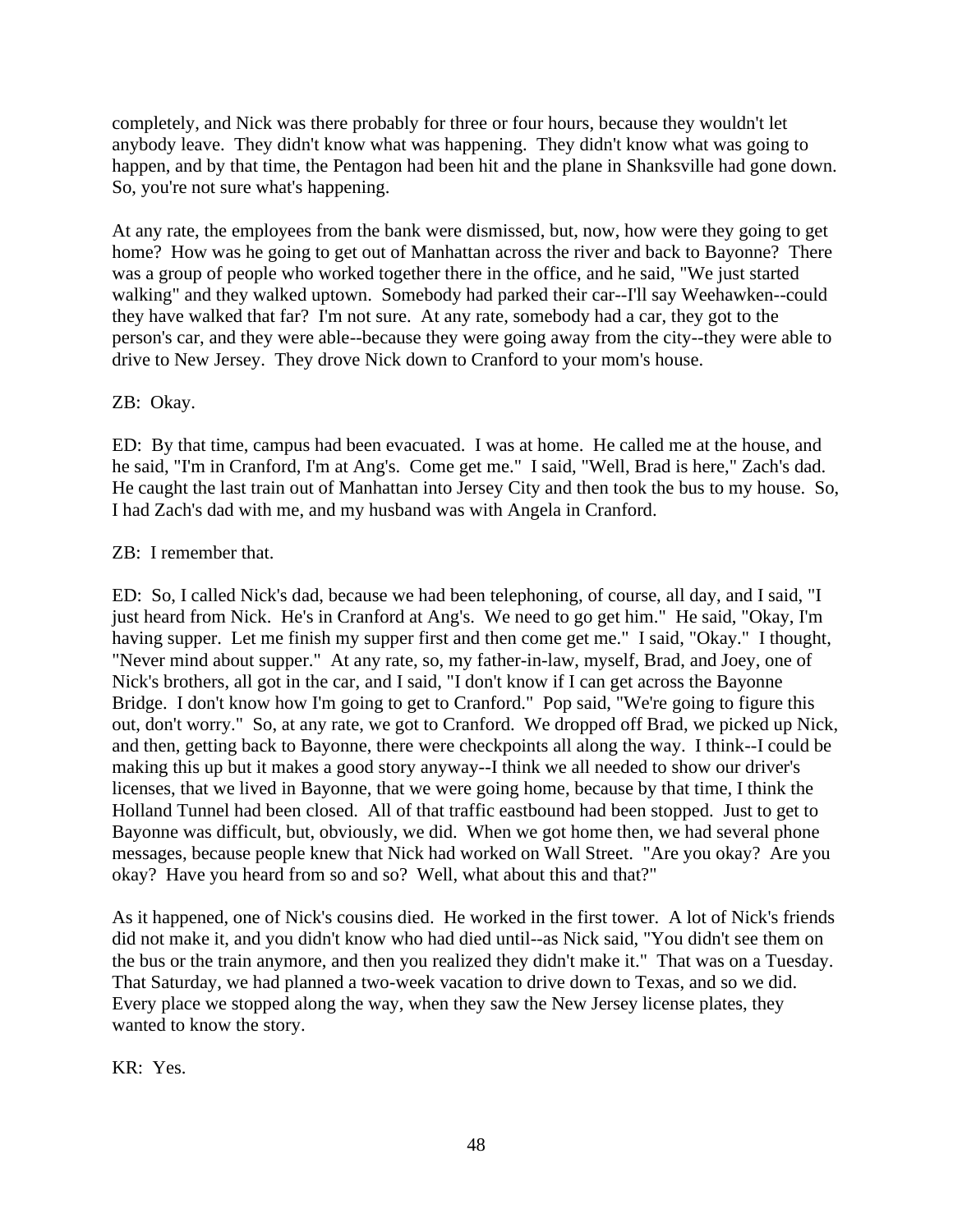ED: So, yes, and even when we got back, Nick's office had been moved from Wall Street into a Jersey City business building, because of the smog--not a good word but yes--the air quality. I went back to work on campus. That was no problem there, but it was tough. For a long time, Nick didn't want to talk about it, because he had been through that building so many times. He had watched them build it and he went through it twice a day every day for years and years, and to think that it was gone and to think what could've happened, obviously, yes. Then, when he did start going back to work, he thought, "I never want to be stuck again on Manhattan and not be able to get home." That was 2001, that's when he thought, "It's time for me to retire." Yes, then, in 2003, he did, he retired, yes.

ZB: Wow, I did not know about that.

ED: That's the short version.

ZB: Oh, man.

ED: If Grandpa was telling it.

ZB: I would probably get his whole point of view of that.

ED: You would, yes, you would.

ZB: I could see that. Oh, man. What do I ask after that?

KR: I want to ask you about Bayonne.

ED: Okay.

KR: You have lived in Bayonne for …

ED: Fifty years.

KR: For fifty years. Bayonne is a very unique community. I was wondering if you could describe Bayonne when you first moved there, when you were starting your family, and then talk about how it has changed over the years.

ED: I refer to Bayonne as Brigadoon. It's my own personal joke, but some people get it, some people don't, but that's okay. Bayonne is unique; you're absolutely right. When I first moved there, it seemed to really be lost in the '50s, and everything in Bayonne seemed to be ethnically defined. People would ask me, "What are you?" and first I said, "Catholic," then I said, "Texan." "No, no, no, no, what are you? What are you?" I didn't know what to say. I didn't know what they were asking me, because I had never been asked that question before. Then, finally, my mother-in-law said, "She's German. She's English." They were asking me what my ethnic background was, and I had never thought that. I didn't know I had one. I didn't know I had an ethnic background. Then, I was more comfortable with it. I had never been so aware of ethnicity until I moved to Bayonne. I didn't really know if it was because I had married into such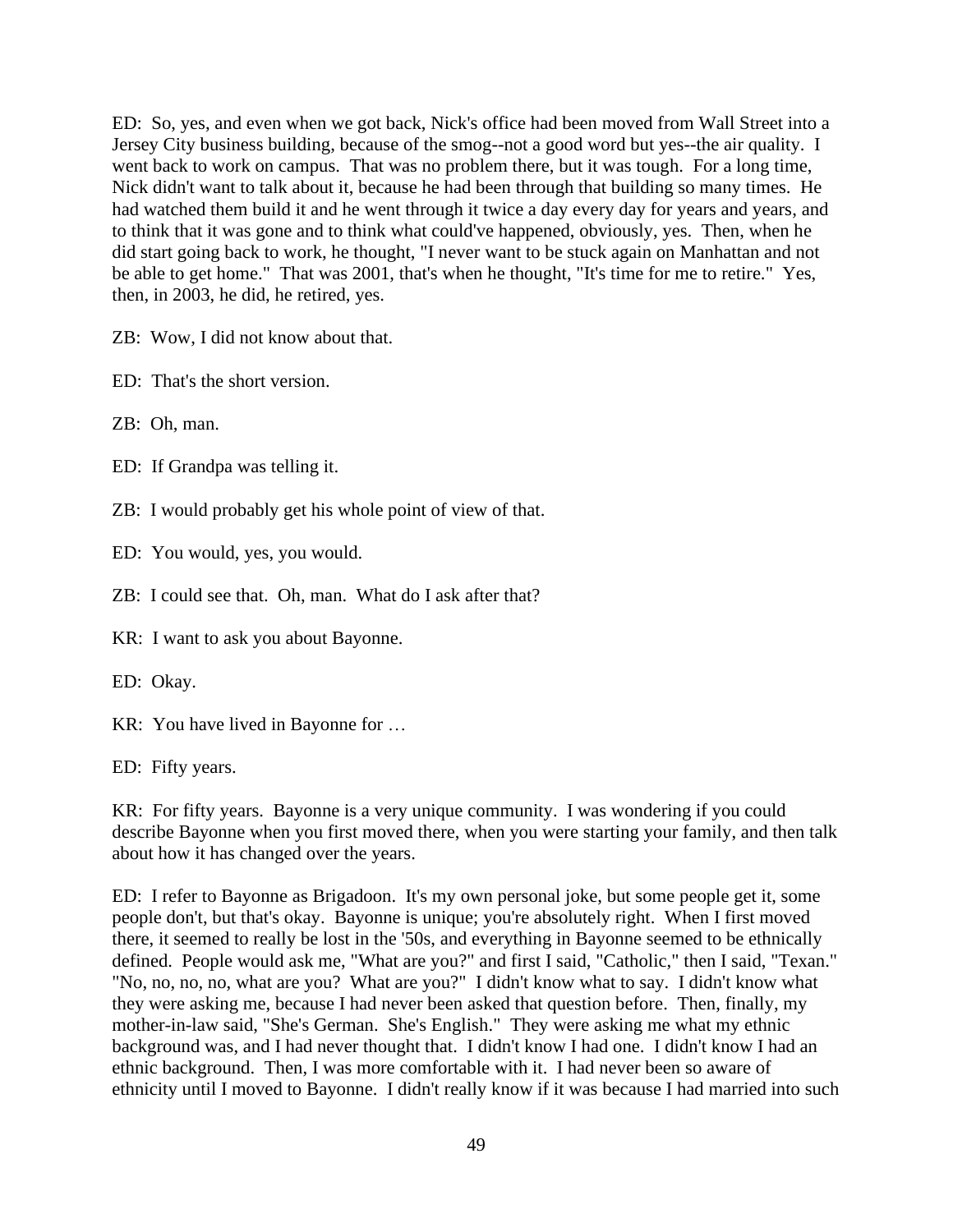a strong Italian family, or if it was everybody that this was a big deal to, and I think it's a little of both.

I had a very hard time adjusting to Bayonne, because most people who live in Bayonne have lived there their whole lives. They know their first cousins, their second cousins. They know who lives here, who lives there. I knew no one, and it was hard for me to make friends because nobody was forthcoming. They had their friends, yes. I was busy with the babies, of course, but until my children were in school and I joined the PTA, then I made friends--I was always Angela's mother--I wasn't myself. "Where are you from? You're not from here." "No." "Where are you from? You don't talk?" "Yes, that's right, that's right." I used to really give this long involved answer, and people's eyes would glaze over. So, I just kept it short; it's okay. "Met in Germany, State Department," because that's what I tell people, Kate. "I worked in the State Department." It's easier for people to understand. It may not be the truth, but that's my cover story. It's what I tell them. It's what I'm going [with], and it's easy for everyone. Everyone knows the State Department, and they know they work everywhere. Whereas if I was saying CIA, they go [Editor's Note: Ms. D'Angelo makes a surprised and shocked expression.]. So, I just say State Department.

Through PTA, I made friends. I became involved in the CCD program at church activities. I found my way, but I always felt the outsider, because I really wasn't from Bayonne. "Yes, but you're not from Bayonne." "No, I'm not, no." It wasn't until Nick's brother, Vincent, married Marie--they were living in San Francisco at the time and Marie was originally from Boston--it wasn't until they were married and Marie and Vincent moved back to New Jersey that I had an ally, because she was also a daughter-in-law. They didn't treat me differently or badly or anything, but I just didn't have an ally. Marie coming from Boston and a big Irish family, she understood East Coast ethnicity and she explained it to me. We had been married for twelve years at that point, and I still didn't really understand a lot of things. Actually, to this day, I still get brought up short every once in a [while], "Oh, that's right, this is Bayonne. That's right, this is Bayonne, yes." But because it's a peninsula, you have to be going to Bayonne. You don't go through it to get anywhere. [laughter] It's very insulating, or it was, yes. There's a mindset, I think, with people who are born and raised in Bayonne. It's a fine place to live, I have wonderful friends, but I cannot wait to move out and I have been trying--as Angela said to me, "Mom, you've been trying to move out for fifty years," still trying. There's something confining. As comfortable as Bayonne can be--and it can kind of be like a little Air Force Base--the mindset of the people can be difficult to accept at times.

#### ZB: That is interesting.

ED: Right, right. Now, Bayonne is changing so much. I mean, I can even see it. I can see it, what's happening to it, yes. As much as Nick wanted to move to Texas early on in our marriage- -and of course, I did too, because that's where my parents were--I could never really see him living anywhere else but Bayonne. He can visit and he could feel comfortable in other places, but I could not imagine him living anywhere else but Bayonne, yes.

ZB: Interesting.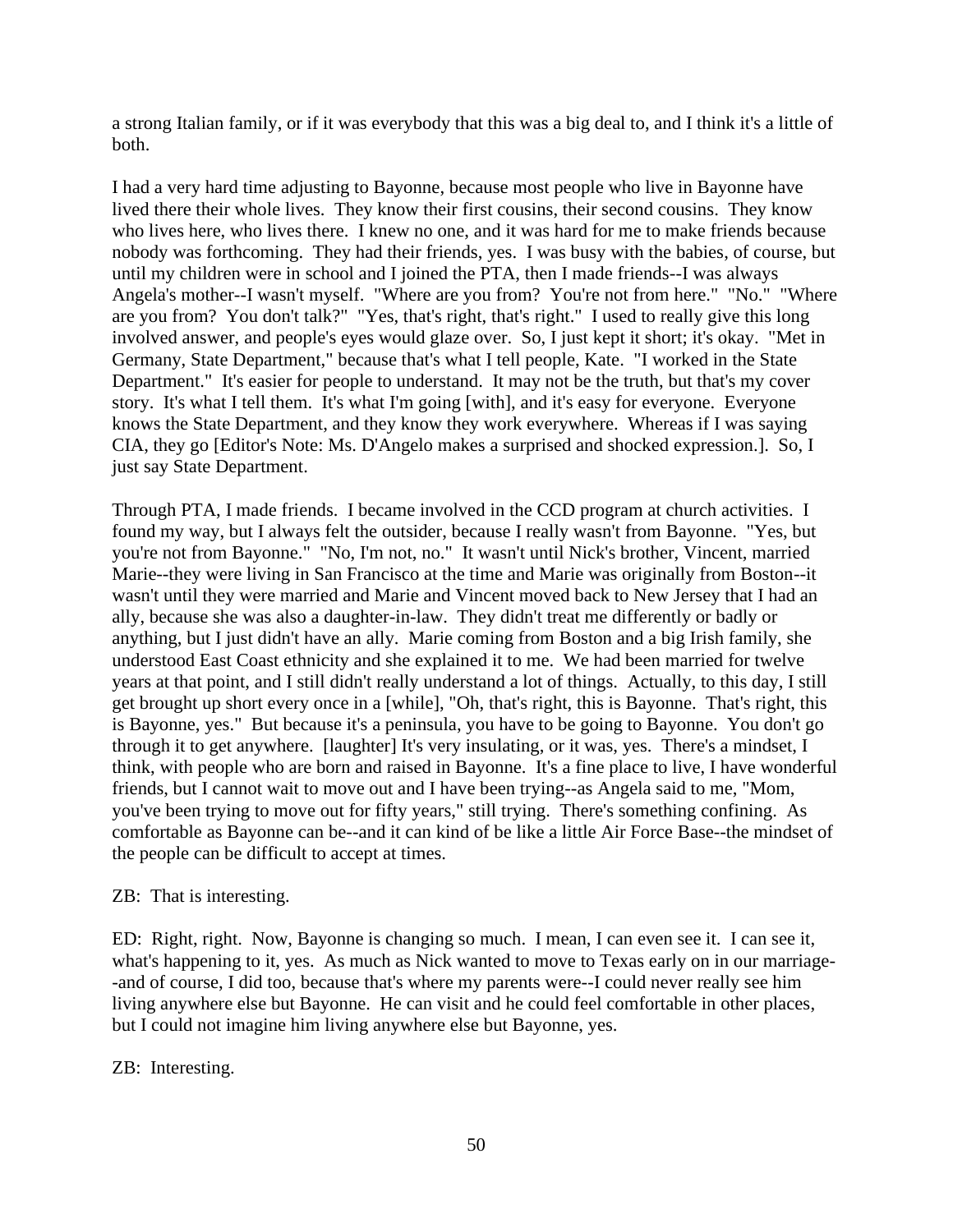ED: Yes.

ZB: What was life like in the house with my mom and her siblings and all that? What was it like at home? I know that Grandpa worked a lot of time.

ED: Grandpa--yes, he worked--he had a nine-to-five job at the bank, Brown Brothers. Then, he went to night school, St. Peter's College, got his degree in 1977, and then he was also working weekends at an Italian restaurant. So, he wasn't home a lot.

ZB: I did not know about the Italian restaurant.

ED: Chris's Corner, yes.

ZB: Makes sense.

ED: Nick had known the son of the owner in high school, and he worked there. He worked at Chris's Corner before he went into the Army. One afternoon, Philip, the son, called Nick, and he said, "Father's Day is coming up. We could use some extra help in the kitchen. Would you be interested?" We figured, "Sure, okay, why not? It's just a weekend. You can pick up some extra cash, why not?" Little did we realize that would last for twenty years. At one time, he was working nine to five at the bank, he was going to night school two nights a week, and then the weekend at Chris's Corner, yes.

ZB: He must have been exhausted.

ED: Yes.

ZB: That sounds exhausting, just thinking about it.

ED: I know, I know. When I think about it, I just don't know how we did it, but because of that, then, I took care of the house and the kids and soccer activities and CCD and whatever else had to happen, yes. Then, I started working at the Y, too. I mean, he was out of school by that time, but he was still working weekends. Every summer, we took a big trip, and this was the big event. Every other year, we would drive down to Texas to see my folks, and then, on the off year, we would go to Billings, Montana, or we had friends in Cincinnati. We drove out there. They were happy to see us. We would go down to wherever, somewhere, we would go somewhere, yes, because Nick loved to travel. He loved to see the countryside, the States. He had never been west of Philadelphia until he married me and we went to Texas the first time.

KR: I have reached the end of my questions. Do you have any more questions, Zach?

ZB: I went through all of them that I had on here. [laughter] I am trying to think if there are any other ones that I can think of at the moment. Out of all your years that you have grown up, the country went through a lot of changes and such. What is the most significant thing you think that has changed, in general, because you have been through a lot? You have gone through the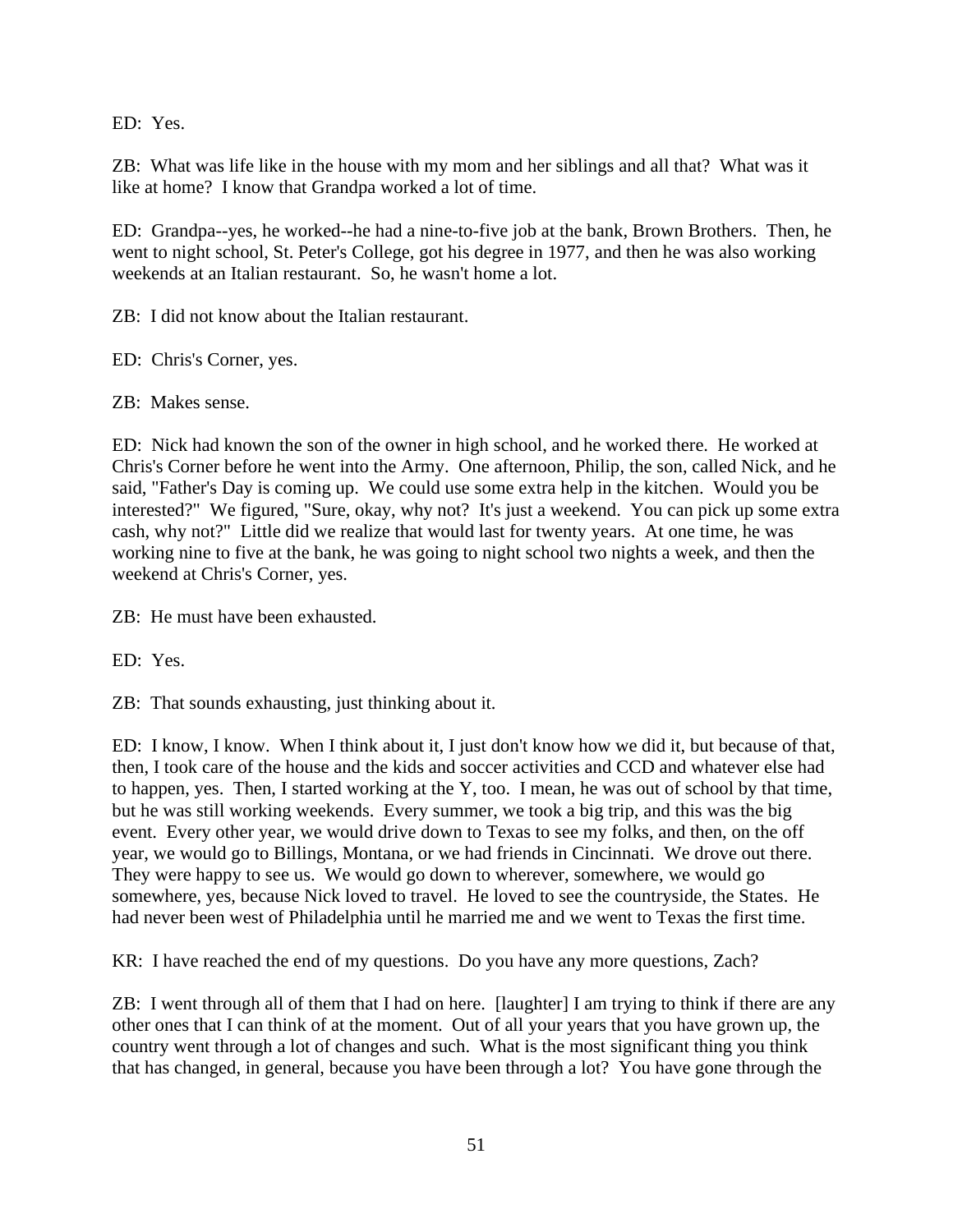'60s, the '70s, '80s, and now we're in this era. Whenever I listen to interviews, they always talk about how different everything is now. What sticks out to you the most as what is different?

ED: Well, I love the fact that women are doing so well jobwise, although they can always do better. I love the ATM machine. I think that's the best invention ever. [laughter] I do think people need to listen better and not be so sure that they're right. I do think parents should have more respect than they do in a lot of families these days, and I'm not talking about you.

ZB: Oh, I know.

ED: But I think young people are always so sure that they're right until they get old, and then they realize, "Oh." I think in some cases, the respect for maturity has been lost along the way. It's okay to discuss.

ZB: Yes.

ED: But let's do it politely.

ZB: I just remembered, we were talking and you were talking how technology has changed a lot since you were a kid.

ED: Oh, my goodness.

ZB: Can you discuss that?

ED: You mean I got a manual typewriter when I graduated from high school and now? [laughter] Yes, it's absolutely amazing. The first time I used an electric typewriter, I thought that was the end of the world, little did I know. I think, in some ways, technology has taken away social skills from a lot of people. For instance, young people these days, they don't go to dances. They don't know how to interact. There was an article somewhere about a course that is being taught on how to date, how to actually interact and how to act on a date, and I thought, "Oh, you poor people." I think that technology is so wonderful that people have lost the human touch, and I know that you've probably seen the cartoon of the grandfather or the grandmother saying, and it's just them, "Everybody came to visit me today," and then it widens up and everybody's on their cell phone.

ZB: Yes.

ED: I mean, obviously, I have my cell phone. I love it for what I use it for, but there was life before cell phones, there was, and it was okay. We went to the library. There were encyclopedias. We had one telephone that was hooked up to the wall in the house.

ZB: Oh, man.

ED: There was one television.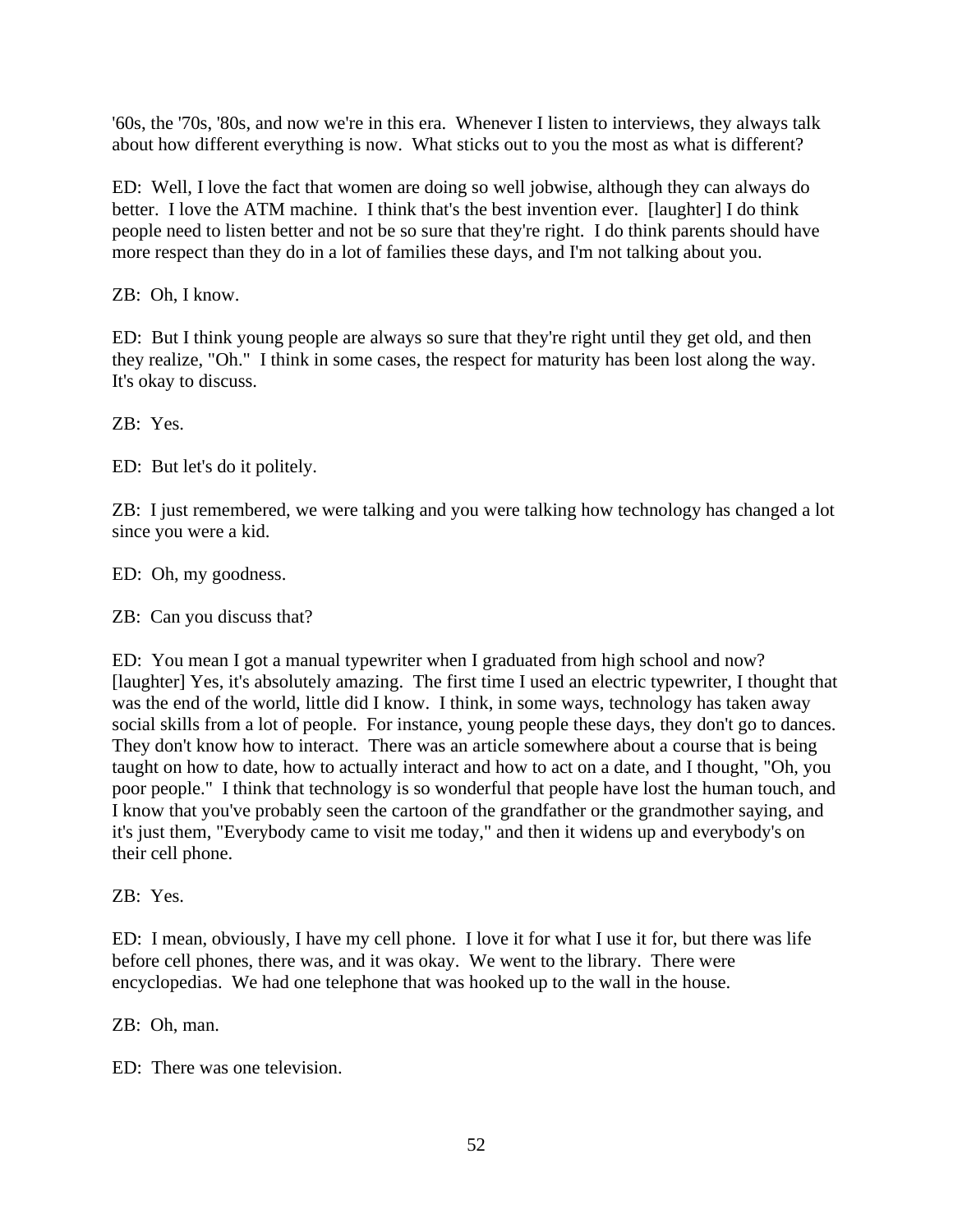ZB: You had to turn the knob for that, right?

ED: I had to turn the knob.

ZB: No remotes or anything like that.

ED: Turn the knob on and off, and then, for each channel, you had to turn the knob, yes. Kids went outside to play, and you played until the street lights came on. Families sat down to have dinner together. Progress is okay, but let's not lose the human touch.

ZB: Yes.

ED: Yes, yes, right, and I think patriotism is the best thing going. [laughter] I go to church. That's been lost in a lot of families and people. Yes, things are different, but my dad said his great grandmother--no, his grandmother, well, it doesn't make any difference--did not want to give up her ringer washing machine for a newfangled one. My dad said, "Yes, but it's going to make your life so much easier," and she said, "What am I going to do with all that time?" [laughter] He said, "You'll find something, don't worry." That's what she was used to [think], "Fine, okay, right, yes." She got her new washing machine and she loved it, because then everything is clean on the same day. That was it. That's fine. It's just that, don't lose your human contact.

KR: I actually have a question. You mentioned patriotism. Nick served in the Vietnam era military, and when he got out of the military, I am wondering how he was treated, because at that time, there was a stigma attached to being a veteran.

ED: Yes, he was treated with respect, yes. I do not think he felt any of the stigma. When he started working at the bank, he met a young fellow--I say they both started in the mailroom. It wasn't really the mailroom, they were a step above, but it makes a good story. His name was Paul, Paul Lozito, and he had just come back, literally, from Vietnam. He and Nick bonded over their military service, and I don't know that either of them were ever thought of badly. I do know we have a neighbor, at the time, who was a conscientious objector, and Nick just had a hard time talking with him. No matter what they were talking about, Nick just saw him in a different light, kind of like, "You didn't step up," no matter what your reasons. Nick was very patriotic, yes.

ZB: Yes, that makes sense.

ED: He just felt that it was his duty. He knew he was going to be called up. It was hard for him, in many cases, to have certain conversations with people, but as I say, I don't think anybody ever disrespected him because of his military service, that I know of. What bothered him more was being disrespected as an Italian, because jobwise, it hurt him. In the bank, it was very WASPy, and if you didn't go to Harvard or Yale, if you're name ended in a vowel, no, you weren't going to [advance].

ZB: Really?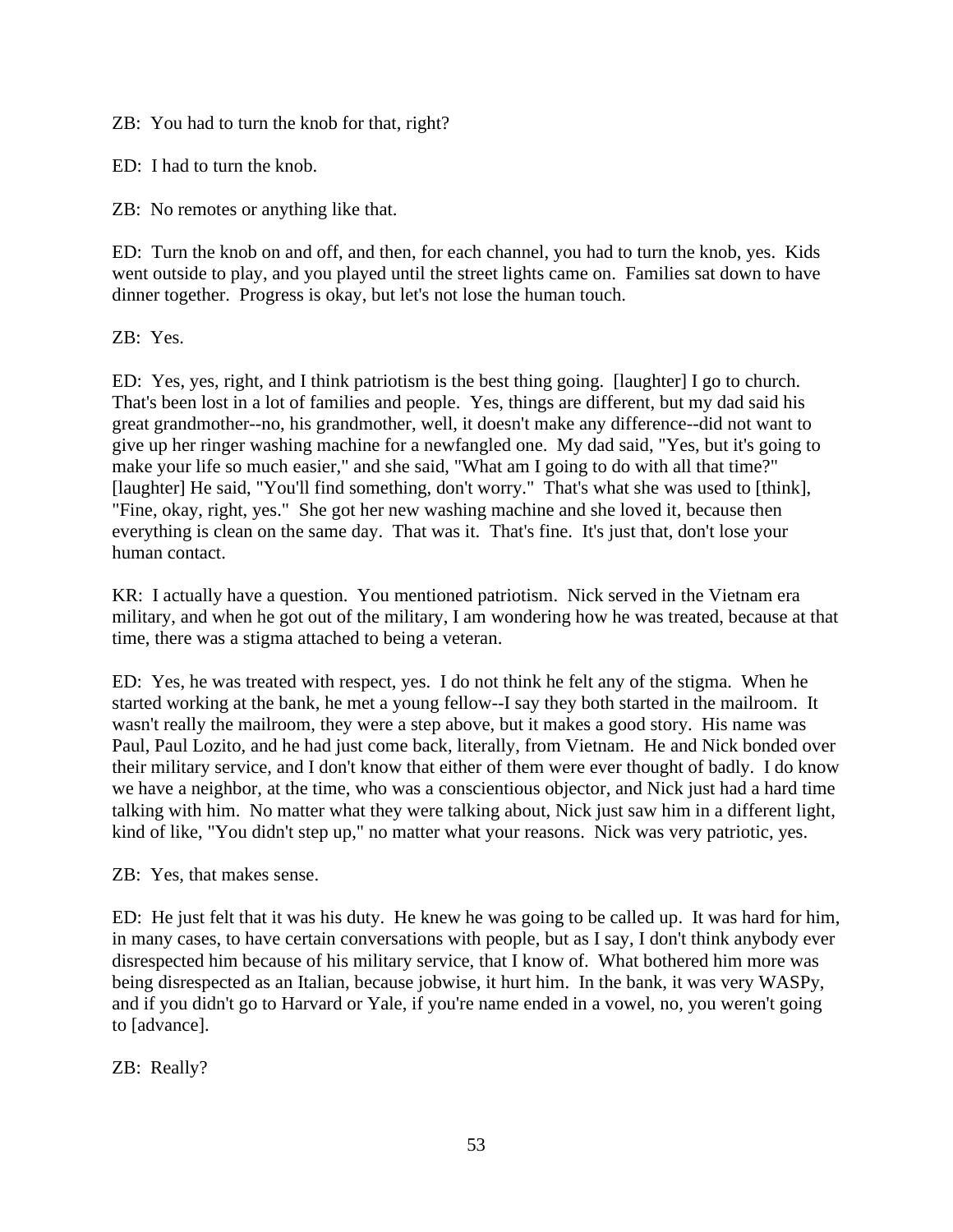ED: He always felt that the bank disrespected him, yes, more so.

ZB: Wow, I was not aware of that.

ED: Yes, yes.

KR: Would he talk about that with you?

ED: On occasion. He was a great talker, but not always with me. He felt more comfortable talking with guys, he really did. Yes, he did, and I think part of it could have been because, well, I was so busy having babies and doing things. We were ships passing in the night very frequently, but I also think that because he never saw his parents talk or discuss things. His father made the decision, and his mother went along with it. My parents discussed things, and that's what I thought we would do. I tried to talk to Nick a couple times about things, and he just kind of blew me [off],"Yes, I'll figure it out. Don't worry. Don't worry. It's all right." So, we did not talk as much as I would've liked to, but many times, when Nick was having a discussion with someone, you just listened to him. He was so sure that he was right, and sometimes he couldn't see the other side at all. Whereas I always tried to see the other side, and I think that might have bothered him. "Just agree with me," he would say. "Just agree with me." "No, no." So, at times then, I thought, "Well, he's not going to really listen, so, okay, all right."

ZB: He doesn't need someone to talk to. He just wanted to say what he was feeling a lot of the time.

ED: Yes.

ZB: At least that's what it sounds like to me.

ED: Yes.

ZB: Again, this is where I wished that I had talked to him more when I was younger.

ED: Yes, but once you started talking to him, you couldn't get away.

ZB: Oh yes, the few conversations I have had with him …

ED: Yes.

ZB: Oh, I brought up the '60s once, and he was not pleased about that. He went on for a very long time talking about his displeasure with that time period. Once he started, like you said, he just kept going. I was very caught off guard by that, but it was kind of interesting, just because I never heard somebody be so against an era of history. Like you said, he was very patriotic. So, from what I remember in the conversation, he did not like the movements disrespecting the things about the country that he believed in. He's a very opinionated person.

ED: Well said, well said, Zach, yes.